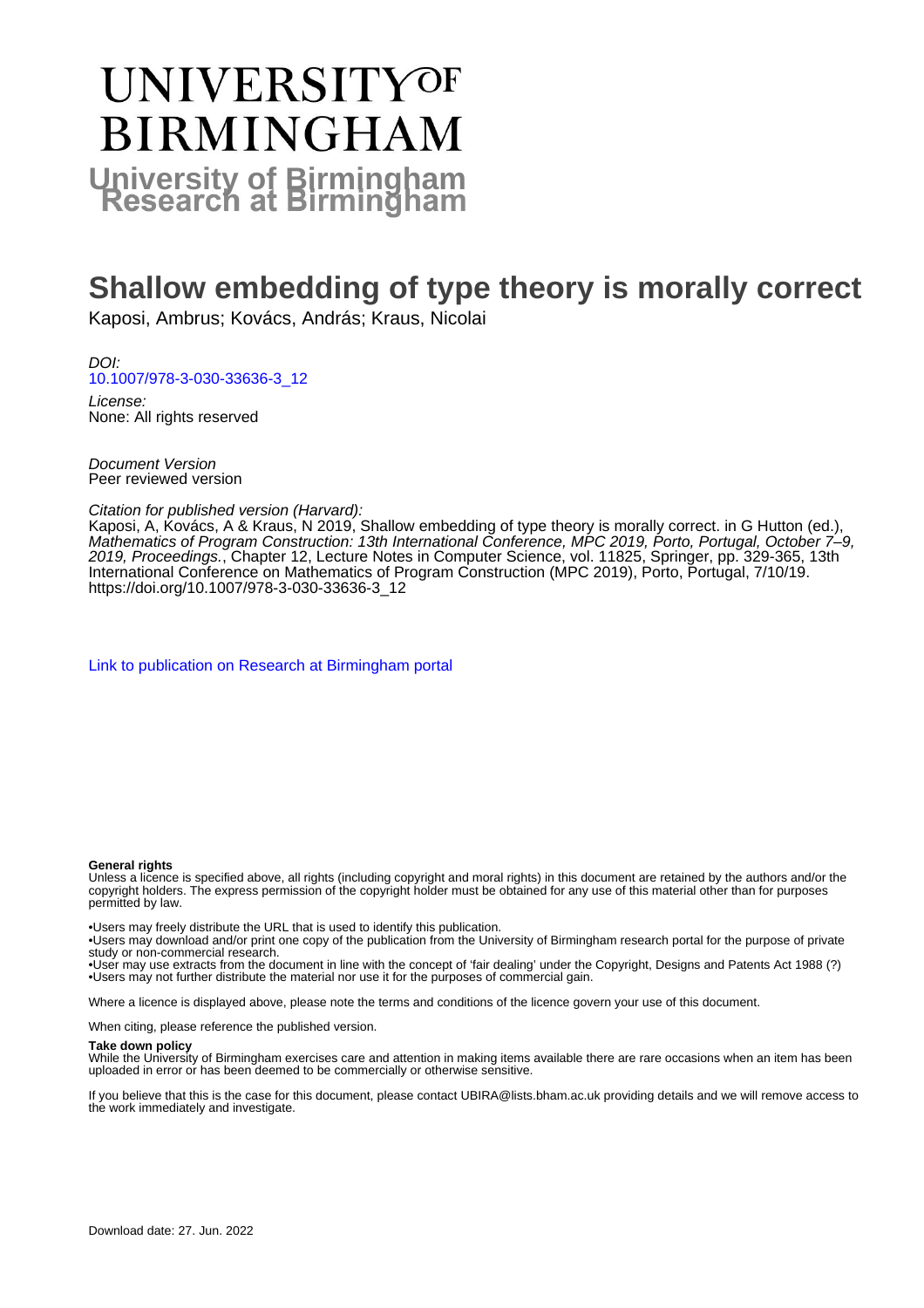# **Shallow Embedding of Type Theory is Morally Correct***<sup>⋆</sup>*

Ambrus Kaposi[0000*−*0001*−*9897*−*8936], András Kovács[0000*−*0002*−*6375*−*9781], and Nicolai Kraus[0000*−*0002*−*8729*−*4077]

Eötvös Loránd University

**Abstract.** There are multiple ways to formalise the metatheory of type theory. For some purposes, it is enough to consider specific *models* of a type theory, but sometimes it is necessary to refer to the *syntax*, for example in proofs of canonicity and normalisation. One option is to embed the syntax deeply, by using inductive definitions in a proof assistant. However, in this case the handling of definitional equalities becomes technically challenging. Alternatively, we can reuse conversion checking in the metatheory by *shallowly embedding* the object theory. In this paper, we consider the *standard model* of a type theoretic object theory in Agda. This model has the property that all of its equalities hold definitionally, and we can use it as a shallow embedding by building expressions from the components of this model. However, if we are to reason soundly about the syntax with this setup, we must ensure that distinguishable syntactic constructs do not become provably equal when shallowly embedded. First, we prove that shallow embedding is injective up to definitional equality, by modelling the embedding as a syntactic translation targeting the metatheory. Second, we use an implementation hiding trick to disallow illegal propositional equality proofs and constructions which do not come from the syntax. We showcase our technique with very short formalisations of canonicity and parametricity for Martin-Löf type theory. Our technique only requires features which are available in all major proof assistants based on dependent type theory.

**Keywords:** type theory, shallow embedding, set model, standard model, canonicity, parametricity, Agda

# **1 Introduction**

Martin-Löf type theory [\[32](#page-31-0)] (MLTT) is a formal system which can be used for writing and verifying programs, and also for formalising mathematics. Proof assistants and dependently typed programming languages such as Agda [\[43](#page-32-0)], Coq [[33\]](#page-31-1), Idris [\[9](#page-30-0)], and Lean [[36\]](#page-32-1) are based on MLTT and its variations.

*<sup>⋆</sup>* The research has been supported by the European Union, co-financed by the European Social Fund (EFOP-3.6.2-16-2017-00013, Thematic Fundamental Research Collaborations Grounding Innovation in Informatics and Infocommunications and FOP-3.6.3-VEKOP-16-2017-00002) and COST Action EUTypes CA15123.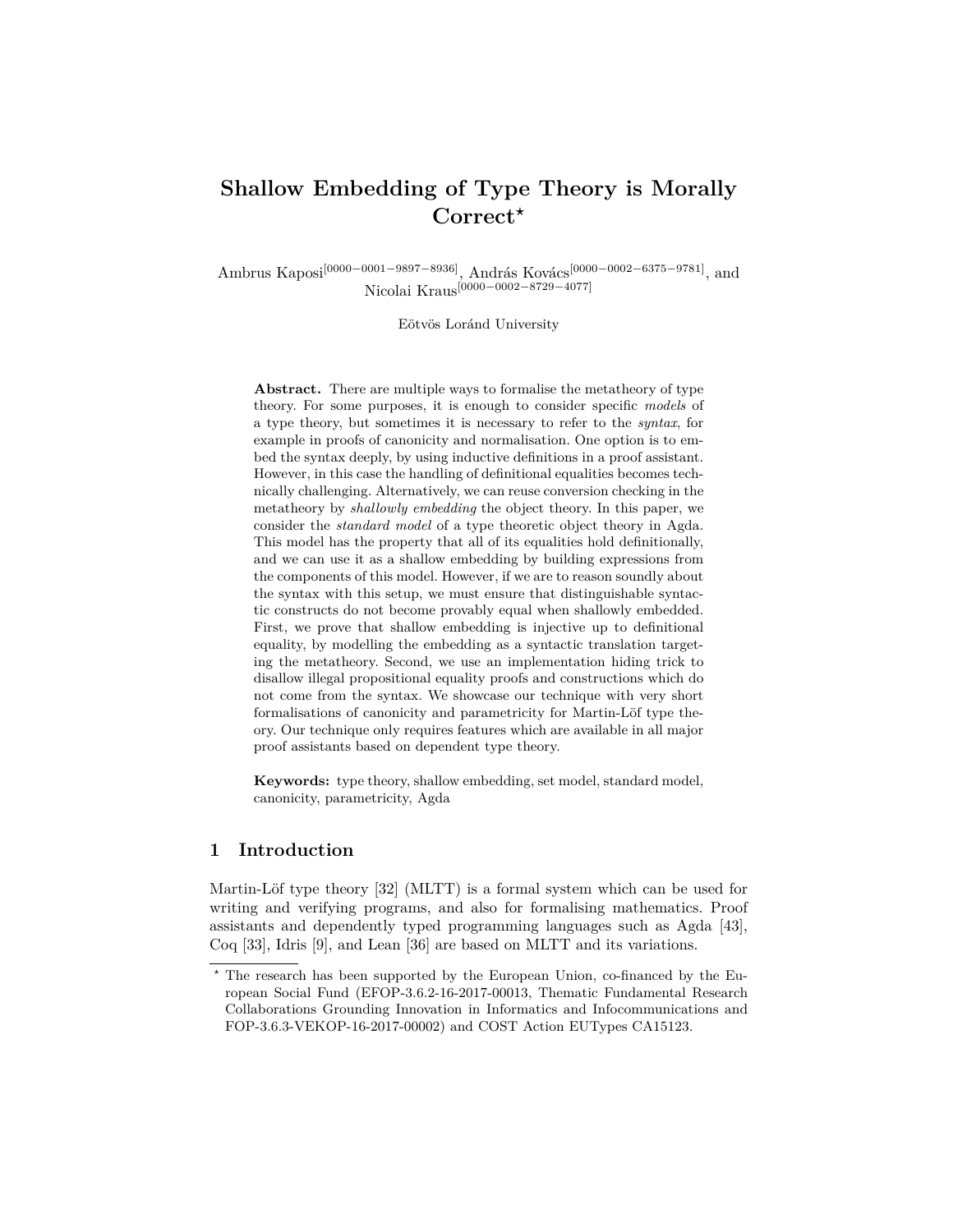Specific versions of MLTT have many interesting properties, such as *canonicity*, *normalisation* or *parametricity*. Normalisation in particular is practically significant, since it enables decidable conversion checking and thus decidable type checking. These properties are of metatheoretic nature; in other words, they are answers to questions *about* type theory, rather than questions *inside* type theory. We wish to effectively study these questions in a formal and machine-checked setting.

#### <span id="page-2-0"></span>**1.1 Technical Challenges of Deep Embeddings**

We refer to the type theory that we wish to study as the *object (type) theory*. If we want to use Agda (or another proof assistant) to study it, the most direct way is to use native inductive definitions to represent the syntax. This is called a *deep embedding*. Such an embedding could be an inductive type representing syntactic expressions Expr, with a constructor for every kind of term former. Examples for such constructors are the following:

> Pi : Expr *→* Expr *→* Expr lam : Expr *→* Expr app : Expr *→* Expr *→* Expr

The idea is simple: Pi takes two expressions  $e_1, e_2$  as arguments, and if these represent a type A and a type family B over A, then  $\text{Pi} e_1 e_2$  represents the corresponding Π-type. Similarly, lam represents *λ*-abstraction and app application.

Of course, this inductive definition of Expr does not ensure that every expression "makes sense"; e.g. Pi  $e_1$   $e_2$  will not make sense unless  $e_1$  and  $e_2$  are of the form described above. We need to additionally define inductive relations which express well-formedness and typing for specific syntactic constructs. This way of defining raw terms together with well-formedness relations is called an *extrinsic* approach.

Depending on the available notion of inductive types in the metatheory, we can use more abstract representations. For example, if inductive-inductive types [\[37](#page-32-2)] are available, then we can define a syntax which contains only wellformed terms [\[10](#page-30-1)]. In this case, we have an *intrinsic* definition for the syntax. We have the following signature for the type constructors of the embedded syntax, respectively for contexts, types, substitutions and terms:

> Con : Set Ty : Con *→* Set Sub : Con *→* Con *→* Set Tm : (Γ : Con) *→* Ty Γ *→* Set

However, with the intrinsic inductive-inductive definitions we also need separate inductive relations expressing definitional equality. We can avoid these relations by using a *quotient inductive* [[29,](#page-31-2)[2\]](#page-30-2) syntax instead. This way, definitional equality is given by *equality constructors*. For example, associativity of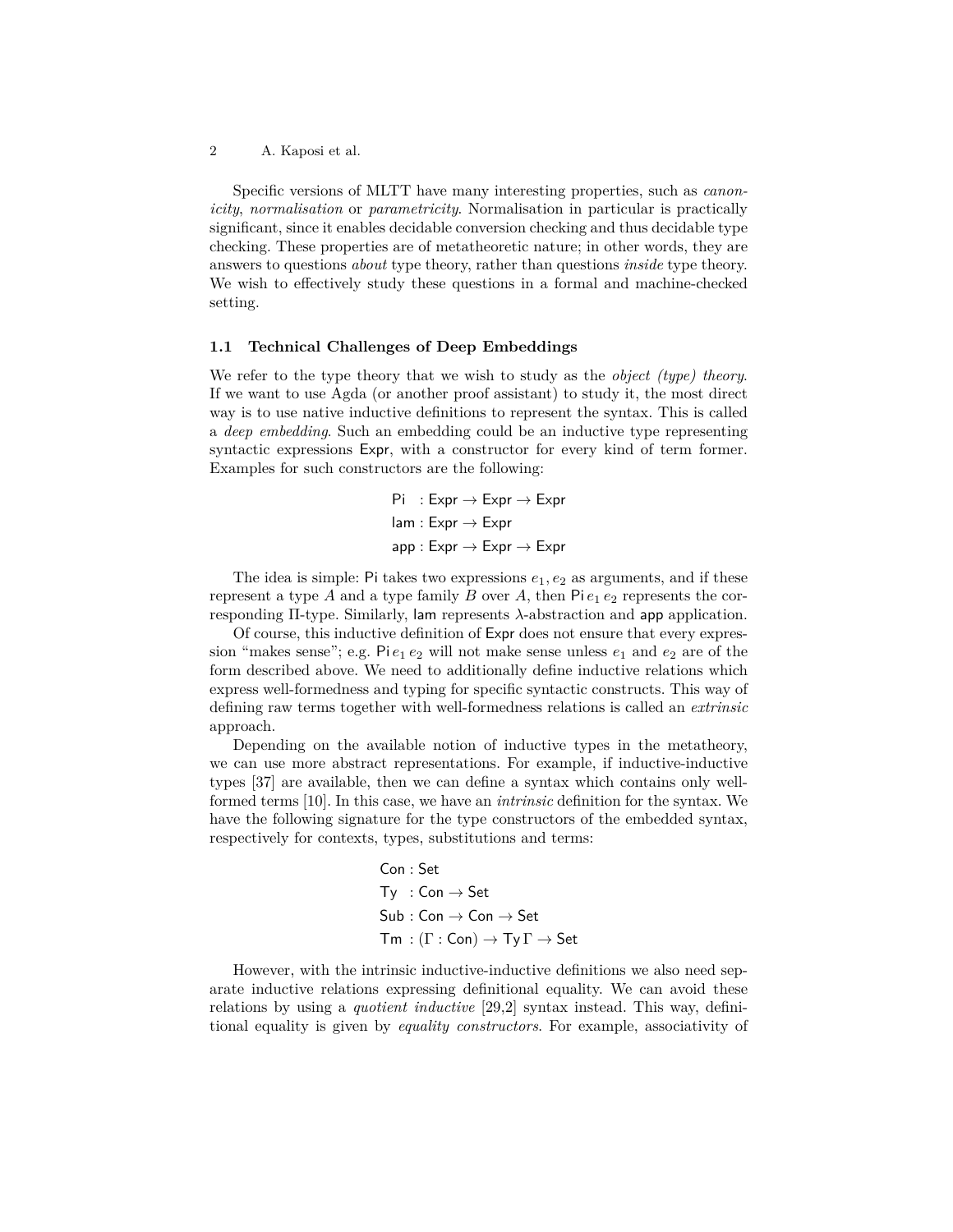type substitution would be given as the following [*◦*] equality, where we also introduce substitution composition and type substitution first, and implicitly quantify over variables:

$$
\cdot \circ \cdot : \mathsf{Sub} \,\Theta \,\Delta \to \mathsf{Sub} \,\Gamma \,\Theta \to \mathsf{Sub} \,\Gamma \,\Delta
$$

$$
\cdot [\cdot] : \mathsf{Ty} \,\Delta \to \mathsf{Sub} \,\Gamma \,\Delta \to \mathsf{Ty} \,\Gamma
$$

$$
[\circ] : (A [\sigma]) [\delta] = A [\sigma \circ \delta]
$$

The quotient inductive definition allows higher-level reasoning than the purely inductive-inductive one. In the former case, every metatheoretic construction automatically respects definitional equality in the syntax, since it is identified with meta-level propositional equality. In the latter case, object-level definitional equality is just a relation, and we need to explicitly prove preservation in many cases.

However, even with quotient induction, there are major technical challenges in formalising metatheory, and an especially painful issue is the obligation to explicitly refer to conversion rules even in very simple constructions. For example, we might want to take the zeroth de Bruijn index with type Bool in some extended  $\Gamma \triangleright$  Bool typing context. For this, we first need a weakening substitution declared in the syntax (or admissible from the syntax):

$$
\mathsf{weaken} : \mathsf{Sub}\,(\Gamma \blacktriangleright A)\,\Gamma
$$

Now, we are able to give a general type for the zeroth de Bruijn index:

$$
\mathsf{vzero} : \mathsf{Tm}\,(\Gamma \blacktriangleright A)\,(A[\mathsf{weaken}])
$$

The weakening is necessary because  $A$  has type  $Ty \Gamma$ , but we also want to mention it in the  $\Gamma \triangleright A$  context.

Now, we might try to use vzero to get a term with type  $\mathsf{Tm}(\Gamma \blacktriangleright \mathsf{Bool})$  Bool. However, we only get vzero :  $\mathsf{Tm}(\Gamma \triangleright \mathsf{Bool})$  (Bool[weaken]). We also need to refer to the computation rule for substituting Bool which just forgets about the substitution:

$$
Bool[] : Bool[\sigma] = Bool
$$

Hence, the desired term needs to involve transporting over the Bool. equation:

vzeroBool : Tm (Γ 
$$
\blacktriangleright
$$
 Bool) Bool  
\nvzeroBool := transport<sub>(Tm Γ)</sub>Bool[] vzero

This phenomenon arises with extrinsic and purely inductive-inductive syntaxes as well; in those cases, instead of transporting along an equation, we need to invoke a conversion rule for term typing. For extrinsic syntaxes, we additionally have a choice between implicit and explicit substitution, but this choice does not change the picture either.

Hence, all of the mentioned deeply embedded syntaxes require constructing explicit derivations of definitional equalities. In more complex examples, this is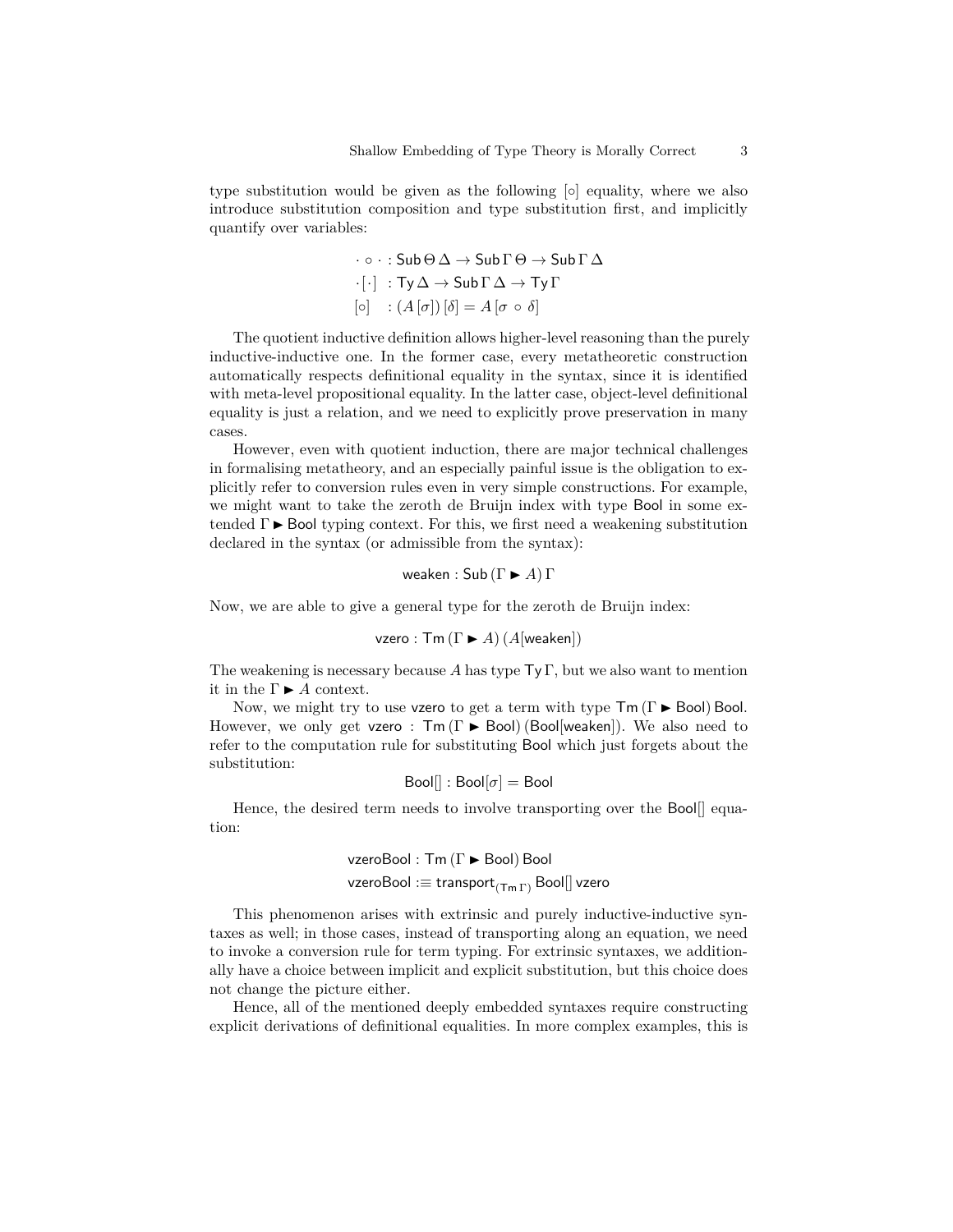a technical burden which is often humanly impossible to handle. Also, proof assistants are often unable to check formalisations within sensible time because of the huge size of the involved proof terms.

#### **1.2 Reflecting Definitional Equality**

To eliminate explicit derivations of conversion, the most promising approach is to reflect object-level definitional equality as meta-level definitional equality. If this is achieved, then all conversion derivations can be essentially replaced by proofs of reflexivity, and the meta-level typechecker would implicitly construct all derivations for us.

How can we achieve this? We might consider extensional type theory with general equality reflection, or proof assistants with limited equality reflection. In Agda there is support for the latter using rewrite rules [\[12](#page-30-3)], which we have examined in detail for the previously described purposes. In Agda, we can just postulate the syntax of the object theory, and try to reflect the equations. This approach does work to some extent, but there are significant limitations:

- **–** Type-directed equalities cannot be reflected, such as η-rules for empty substitutions and unit types, or definitional proof irrelevance for propositions. Rewrite rules must be syntax-directed and have a fixed direction of rewriting.
- **–** Rewrite rules yield poor evaluation performance and hence poor type checking performance, because they are implemented using a general mechanism which does not know anything about the domain, unlike the meta-level conversion checker.
- **–** In the current Agda implementation (version 2.6), rewrite rules are not flexible enough to capture all desired computational behavior. For example, the left hand side of a rewrite rule is treated as a rigid expression which is not refined during the matching of the rule. Given an *f* : Bool *→* Bool *→* Bool function, if we add the rewrite rule  $\forall x. f x (not x) = \text{true}$ , the expession *f* true false will not be rewritten to true, since it does not rigidly match the not x on the left hand side. In practice, this means that an unbounded number of special-cased rules are required to reflect equalities for a type theory. Lifting all the restricting assumptions in the implementation of rewrite rules would require non-trivial research effort.

It seems to be difficult to capture the equational theory of a dependent object theory with general-purpose implementations of equality reflection. In the future, robust equality reflection for conversion rules may become available, but until then we have to devise workarounds. If the object theory is similar enough to the metatheory, we can reuse meta-level conversion checking using a *shallow embedding*.

In this paper we describe such a shallow embedding. The idea is that in the *standard model* of the object theory equations already hold definitionally, and so it would be convenient to reason about expressions built from the standard model as if they came from arbitrary models, e.g. from the syntax.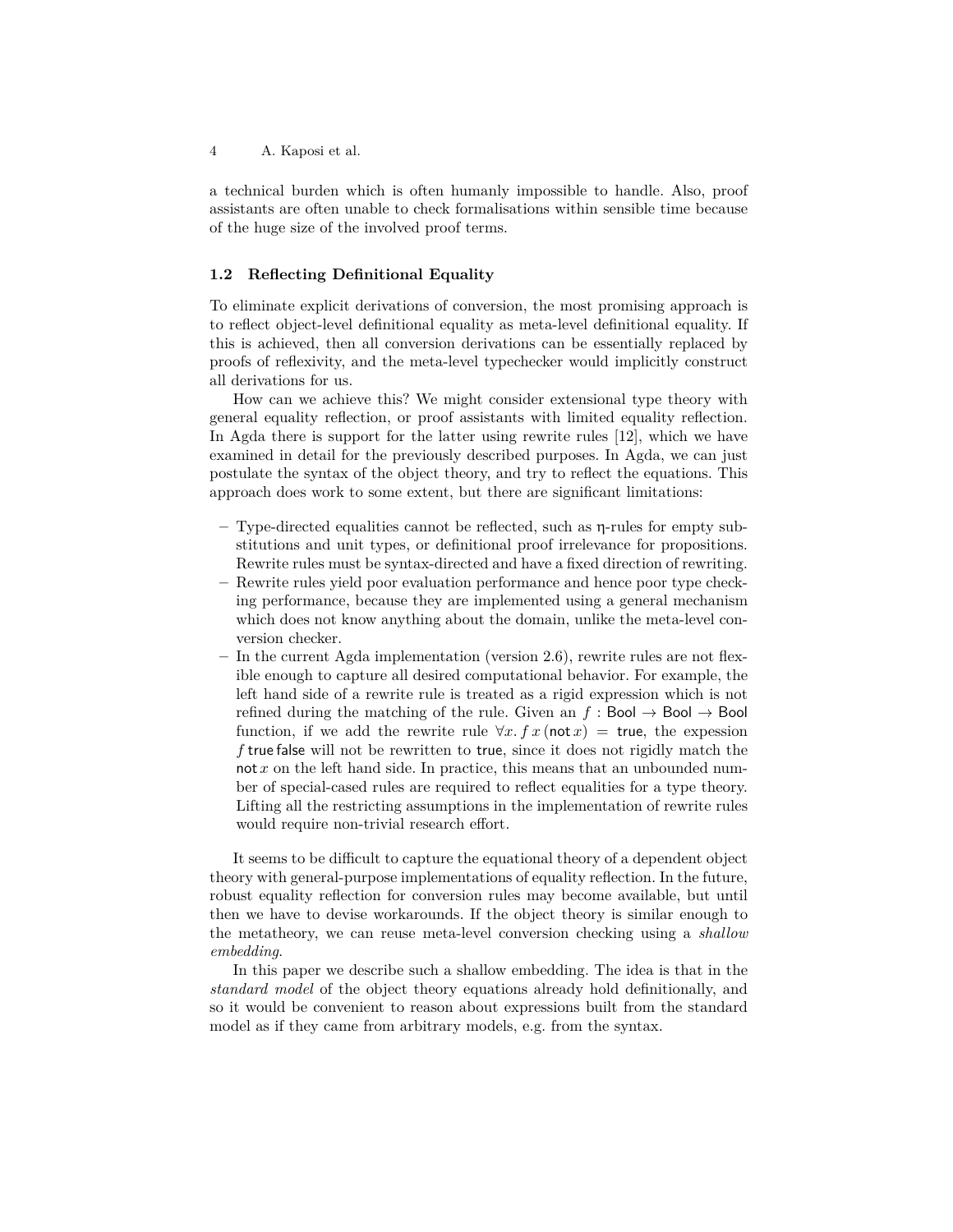However, we should only use shallow embeddings in morally correct ways: only those equations should hold in the shallow embedding that also hold in the deeply embedded syntax. In other words, we should be able in principle to translate every formalisation which uses shallow embedding to a formalisation which uses deeply embedded syntax.

To address this, first we prove that shallow embedding is injective up to *definitional equality*: the metatheory can only believe two embedded terms definitionally equal if they are already equal in the object theory. This requires us to look at both the object theory and the metatheory from an external point of view and reason about embedded meta-level terms as pieces of syntax.

Second, we describe a method for hiding implementation details of the standard model, which prevents constructing terms which do not have syntactic counterparts and which also disallows morally incorrect *propositional equalities*. This hiding is realised with import mechanisms; we do not formally model it, but it is reasonable to believe that it achieves the intended purposes.

#### **1.3 Contributions**

*In order to reason about the metatheory of type theory in a proof assistant, we present a version of shallow embedding which combines the advantage of shallow embeddings (many definitional equalities) with the advantage of deep embeddings (no unjustified equalities).*

In detail:

- 1. We formalise in Agda the standard "Set" model (metacircular interpretation [\[22](#page-31-3)]) of a variant of MLTT with a predicative universe hierarchy, Π-types, Booleans,  $\Sigma$ -types and identity types (Section [3\)](#page-12-0). All equalities hold definitionally in this model. A variation of this (see below) is the model we propose for metatheoretic reasoning.
- 2. For an arbitrary model of the object theory, we construct the *termified* model (Section [4](#page-16-0)), where contexts, types, substitutions and terms are all modelled by closed terms. We formalise the shallow embedding into Agda as the interpretation of the object syntax into its termified model. We prove that this translation is injective (Section [5](#page-18-0)), thereby showing that definitional equality of shallowly embedded terms coincides with object-theoretic definitional equality. This result holds *externally* to Agda (like parametricity): we need to step one level up and consider the syntax of Agda as well. Additionally, we show that internally to Agda, injectivity of the standard interpretation is not provable.
- 3. We describe a way of hiding the implementation of the standard model (Section [6](#page-21-0)), in order to rule out constructions and equality proofs which are not available in the object syntax.
- 4. Using shallowly embedded syntax, we provide a concise formalisation of canonicity for MLTT (Section [7.2\)](#page-24-0), using a proof-relevant logical predicate model in a manner similar to [\[14](#page-30-4)] and [[27\]](#page-31-4). We also provide a formalisation of a syntactic parametricity translation [[6\]](#page-30-5) of MLTT in Section [7.1.](#page-23-0)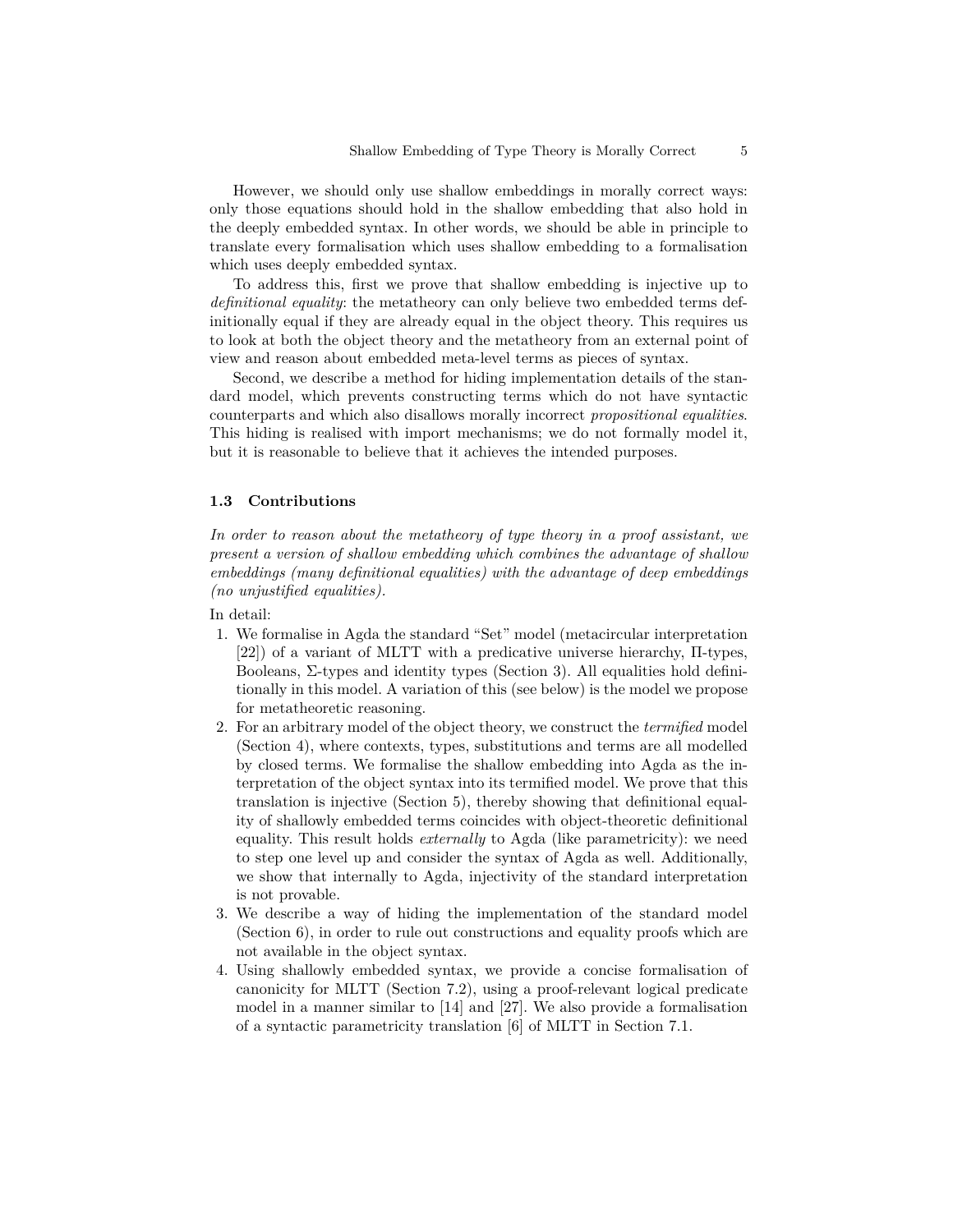The contents of Sections [3,](#page-12-0) [4,](#page-16-0) [6](#page-21-0) and [7](#page-23-1) were formalised [[30\]](#page-31-5) in Agda. Additional documentation about technicalities is provided alongside the formalisation.

#### **1.4 Related Work**

Work on embedding the syntax of type theory in type theory spans a whole spectrum from fully deep embeddings through partly deep embeddings to fully shallow ones.

Deep embeddings give maximal flexibility but at the high price of explicit handling of definitional equality derivations. Extrinsic deep embeddings of type theory are given in Agda [\[18](#page-31-6),[1\]](#page-29-0) and Coq [[44\]](#page-32-3). Meta Coq provides an extrinsic deep embedding of the syntax of almost all of Coq inside Coq [[5\]](#page-30-6). An intrinsic deep embedding with explicit conversion relations using inductive-inductive types is given in [[10\]](#page-30-1) and another one using inductive-recursive types is described by [\[16](#page-30-7)].

Quotient inductive-inductive types are used in [\[3](#page-30-8)[,4\]](#page-30-9) to formalise type theory in a bit more shallow way reusing propositional equality of the metatheory to represent conversion of the object theory.

Higher-order abstract syntax (HOAS) [[39,](#page-32-4)[23](#page-31-7)] uses shallow embedding for the substitution calculus part of the syntax while the rest (e.g. term formers such as *λ* and application) are given deeply, using the function space of the metalanguage to represent binders. It has been used to embed simpler languages in type theory [[17](#page-30-10)[,40](#page-32-5),[11\]](#page-30-11), however, to our knowledge, not type theory itself.

McBride [[34\]](#page-31-8) uses a mixture of deep and shallow embeddings to embed an intrinsic syntax of type theory into Agda. In this work, inductively defined types and terms are given mutually with their standard interpretation, and while there are deep term and type codes, all *indexing* in the syntax is over the standard model. In a sense, this is an extension of inductive-recursive type codes to codes of terms as well. This gives a usability improvement compared to deep embedding as equality of indices is decided by the metatheory. However, definitional equality of terms still has to be represented deeply.

Shallow embedding has been used to formalise constructions on the syntax of type theory. [\[26,](#page-31-9)[8,](#page-30-12)[42](#page-32-6)] formalise the correctness of syntactic translations using shallow embeddings in Coq. [\[28](#page-31-10)[,29\]](#page-31-2) formalise syntactic translations and models of type theory depending on previous shallow models. Our work provides a framework in which these previous formalisations could be rewritten in a more principled way.

Reflection provides an interface between shallow and deep embeddings. Meta Coq [\[5](#page-30-6)] provides a mechanism to reify shallow Coq terms as deeply embedded syntax. The formalisation happens shallowly, making use of the typechecker of Coq, and deeply embedded terms are obtained after reification. The motivation is very similar to ours, but their syntax is extrinsic while we use an intrinsic syntax.

More generally, using type theory as an internal language of a model can be seen as working in a shallow embedding. Synthethic homotopy theory (e.g. [[24\]](#page-31-11)) can be seen as a shallow embedding in type theory, compared to a deep embedding where homotopy theory is built up from the ground analytically. [[38\]](#page-32-7)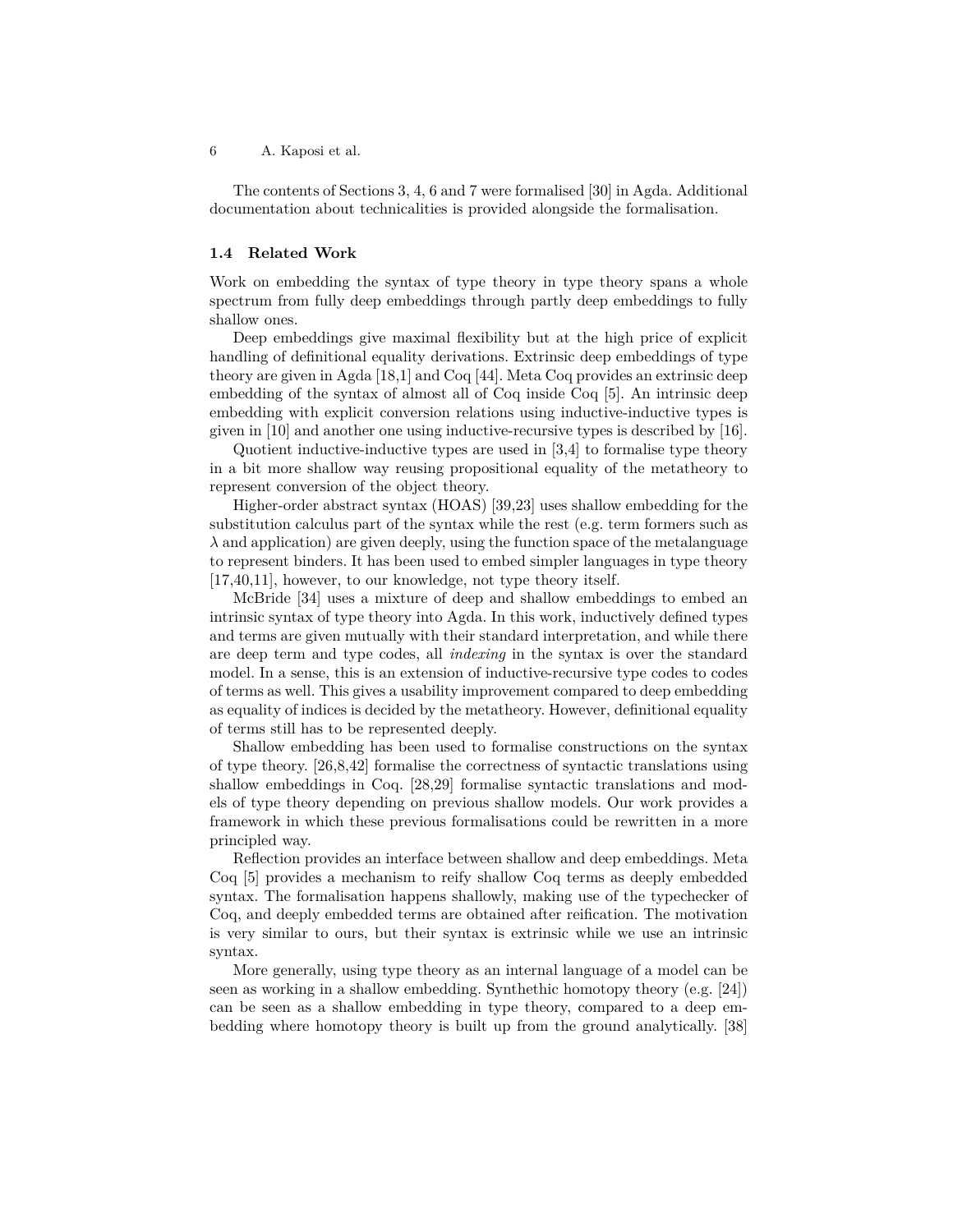uses MLTT extended with some axioms to formalise arguments about a presheaf model, [[15\]](#page-30-13) uses MLTT as the internal language of a cubical set model, [\[29](#page-31-2)] uses MLTT as the internal language of a categories-with-families model.

Our wrapped shallow embedding (Section [6\)](#page-21-0) resembles the method by Dan Licata [[31\]](#page-31-12) to add higher inductive types to Agda with eliminators computing definitionally on point constructors. He also uses an implementation hiding to disallow pattern matching but retain definitional behaviour.

# **2 The Involved Theories**

In this paper, we altogether need to involve three different theories. We give a quick overview below, then describe them and the used notation in this section.

- 1. **Agda**, which we use in two ways: as a metatheory when using shallow embedding, but also as an object theory, when we study embedding from an external point of view. In the latter case, we only talk about a small subset of Agda's syntax which is relevant to the current paper.
- 2. The **external metatheory**. We assume that this is a conventional extensional type theory with a universe hierarchy. However, we are largely agnostic and set theory with a suitable notion of universe hierarchy would be adequate as well. We primarily use the external metatheory to reason about Agda's syntax. However, since this metatheory is extensional, we can omit all coercions and transports when working inside it informally, and thus we also use it to obtain a readable notation.
- 3. The **object theory**, which we wish study by shallow embedding into Agda. We single out a particular version of MLTT as object theory, and describe it in detail. However, our shallow embedding should work for a wider range of object theories; we expand on this in Section [8.1.](#page-26-0)

#### **2.1 Agda**

Agda is a proof assistant based on intensional type theory. When we present definitions in Agda, we use a monospace font. We describe below the used features and notation.

Universes are named Set i. Also, we use universe polymorphism which allows us to quantify over (i : Level). We use zero and suc for the zero and successor levels, and i ⊔ j for taking least upper bounds of levels.

Dependent functions are notated  $(x : A) \rightarrow B$ . There is also an implicit function space  $\{x : A\} \rightarrow B$ , such that any expression with this type is implicitly applied to an inferred A argument. In this paper, we also use implicit quantification over variables in type signatures. For example, instead of declaring a type as f : {A : Set}  $\rightarrow$  A  $\rightarrow$  A, we may write f : A  $\rightarrow$  A. This shorthand (although supported in the latest 2.6 version of Agda) is not used in the actual formalisations.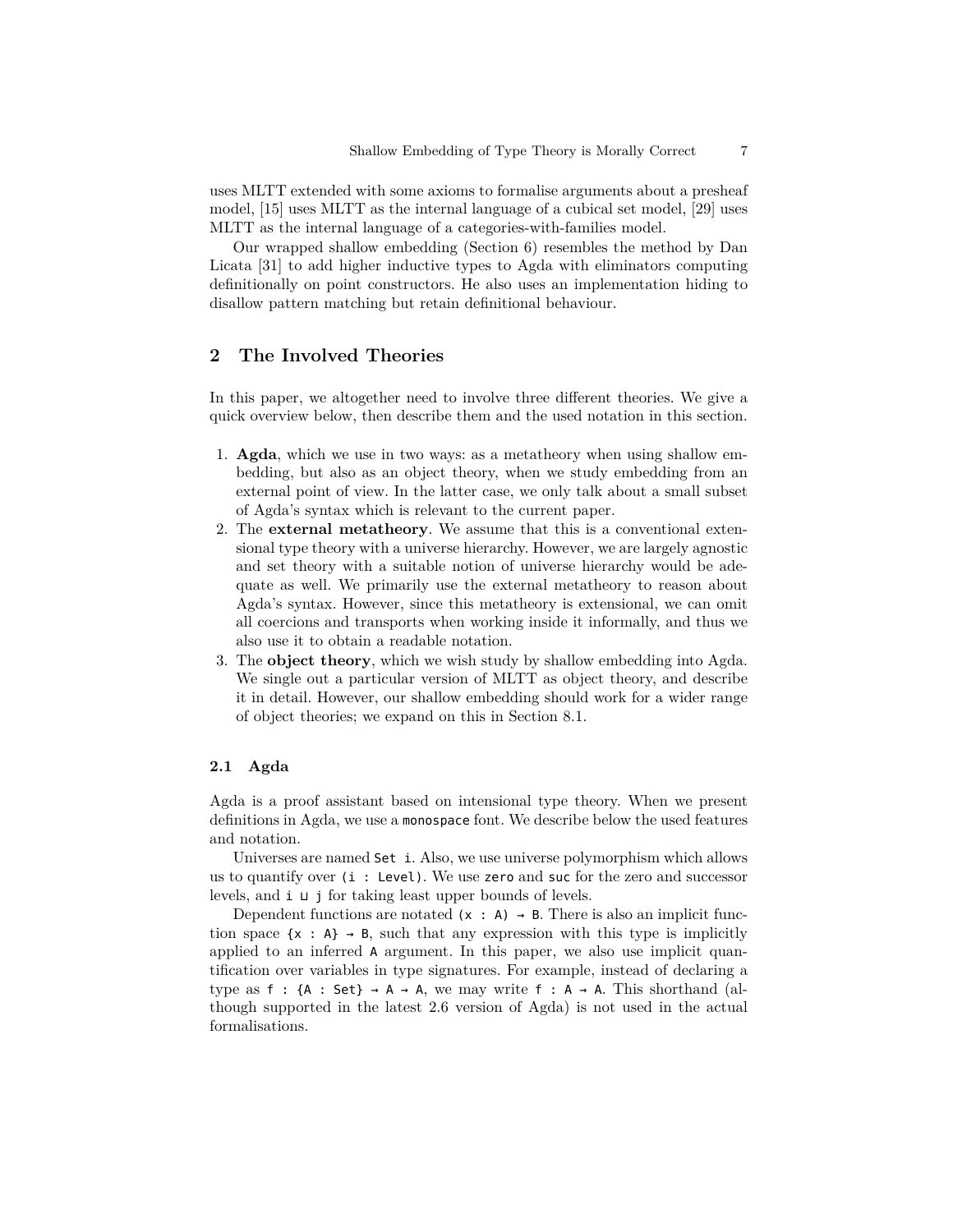We also use  $\Sigma$  types, unit types, Booleans and propositional equality. There are some names which coincide in the object theory and in agda, and we disambiguate them with a m. prefix (which stands for "meta"). So, we use  $m.\Sigma$  A B for dependent pairs with (t m., u) as constructor and m.fst and m.snd as projections. We use m.Bool, m.true and m.false for Booleans. We use m.⊤ for the unit type with constructor  $m$ .tt, and use  $t \equiv u$  for propositional equality with m.refl and m.J.

#### **2.2 The External Metatheory**

This is an extensional type theory, with predicative universes Set*<sup>i</sup>* , dependent functions  $(x : A) \rightarrow B$ , and dependent pairs as  $(x : A) \times B$ . Propositional equality is denoted  $\cdot = \cdot$ , with constructor refl. We have equality reflection, which means that if  $p : t = u$  is derivable, then t and u are definitionally equal. We also have uniqueness of identity proofs, meaning that for any  $p, q : t = u$  we also have  $p = q$ .

#### <span id="page-8-0"></span>**2.3 The Object Type Theory**

We take an algebraic approach to the syntax and models of type theory. There is an *algebraic signature* for the object type theory, which can be viewed as a large record type, listing all syntactic constructions along with the equations for definitional equality. *Models* of a type theory are particular inhabitants of this large record type, and the *syntax* of a type theory is the *initial* model in the category of models, where morphisms are given by structure-preserving families of functions. The setup can be compared to groups, a more familiar algebraic structure: there is a signature for groups, models are particular groups, morphisms are group homomorphisms, and the initial group ("syntax") is the trivial group (free group over the empty set). A *displayed model* over a model *M* is a way of encoding a model together with a morphism into *M*. Displayed models can be viewed as containing induction motives and methods for a theory (following the nomenclature of [\[35](#page-32-8)]), hence we need this notion to talk about induction over the syntax. For instance, a displayed model for the theory of natural numbers contains a family  $P : \mathbb{N} \to \mathsf{Set}$  (the induction motive) together with induction methods showing that *P* is inhabited at zero and taking successors preserves *P*. A generic method for deriving the notions of model, morphism and displayed model from a signature is given in [\[29](#page-31-2)].

More concretely, our object type theory is given in Figures [1a](#page-9-0) and [1b](#page-10-0) as a category with families (CwF) [\[20](#page-31-13)] extended with additional type formers. We present the signature of the object theory in an extensional notation, which allows us to omit transports along equations. We also implicitly quantify over variables occurring in types, and leave these parameters implicit when we apply functions as well. Additionally, we extend the usual notion of CwF with indexing by metatheoretic natural numbers, which stand for universe levels.

This notion of model yields a syntax with explicit substitutions. The core structural rules and the theory of substitutions are described by the components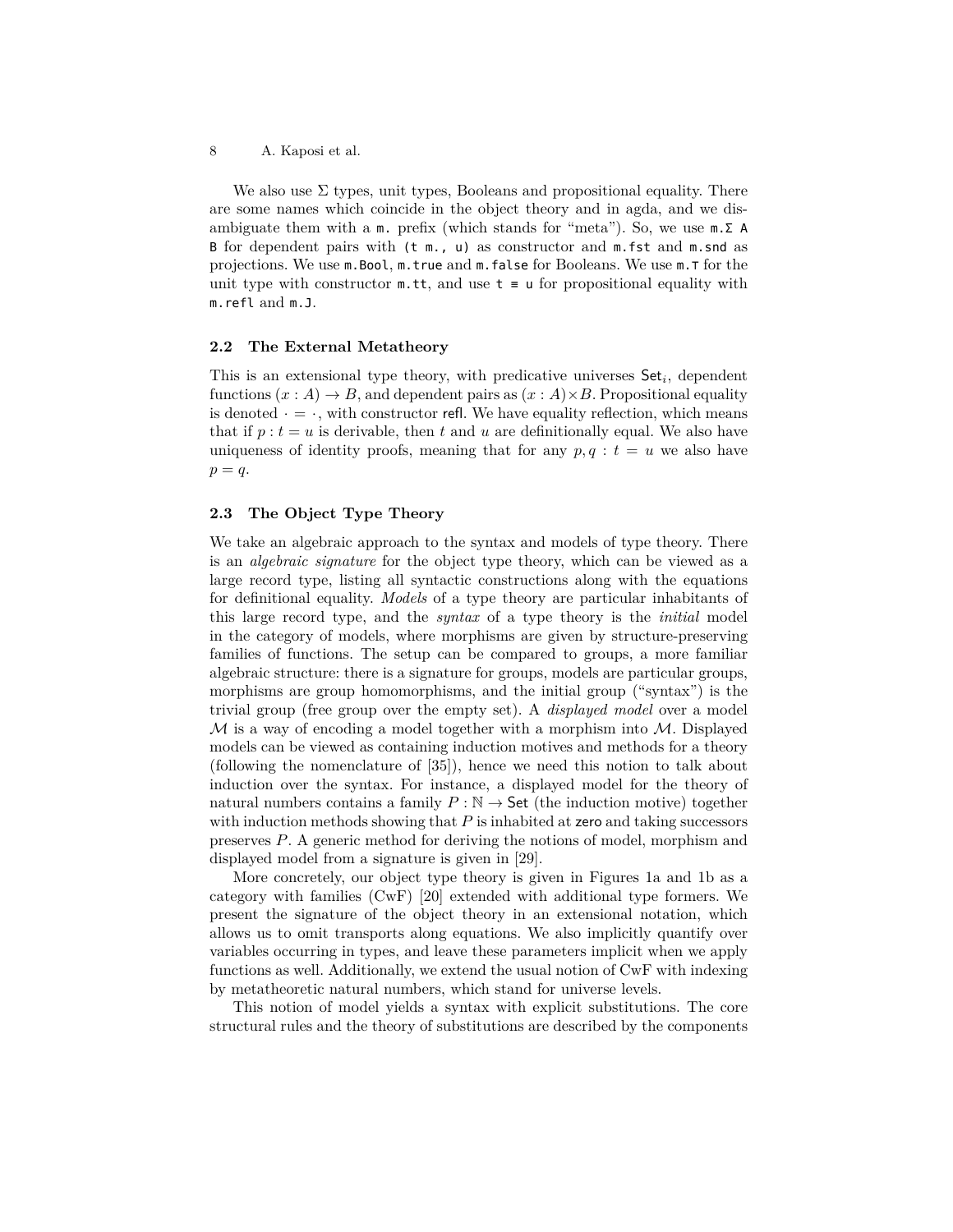```
Con : N → Set
Ty : N → Con i → Set
Sub : Con i \rightarrow Con j \rightarrow Set
\mathsf{Tm} \quad : (\Gamma : \mathsf{Con} \, i) \to \mathsf{Ty} \, j \, \Gamma \to \mathsf{Set}id : Sub \Gamma \Gamma· ◦ · : Sub Θ ∆ → Sub Γ Θ → Sub Γ ∆
ass : (\sigma \circ \delta) \circ \nu = \sigma \circ (\delta \circ \nu)idl : id \circ \sigma = \sigmaidr : \sigma \circ id = \sigma·[·] : Ty i ∆ → Sub Γ ∆ → Ty i Γ
\cdot \cdot \cdot[·] : \mathsf{Tm} \Delta A \rightarrow (\sigma : \mathsf{Sub} \Gamma \Delta) \rightarrow \mathsf{Tm} \Gamma (A[\sigma])\begin{bmatrix} \mathsf{id} \end{bmatrix} : A[\mathsf{id}] = A[ \circ ] : A[\sigma \circ \delta] = A[\sigma][\delta][id] : t[id] = t[ \circ ] : t[\sigma \circ \delta] = t[\sigma][\delta]• : Con 0
ϵ : Sub Γ •
•η : (σ : Sub Γ •) = ϵ
· ▷ · : (Γ : Con i) → Ty j Γ → Con (i ⊔ j)
\cdot, \cdot : (\sigma : \mathsf{Sub} \Gamma \Delta) \rightarrow \mathsf{Tm} \Gamma (A[\sigma]) \rightarrow \mathsf{Sub} \Gamma (\Delta \triangleright A)p : Sub (Γ ▷ A) Γ
q : \textsf{Tm}(\Gamma \triangleright A) (A[\textbf{p}])\rhoβ<sub>1</sub> : p \circ (σ, t) = σ
\rhoβ<sub>2</sub> : q[σ, t] = t
▷η : (p, q) = id
, \circ : (\sigma, t) \circ \nu = (\sigma \circ \nu, t[\nu])Π : (A : Ty i Γ) → Ty j (Γ ▷ A) → Ty (i ⊔ j) Γ
lam : \textsf{Tm} (\Gamma \triangleright A) B \to \textsf{Tm} \Gamma (\Pi A B)app : Tm \Gamma (\Pi AB) \rightarrow Tm (\Gamma \triangleright A) BΠβ : app (lam t) = t
Πη : lam (app t) = t
 \Pi<sup>[</sup>] : (\Pi AB)[\sigma] = \Pi(A[\sigma])(B[\sigma^{\top}])|\mathsf{a}\mathsf{m}| : (\mathsf{a}\mathsf{m}\,t)[\sigma] = \mathsf{a}\mathsf{m}\,(t[\sigma^\top])Σ : (A : Ty i Γ) → Ty j (Γ ▷ A) → Ty (i ⊔ j) Γ
\cdot, \cdot : (u : \mathsf{Tm} \Gamma(A) \to \mathsf{Tm} \Gamma(B[\mathsf{id}, u]) \to \mathsf{Tm} \Gamma(\Sigma A B)fst : \text{Tr } \Gamma(\Sigma AB) \to \text{Tr } \Gamma A\mathsf{snd} : (t : \mathsf{Tm} \Gamma(\Sigma \land B)) \to \mathsf{Tm} \Gamma(B[\mathsf{id}, \mathsf{fst} \, t])
```
<span id="page-9-0"></span>**Fig. 1a.** The object type theory as a generalised algebraic structure. *σ ↑* abbreviates  $(\sigma \circ p, q)$ .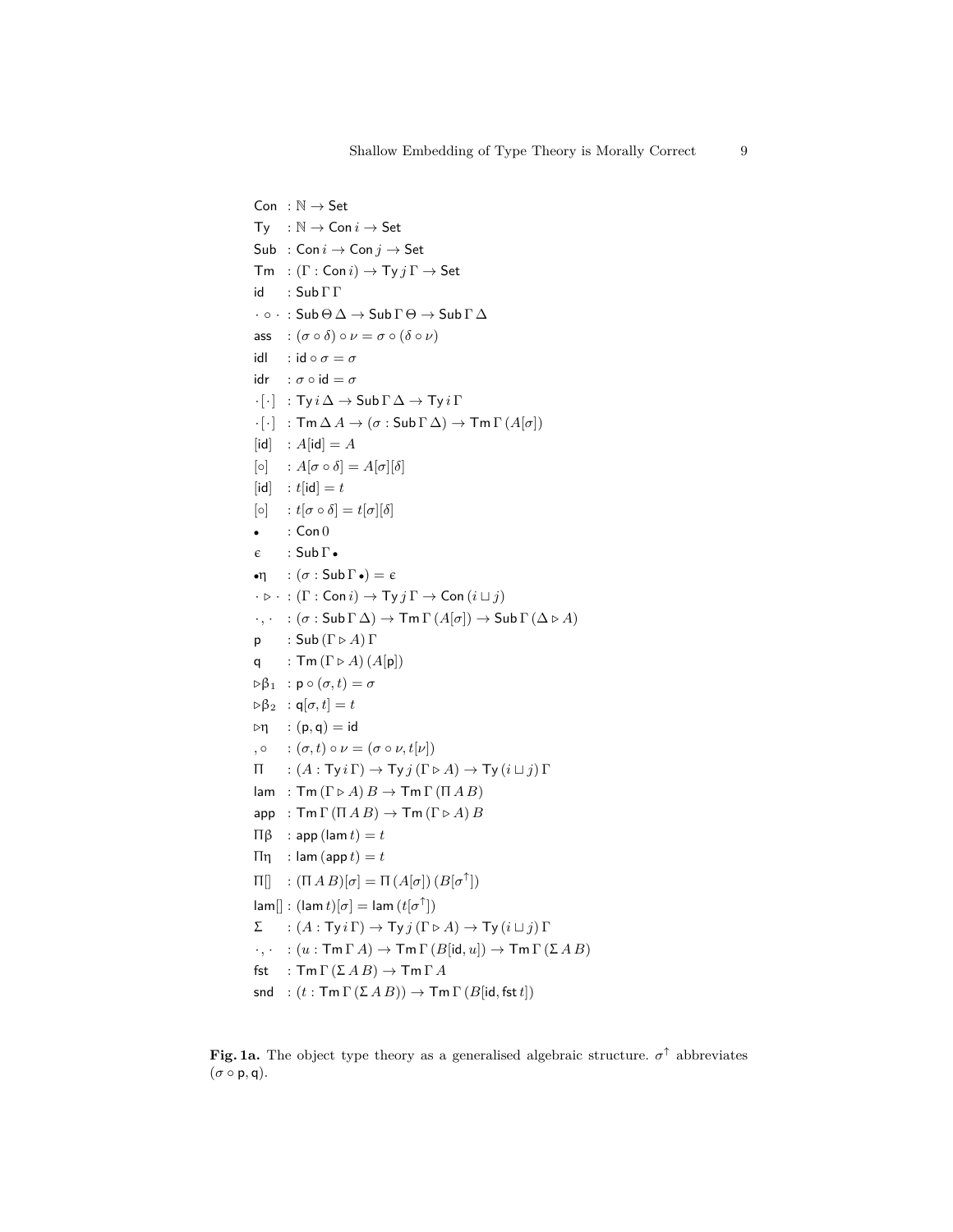```
Σβ_1: fst (u, v) = uΣβ_2: snd (u, v) = vΣη : (fstt,snd t) = t
\Sigma[] \qquad : (\Sigma AB)[\sigma] = \Sigma (A[\sigma])(B[\sigma^{\top}]), [ : (u, v)[\sigma] = (u[\sigma], v[\sigma])⊤ : Ty 0 Γ
tt : Tm Γ ⊤
⊤η : (t : Tm Γ ⊤) = tt
⊤[] : ⊤[σ] = ⊤
tt[] : tt[\sigma] = tt
U : (i : \mathbb{N}) \rightarrow \mathsf{Ty} (i+1) \Gamma· : Tm Γ (U i) → Ty i Γ
c : Ty i \Gamma \rightarrow \text{Tm} \Gamma(Ui)U\beta : c A = AUη : c \underline{a} = aU[\] : (U i)[\sigma] = (U i)\underline{\mathbf{a}}[\sigma] = a[\sigma]Bool : Ty 0 Γ
true : Tm Γ Bool
false : Tm Γ Bool
if :(C : Ty \text{ } i (\Gamma \triangleright \text{Bool})) \rightarrow \text{Tm } \Gamma(C[\text{id}, \text{true}]) \rightarrow \text{Tm } \Gamma(C[\text{id}, \text{false}]) \rightarrow(t : \mathsf{Tm} \Gamma \mathsf{Bool}) \to \mathsf{Tm} \Gamma(C[\mathsf{id}, t])\mathsf{Bool}\beta_1: \mathsf{if} \, C \, u \, v true =u\mathsf{Bool}\beta_2: \mathsf{if}\, C\, u\, v\, \mathsf{false} = vBool : Bool[\sigma] = Booltrue[] : true[\sigma] = true
false[] : false[\sigma] = false
\text{if}[\left| \begin{array}{c} \end{array} \right| : (\text{if } C \, u \, v \, t)\left| \sigma \right| = \text{if } \left( C[\sigma^\uparrow] \right) \left( u[\sigma] \right) \left( v[\sigma] \right) \left( t[\sigma] \right)Id :(A : Ty \, i\Gamma) \rightarrow \mathsf{Tm}\,\Gamma\,A \rightarrow \mathsf{Tm}\,\Gamma\,A \rightarrow \mathsf{Ty}\, i\,\Gammarefl : (u : \mathsf{Tm} \Gamma A) \rightarrow \mathsf{Tm} \Gamma (\mathsf{Id} A u u)\mathsf{J} :
                 \left(C:{\mathsf {Ty}\,} i\,({\Gamma}\triangleright A\triangleright {\mathsf{Id}\,} (A[{\mathsf{p}}])\,(u[{\mathsf{p}}])\,0)\right)\to {\mathsf {Tm}\,} \Gamma\left(C[{\mathsf{id}},u,{\mathsf{refl}}\,u]\right)\to(e : \textsf{Tm}\,\Gamma\,(\textsf{Id}\, A\,u\,v)) \rightarrow \textsf{Tm}\,\Gamma\,(C[\textsf{id}, v, e[\textsf{p}]])Idβ : J C w (refl u) = w\mathsf{Id}[] \qquad : (\mathsf{Id}\, A\, u\, v)[\sigma] = \mathsf{Id}\, (A[\sigma])(\, (u[\sigma])\, (v[\sigma])refl[] : (refl u)[\sigma] = refl (u[\sigma])
J[] : (J C w e)[\sigma] = J (C[\sigma^{\uparrow \uparrow}]) (w[\sigma]) (e[\sigma])
```
<span id="page-10-0"></span>**Fig. 1b.** The object type theory as a generalised algebraic structure.  $\sigma^{\uparrow}$  abbreviates  $(\sigma \circ p, q)$ .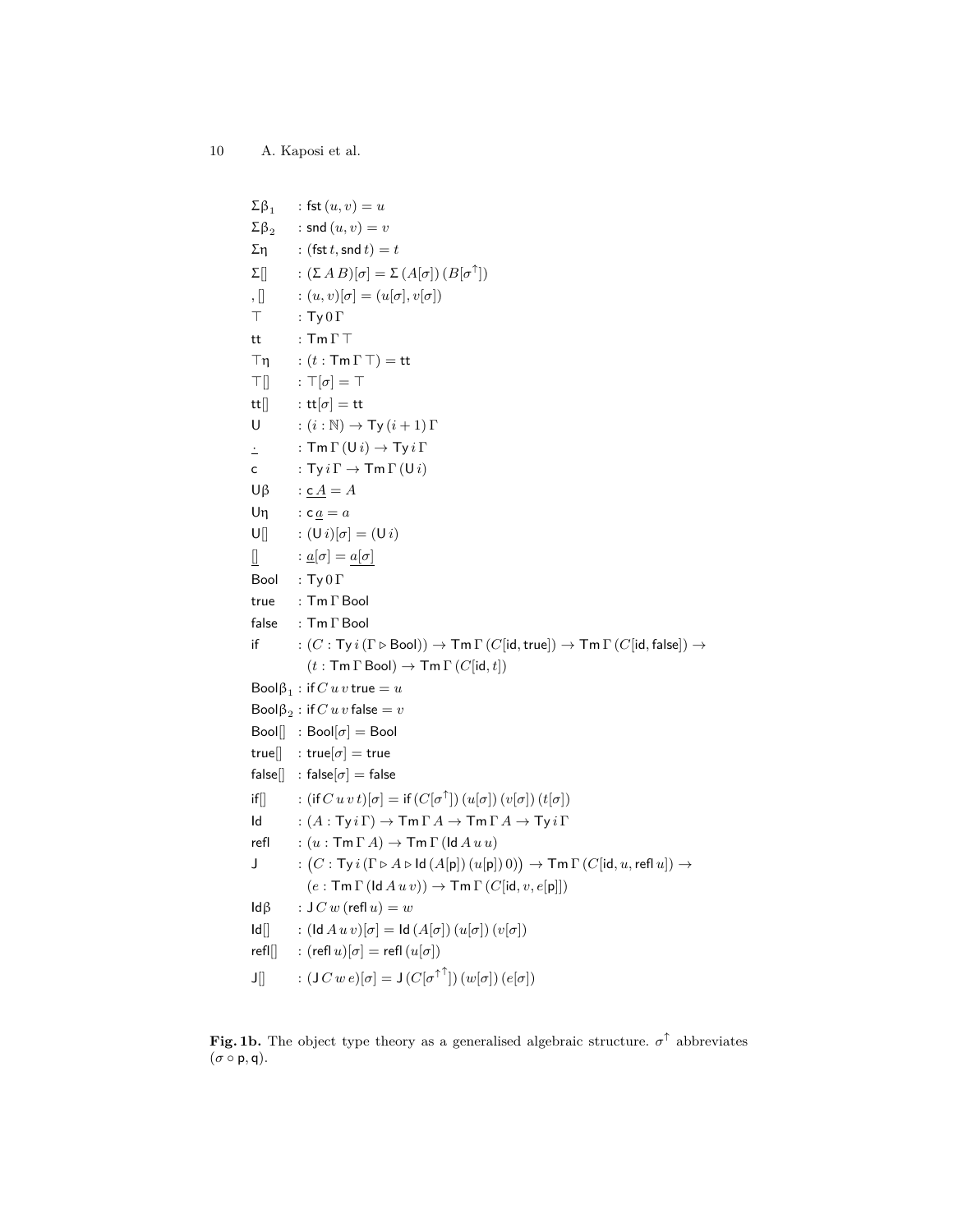from Con to ,  $\circ$ . Contexts (Con) and substitutions (Sub) form a category (id to idr). There is a contravariant, functorial action of substitutions on types and terms (*·*[*·*] to [*◦*]), thus types (of fixed level) form a presheaf on the category of contexts and terms form a presheaf on the category of elements of this presheaf. The empty context (*•*) is the terminal object.

Contexts can be extended by  $\cdot \triangleright \cdot$ . Substitutions can be viewed as abstract lists of terms, with  $\cdot$ ,  $\cdot$  allowing us to extend a substitution with a term. We can also take the "tail" and the "head" of an extended  $\sigma$ : Sub  $\Gamma(\Delta \triangleright A)$  substitution; the tail is given by  $p \circ \sigma : Sub \Gamma \Delta$ , and the head is given by  $q[\sigma] : Tm \Gamma A[p]$ . p is usually called a weakening substitution, and q corresponds to the zeroth de Bruijn index. We denote *n*-fold composition of the weakening substitution p by  $p^n$  (where  $p^0 = id$ ), and we denote De Bruijn indices the following way:  $v^0 := q$ ,  $v^1 := q[p], \ldots, v^n := q[p^n]$ . We define lifting of a substitution  $\sigma : Sub \Gamma \Delta$  by  $\sigma^{\uparrow}$ : Sub (Γ *⊳ A*[ $\sigma$ ]) ( $\Delta \triangleright A$ ) := ( $\sigma \circ p$ , q). We observe that it has the property  $\uparrow$   $\lbrack\lbrack$  :  $(\sigma$ <sup> $\uparrow$ </sup>  $) \circ (\delta, t) = (\sigma \circ \delta, t).$ 

Π-types are characterised by a natural isomorphism between Tm Γ (Π *A B*) and  $\textsf{Tr} \left( \Gamma \triangleright A \right) B$ , with lam and app being the morphism components. This notion of application is different from the conventional one, but in our setting with explicit substitutions, the two applications are inter-derivable, and our app is simpler to interpret in models. We define conventional application as  $t \, \mathcal{S} \, u :=$  $(\textsf{app } t)[\textsf{id}, u]$ .  $A \Rightarrow B$  abbreviates non-dependent functions, and is defined as  $\Pi A (B[\mathsf{p}]).$ 

Σ-types are given by the constructor *·, ·* and projections fst and snd, and we also support the η-law. There is a unit type *⊤* with one constructor tt and an η-law. We have a hierarchy of universes, given by natural isomorphisms between Ty *i* Γ and Tm Γ (U*i*) for every *i*. The isomorphism consists of a coding morphism (c) and a decoding morphism, denoted by underlining *·*. This presentation of universes is due to Thierry Coquand, and has been used before in [\[25](#page-31-14)] for instance. In the Agda formalisations, where we cannot underline, we write El for the decoding morphism.

We also have a propositional identity type Id, with usual constructor refl and elimination J with definitional β-rule.

Note that terms of  $\Pi$ -,  $\Sigma$ - and U-types are all characterized by natural isomorphisms, with substitution laws corresponding to naturality conditions. Hence, we only need to state naturality in one direction, and the other direction can be derived. For example, we only state the [] substitution rule, and the other law for substituting c can be derived.

*Remark.* It is important that we present the notion of signature in extensional type theory instead of in Agda. The reason is that many components in the signature are well-typed only up to previous equations in the signature, and hence would need to include transports in intensional settings. The simplest example for this is the  $\triangleright$  $\beta_2$  component with type  $q[\sigma, t] = t$ . The left side of the equation has type  $\text{Im }\Gamma(A[\mathbf{p}][\sigma,t])$ , while the right side has type  $\text{Im }\Gamma(A[\sigma])$ , and the two types can be shown equal by  $\lceil \circ \rceil$  and  $\rceil \circ \beta_1$ , so in intensional type theory we would need to transport one side.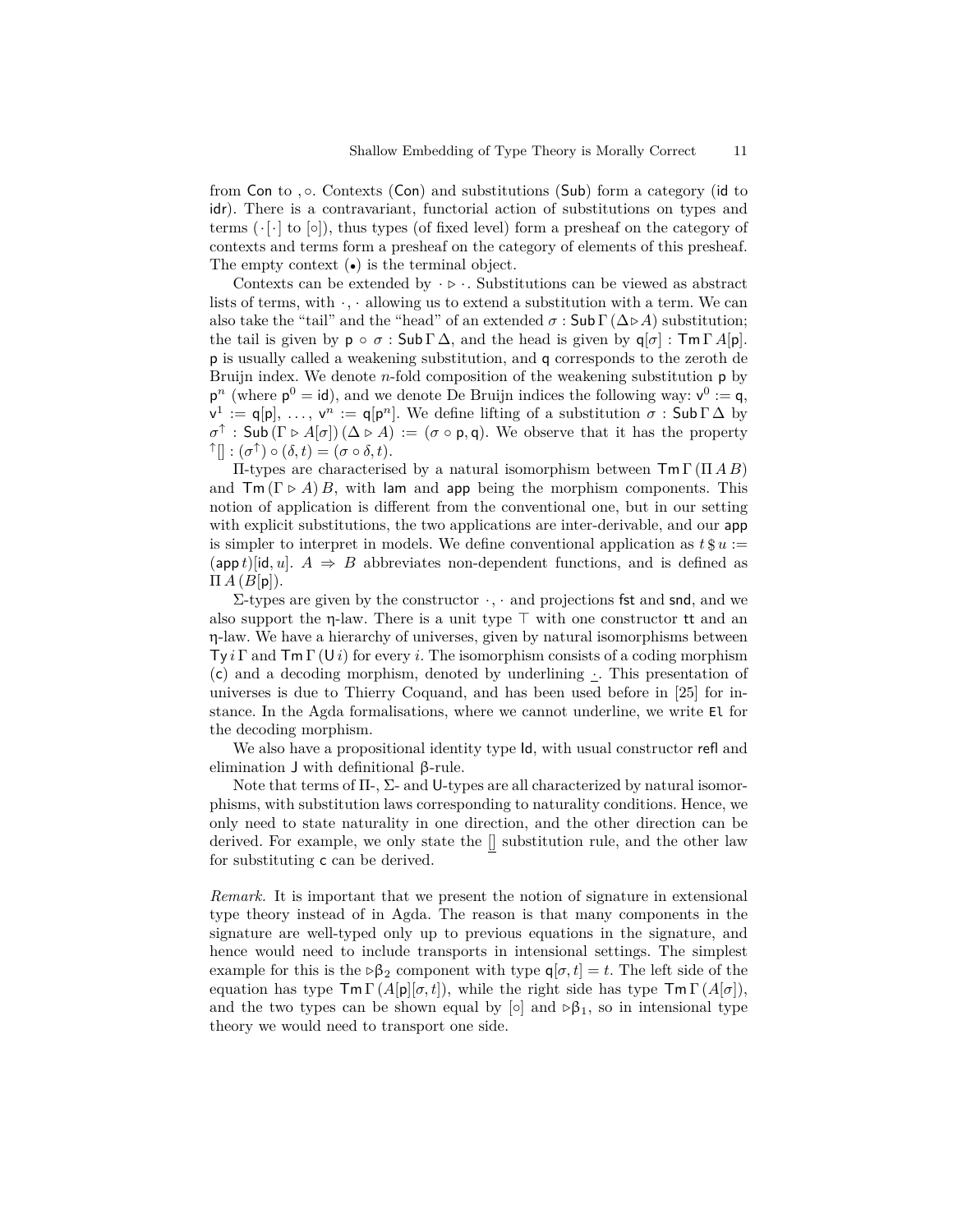Writing out the whole signature with explicit transports is difficult. The number of transports rapidly increases as later equations need to refer to transported previous types, and we may also need to introduce more transports just to rearrange previous transports over different equations. In fact, the current authors have not succeeded at writing out the type of the J[] substitution rule in intensional style. This illustrates the issue of explicit conversion derivations, which we previously explained in Section [1.1](#page-2-0).

# <span id="page-12-0"></span>**3 The Standard Model and Shallow Embedding**

Previously, we described the notion of signature for the object theory, but as we remarked, merely writing down the signature in Agda is already impractical. Fortunately, we do not necessarily need the full intensional signature to be able to work with models of the object theory. The reason is that some equations can hold definitionally in specific models, thereby cutting down on the amount of transporting required. For example, if  $\lceil \circ \rceil$  and  $\triangleright \beta_1$  hold definitionally in a model, then the type of  $\beta_2$  need not include any transports.

The *standard model* of the object theory in Agda has the property that *all* of its equations hold definitionally. It was described previously by Altenkirch and Kaposi [\[3](#page-30-8)] similarly to the current presentation, although for a much smaller object theory.

Before presenting the model, we explain a departure from the signature described in Section [2.3.](#page-8-0) In the signature, we used natural numbers as universe levels, but in Agda, it is more convenient to use universe polymorphism and native universe levels instead. Hence, the types of the Con, Ty, Tm and Sub components become as follows:

Con : (i : Level)  $\rightarrow$  Set (suc i) Ty : (j : Level) → Con i → Set (i ⊔ suc j) Sub : Con i → Con j → Set (i ⊔ j) Tm : (Γ : Con i) → Ty j  $\Gamma \rightarrow$  Set (i  $\sqcup$  j)

Instead of using level polymorphism, we could have used the types given in Figure [1a](#page-9-0) together with an N-indexed inductive-recursive universe hierarchy, which can be implemented inside  $\textsf{Set}_0$  in Agda [\[19](#page-31-15)]. This choice would have added some boilerplate to the model. We choose now the more convenient version, but we note that the metatheory of universe polymorphism and universe polymorphic algebraic signatures should be investigated in future work.

#### **3.1 The Standard Model**

We present excerpts from the Agda formalisation, making some quantification implicit to improve readability. Let us first look at the interpretation of the type constructors of the object theory: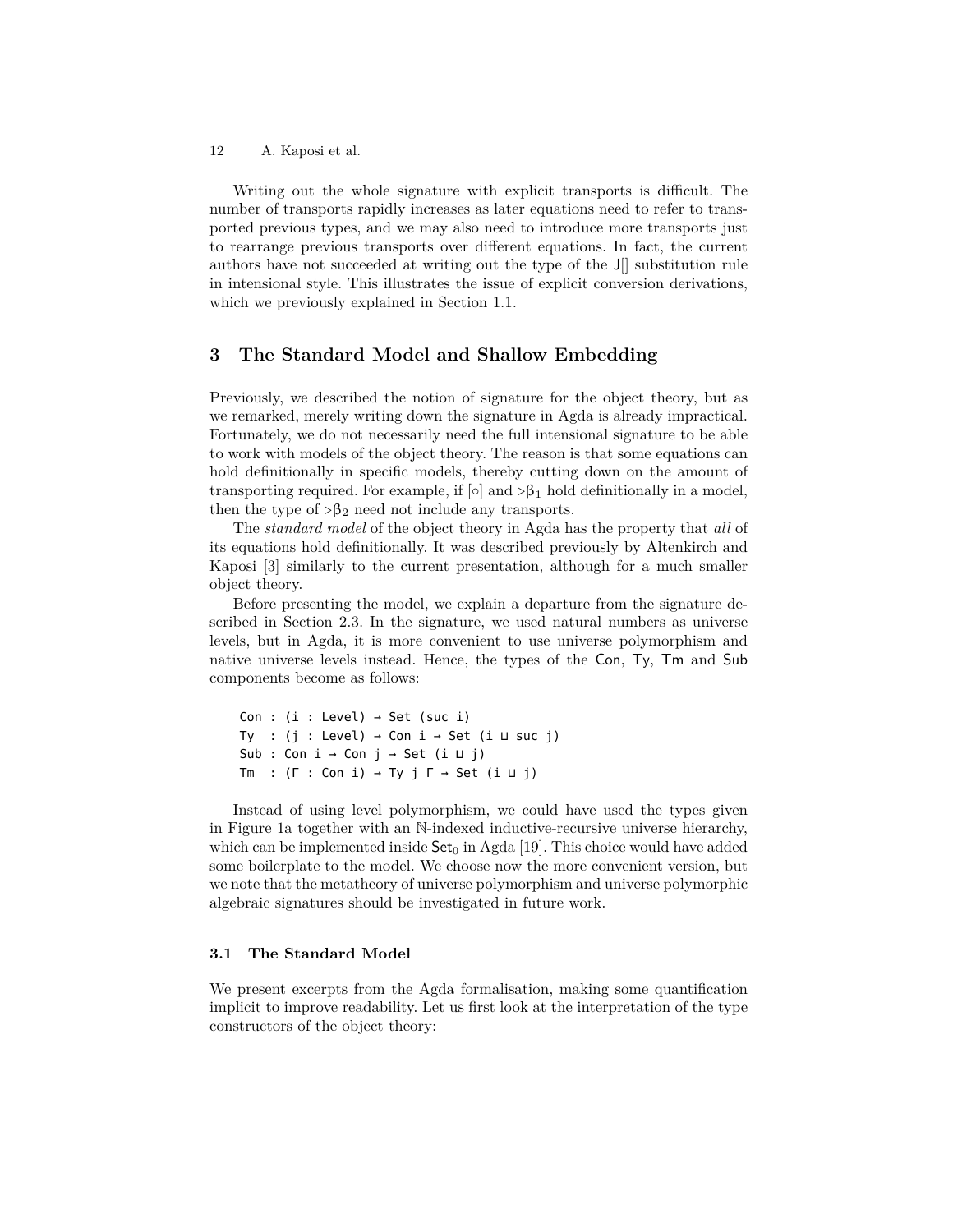Con : (i : Level)  $\rightarrow$  Set (suc i) Con  $i = Set i$ Ty : (j : Level) → Con i → Set (i ⊔ suc j) Ty j Γ = Γ → Set j Sub : Con i → Con j → Set (i ⊔ j) Sub Γ Δ = Γ → Δ Tm : (Γ : Con i) → Ty j Γ → Set (i ⊔ j) Tm Γ A = (γ : Γ) → A γ

Contexts are interpreted as types, dependent types as type families, substitutions and terms as functions. Type and term substitution and substitution composition can be all implemented as (dependent) function composition.

```
_∘_ : Sub Θ Δ → Sub Γ Θ → Sub Γ Δ
σ ∘ δ = λ γ → σ (δ γ)
_[_] : Ty j Δ → Sub Γ Δ → Ty j Γ
A [ \sigma ] = \lambda \gamma \rightarrow A (\sigma \gamma)\_[] : Tm \Delta A \rightarrow (σ : Sub \Gamma \Delta) \rightarrow Tm \Gamma (A [ σ ])
t [ σ ] = λ γ → t (σ γ)
```
The empty context becomes the unit type, context extension and substitution extension are interpreted using the meta-level  $\Sigma$ -type.

```
∙ : Con zero
∙ = m.⊤
ε : Sub Γ ∙
ε = λ γ → m.tt
_▷_ : (Γ : Con i) → Ty j Γ → Con (i ⊔ j)
Γ ▷ A = m.Σ Γ A
_,_ : (σ : Sub Γ Δ) → Tm Γ (A [ σ ]) → Sub Γ (Δ ▷ A)
σ , t = λ γ → (σ γ m., t γ)
p : Sub (Γ ▷ A) Γ
p = m.fstq : Tm (Γ ▷ A) (A [ p ])
q = m.snd
```
We interpret object-level universes with meta-level universes at the same level. Since Agda implements Russell-style universes, coding and decoding are trivial, and  $\text{Im } \Gamma$  (U j) = Ty j  $\Gamma$  holds definitionally in the model.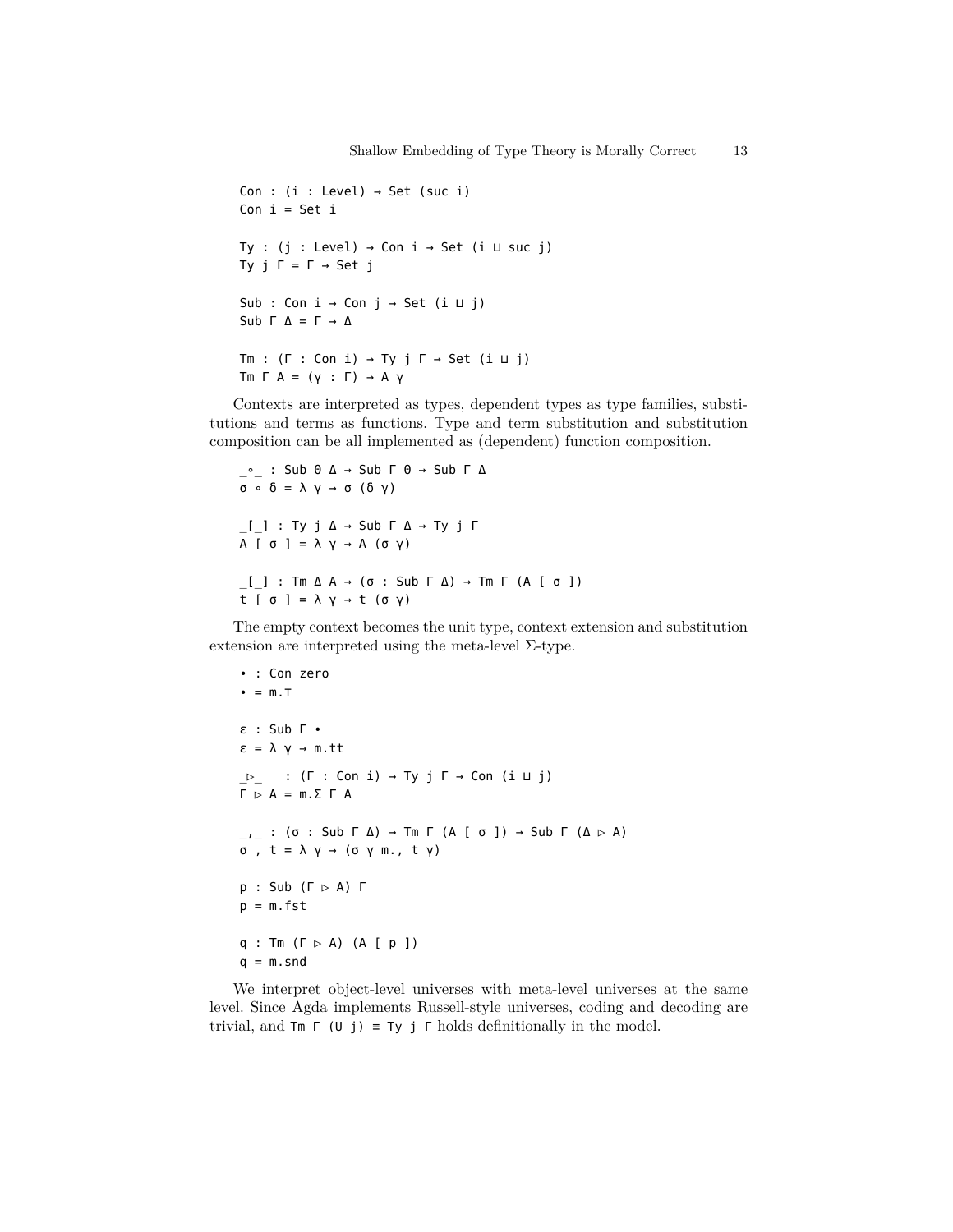```
14 A. Kaposi et al.
```
 $U : (j : Level) \rightarrow Ty$  (suc j) Γ U j =  $\lambda$   $\gamma$   $\rightarrow$  Set j El : Tm Γ (U j) → Ty j Γ El  $a = a$ c : Ty j Γ → Tm Γ (U j) c A = A

For Π, Σ, Bool and Id, the interpretation likewise maps object-level constructions directly to their meta-level counterparts; see the formalisation [\[30](#page-31-5)] for details. We note here only the J[] component: its type and definition are trivial here thanks to the lack of transports. Below,  $\sigma \tau$  A refers to the lifting of  $\sigma$ : Sub θ Γ to Sub  $(θ$   $\rhd$  A [ σ ]) (Γ  $\rhd$  A).

```
J[] : J C w t [ σ ]
   ≡ J (C [σ ↑ A ↑ Id (A [ p ]) (u [ p ]) q ]) (w [ σ ]) (t [ σ ])
J[] = m.refl
```
#### **3.2 Shallow Embedding**

Having access in Agda to the standard model of the object theory, we may now form expressions built out of model components, for example, we may define a polymorphic identity function as follows. Here,  $v^{\circ}$  and  $v^{\circ}$  are shorthands for de Bruijn indices.

```
idfun : Tm • (Π (U zero) (Π (El v\circ) (El v<sup>1</sup>)))
idfun = lam (lam v^{\circ})
```
The basic idea of shallow embedding is to view expressions such as idfun and its type, which are built from components of the standard model, as standing for expressions coming from an arbitrary model. This arbitrary model is often meant to be the syntax, but it does not necessarily have to be.

With idfun, we can enjoy the benefits of reflected equalities: we can write down Π (El v<sup>o</sup>) (El v<sup>1</sup>) without transports, because the types of v<sup>n</sup> de Bruijn indices compute by definition to  $U$  zero from  $U$  zero  $[$   $p<sup>n</sup>$   $]$ .

A larger example for shallow embedding is presented in Section [7.2](#page-24-0): there we prove canonicity by induction on the syntax, but represent the syntax shallowly, so we never have to prove anything about syntactic definitional equalities. Other examples are *syntactic models* [[8\]](#page-30-12): this means that we build a model of an object theory from the syntax of another object theory. Every such model yields, by initiality of the syntax, a syntactic translation. We also present in Section [7.1](#page-23-0) a formalisation of a syntactic parametricity translation in this style, using the same shallowly embedded theory for both the source and target syntaxes.

However, "pretending" that embedded expressions come from arbitrary models is only valid if we: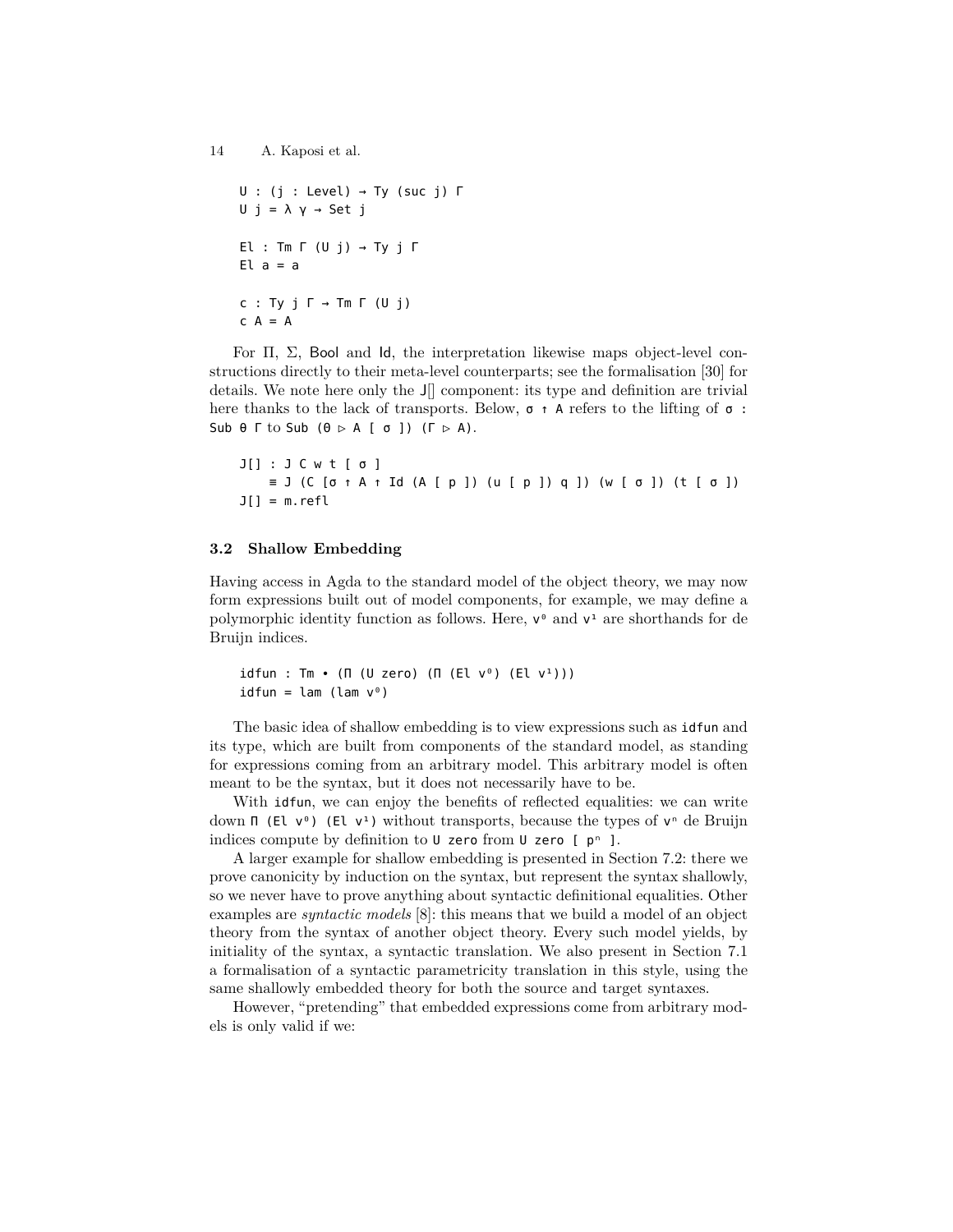- 1. Do not construct more contexts, substitutions, terms or types than what are constructible in the syntax.
- 2. Do not prove more equations than what are provable about the syntax.

We will expand on the first concern in Section [6](#page-21-0). With regards to the second concern, it would be addressed comprehensively with a proof that the standard model is *injective*. We define its statement as follows. Assume that we have a deeply embedded syntax for the object theory in Agda, with components named as Con, Sub and so on. By initiality of the syntax, there is a model morphism from the syntax to the standard model, which includes as components the following interpretation functions:

⟦\_⟧ : Con i → Set i ⟦\_⟧ : Ty j Γ → ⟦ Γ ⟧ → Set j ⟦\_⟧ : Sub Γ Δ → ⟦ Γ ⟧ → ⟦ Δ ⟧ ⟦\_⟧ : Tm Γ A → (γ : ⟦ Γ ⟧) → ⟦ A ⟧ γ

Injectivity may refer to these functions; for example, injectivity on terms is stated as follows:

⟦⟧-injective : (t u : Tm Γ A) → ⟦ t ⟧ ≡ ⟦ u ⟧ → t ≡ u

However, we can show by reasoning external to Agda that injectivity of the standard model is not provable.

<span id="page-15-0"></span>**Theorem 1.** *The injectivity of the standard model is not provable in Agda.*

*Proof.* We note that the object syntax includes functions which are definitionally inequal but equal extensionally, such as the following two functions:

f : Tm ∙ (Π Bool Bool)  $f = \text{lam}$  (if Bool true false  $v^{\circ}$ ) g : Tm ∙ (Π Bool Bool)  $g = \text{lam } v^{\circ}$ 

If function extensionality is available in the metatheory, the  $\llbracket \mathbf{f} \rrbracket$  and  $\llbracket \mathbf{q} \rrbracket$ interpretations of these terms can be proven to be propositionally equal. Therefore, injectivity of the standard model and function extensionality are incompatible. But since we know that MLTT is consistent with function extensionality, it follows that injectivity of the standard model is not provable. *⊓⊔*

This shows that the internal statement of injectivity is too strong. We weaken it by considering injectivity up to Agda's definitional equality. This requires us to step outside Agda and reason about its syntax.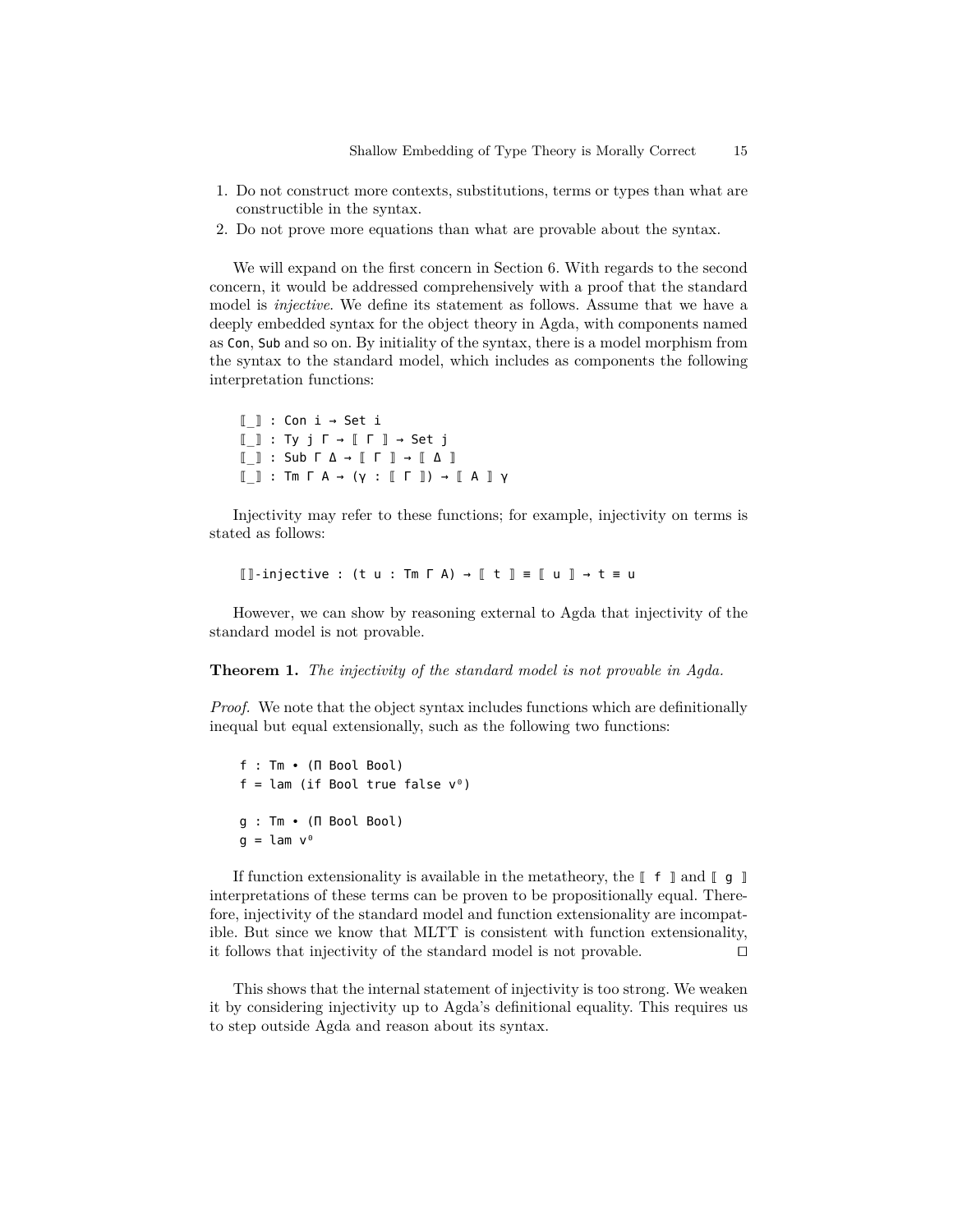#### **3.3 An External View of the Standard Model**

Let us consider some computation rules for the interpretation function of the standard model:

```
⟦ ∙ ⟧ = m.⊤
[[ \Gamma \rhd A]] = m. \Sigma [[ \Gamma]] [[ A]]⟦ id ⟧ = λ γ → γ
⟦ σ ∘ δ ⟧ = λ γ → ⟦ σ ⟧ (⟦ δ ⟧ γ)
[ \epsilon ] = \lambda \gamma \rightarrow m.t[[ \sigma , t ]] = \lambda \gamma \rightarrow ([[ \sigma ]] \gamma m., [ [ t ]] \gamma)[[ A [ \sigma ] ] = \lambda \gamma \rightarrow [[ A ]] ([ \sigma ] \gamma)[[t [\sigma]] = \lambda \gamma \rightarrow [[t]] ([\sigma]] \gamma)[[Uj]] = \lambda \gamma \rightarrow Set j...
```
If we consider the results of the interpretation function from the "outside", we see that interpreted object-theoretic terms evaluate to closed Agda terms. For example, if we have a context in the object theory:

#### Γ = ∙ ▷ Bool ▷ Bool

Its ⟦ Γ ⟧ interpretation evaluates to the following closed Agda term (a leftnested  $\Sigma$ -type):

m.Σ (m.Σ m.⊤ (λ γ → m.Bool)) (λ γ → m.Bool)

Hence, externally, the interpretation function implements a syntactic translation which converts any object-theoretic construction to a closed Agda term. We model shallow embedding as this syntactic translation: whenever we write a shallowly embedded expression like lam (if Bool true false  $v^{\circ}$ ), there is a corresponding expression in the object theory with the same shape, but in Agda this expression can be evaluated further by unfolding the definitions of the standard model.

In the next section we formalise this syntactic translation, and in Section [5](#page-18-0) we additionally prove that it is injective. From this it follows that shallow embedding does not introduce new definitional equalities.

# <span id="page-16-0"></span>**4 The Termification of a Model**

For any given model  $M = (Con, Ty, Sub, Tm, ...)$  of the object type theory, we can construct a new model  $\mathcal{T}^{\mathcal{M}} = (\mathsf{Con}_{\mathcal{T}}, \mathsf{Ty}_{\mathcal{T}}, \mathsf{Sub}_{\mathcal{T}}, \mathsf{Tm}_{\mathcal{T}}, \ldots)$ . We call  $\mathcal{T}^{\mathcal{M}}$  the *termification* of *M*. The idea is that every context, type, substitution, and term can be regarded as a very specific term in the empty context; and all operations can be seen as operations on these terms.

If we take *M* to be the syntax, by initiality we get a morphism to  $\mathcal{T}^{\mathcal{M}}$ , which we use to model shallow embedding as a syntactic translation. Note that this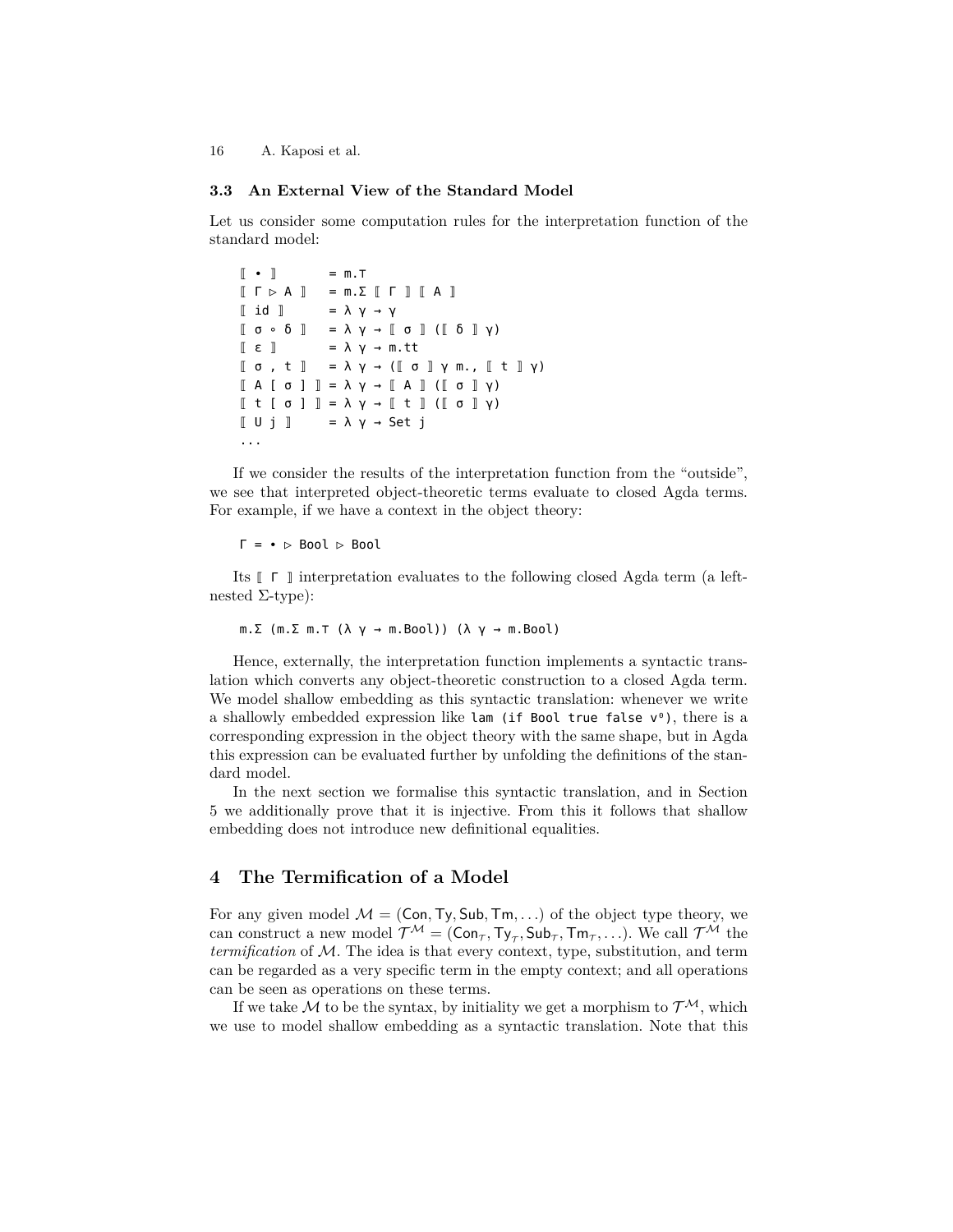```
Con_{\tau} i := Tm • (U i)
 \mathsf{Ty}_{\tau} j\Gamma := \mathsf{Tm} \cdot (\underline{\Gamma} \Rightarrow (\mathsf{U} j))Sub_{\tau} \Gamma \Delta := \mathsf{Tm} \cdot (\underline{\Gamma} \Rightarrow \underline{\Delta})\mathsf{Tm}_{\tau}\Gamma A := \mathsf{Tm} \cdot (\Pi \Gamma \mathsf{app}\, A)id_{\tau} := lam v<sup>0</sup>
 \sigma°\sigma \sigma \delta := lam (\sigma[\epsilon] \, \text{\$}(\delta[\epsilon] \, \text{\$} \, \text{v}^0))A[\sigma]_{\tau} := lam ((app A)[\epsilon, app (\sigma[\epsilon])])
t[\sigma]_{\tau}:= lam ((\textsf{app}\, t)[\epsilon, \textsf{app}\, (\sigma[\epsilon])])•T := c ⊤
\varepsilon_{\mathcal{T}} := lam tt
Γ \triangleright_{τ} A := c (ΣΓ app A)
\sigma, \tauτ
                    t := \text{lam}((\text{app }\sigma),(\text{app }t))p_{\tau} \qquad := lam (fst v<sup>0</sup>)
 \mathsf{q}_{\tau} \qquad \qquad := \mathsf{lam}\,(\mathsf{snd}\,\mathsf{v}^0)\Pi_{\tau} AB := lam (c (\Pi \frac{\text{app } A}{\text{app } B[\epsilon, (\mathsf{v}^1, \mathsf{v}^0)])})\mathsf{lam}_{\mathcal{T}} \, t \quad \mathrel{\mathop:}= \mathsf{lam} \, (\mathsf{lam} \, (t[\varepsilon] \, \$ ({\mathsf{v}}^1, {\mathsf{v}}^0)))\mathsf{app}_\tau\,t \quad \, := \mathsf{lam}\,(t[\epsilon]\, \$\, \mathsf{fst}\, \mathsf{v}^0\, \$\, \mathsf{snd}\, \mathsf{v}^0)\Sigma_{\mathcal{T}} \, A \, B \quad := \textsf{lam} \, \big( \textsf{c} \, (\Sigma \, \textsf{app} \, A \, \, \textsf{app} \, B[\epsilon, (\textsf{v}^1, \textsf{v}^0)] ) \big)u, \tau vv = \text{lam} (\text{app } u, \text{app } v)fst_{\tau} t := lam (fst (app t))
\operatorname{snd}_{\tau} t := lam (snd (app t))
⊤T := lam (c ⊤)
tt_\tau := lam tt
U_{\tau} := lam (c (U i))
a_{\tau}:= a
c_{\tau} A := A
Bool<sub>T</sub> := lam (c Bool)true_{\tau} := lam true
false<sub>\tau</sub> :=lam false
 \mathsf{if}_{\tau}\, C\, u\, v\, t := \mathsf{Iam}\left(\mathsf{if}\, C[\epsilon]\, \$(\mathsf{v}^1,\mathsf{v}^0]\, (\mathsf{app}\, u)\, (\mathsf{app}\, v)\, (\mathsf{app}\, t)\right)\mathsf{Id}_{\mathcal{T}}\, A\, u\, v\;:=\mathsf{lam}\left(\mathsf{c}\left(\mathsf{Id}\, \mathsf{app}\, A\, (\mathsf{app}\, u)\, (\mathsf{app}\, v)\right)\right)refl_{\tau} u := lam (refl (app u))
 \mathsf{J}_{\mathcal{T}} \; C \, w \, e \; := \mathsf{lam} \left( \mathsf{J} \; \underline{C}[\epsilon] \, \$_{V}^2, \mathsf{v}^1, \mathsf{v}^0 \right) \left( \mathsf{app} \, w \right) \left( \mathsf{app} \, e \right) \right)
```
<span id="page-17-0"></span>**Fig. 2.** The termification construction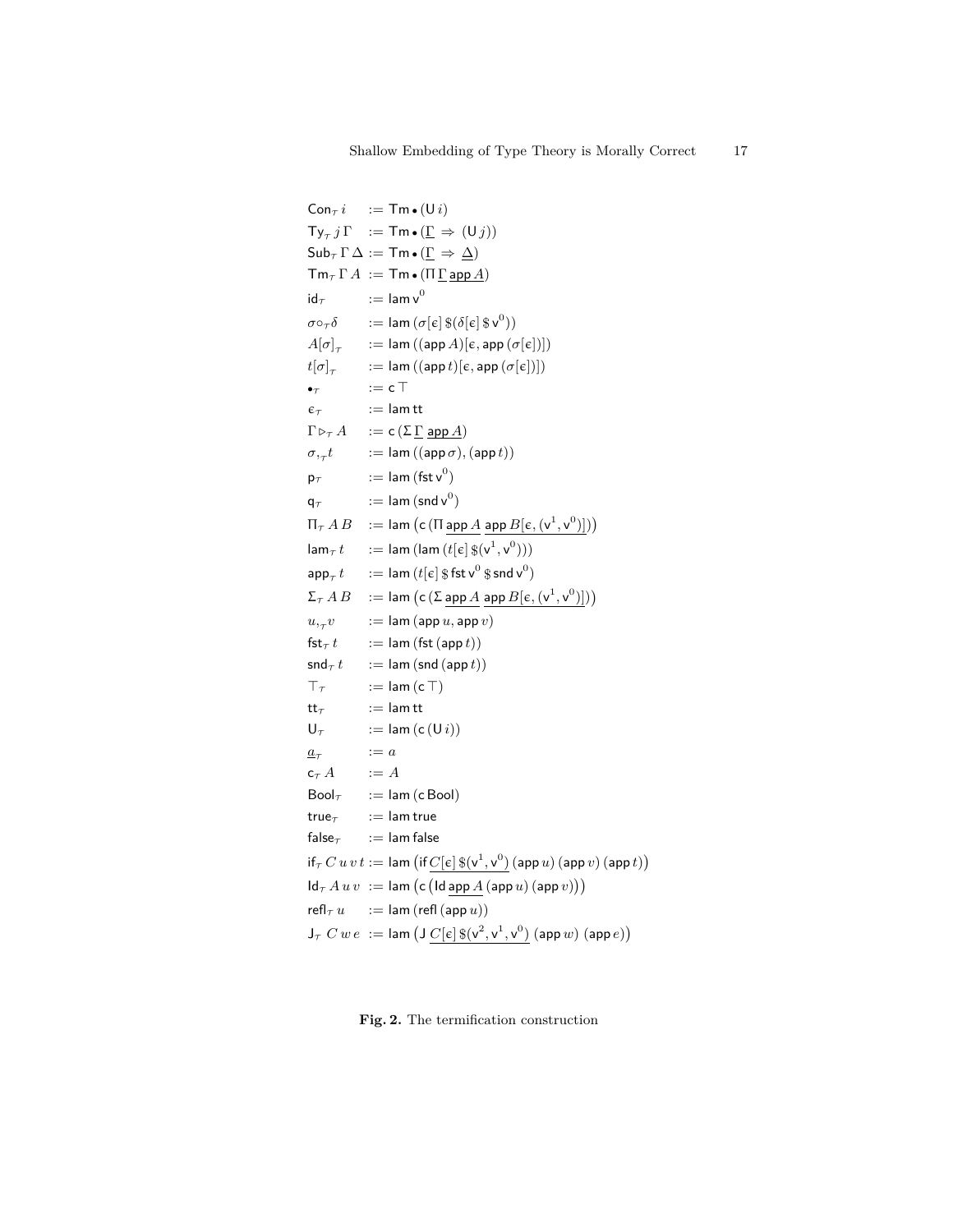translation formally goes *from the object theory to the object theory*. This means that we reuse the object theory to formalise the relevant syntactic fragment of Agda. This is a fairly strong simplifying assumption, which relies on Agda conforming to the CwF formulation of type theory. However, it is also necessary, because formalising the actual implementation of Agda is not feasible.

Although our main interest is the termification of the syntax, the construction works for arbitrary models, so we present it in this generality.

The four sorts of the new model  $\mathcal{T}^{\mathcal{M}}$  are the following:

```
Con_{\tau} i := \text{Im} \cdot (U_i)\mathrm{Ty}_{\tau} j\Gamma := \mathrm{Tm} \cdot (\underline{\Gamma} \Rightarrow (\mathrm{U} j))Sub_{\tau} \Gamma \Delta := \mathsf{Tm} \cdot (\Gamma \Rightarrow \Delta)\mathsf{Tm}_{\tau}\Gamma A := \mathsf{Tm} \cdot (\Pi \Gamma \mathsf{app}\, A)
```
All contexts, types, substitutions, and terms of the new model  $\mathcal{T}^{\mathcal{M}}$  are  $\mathcal{M}$ terms in the empty *M*-context. It is not hard to see that the definitions above type-check: for example, if we have  $\Gamma$  :  $\text{Con}_{\tau} i$  and  $A : \text{Ty}_{\tau} j \Gamma$ , then by definition  $\Gamma$ : Ty *i* • and app  $A$ : Ty  $j$  (•  $\triangleright \Gamma$ ), which means we can build  $\Pi \Gamma$  app  $A$  as in the definition of  $\mathsf{Tm}_{\tau}\Gamma A$ .

The object theory, as shown in Figures [1a](#page-9-0) and [1b,](#page-10-0) has 29 operators. In Figure [2](#page-17-0), we show how all 29 operators (together with the four sorts) of the model  $\mathcal{T}^{\mathcal{M}}$  are constructed from components of  $\mathcal{M}$ . Finally, it is straightforward albeit tedious to check the 37 equalities that are required to hold. We have done the calculations both with pen and paper and in Agda. We do not give explicit paper proofs, but we refer to our formalisation instead: there, we state all equalities explicitly, and they are all proved using m.refl. This concludes the construction of the model  $\mathcal{T}^{\mathcal{M}}$ .

# <span id="page-18-0"></span>**5 The Injectivity Result**

In this section, we show that we can shallowly embed the syntax without creating new definitional equalities.

If we apply the termification construction of Section [4](#page-16-0) on the syntax Syn, we get a model  $\mathcal{T}^{\mathsf{Syn}}$ . Further, we have a morphism of models  $\llbracket \cdot \rrbracket$  :  $\mathsf{Syn} \to \mathcal{T}^{\mathsf{Syn}}$  by the initiality of the syntax which maps • : Con 0 to  $\llbracket \bullet \rrbracket = \bullet_T$ , and which maps  $\Gamma \triangleright A : \text{Con } i$  to  $\llbracket \Gamma \triangleright A \rrbracket = \llbracket \Gamma \rrbracket \triangleright_{\tau} \llbracket A \rrbracket$ , and so on.

An interesting property of the morphism  $\llbracket \cdot \rrbracket$  is that it is *injective*. Before stating precisely what this means, we need the following definition:

**Definition 1.** *Given two contexts* Γ : Con *i,* ∆ : Con *j in the object theory [or any model M], we write*  $\Gamma \simeq \Delta$  *for the type in the metatheory whose elements* are quadruples  $F = (F_1, F_2, F_{12}, F_{21})$  *as follows:*  $F_1$  *and*  $F_2$  *are substitutions in the syntax [more generally, in*  $\mathcal{M}$ *] and*  $F_{12}$ *,*  $F_{21}$  *are equalities,*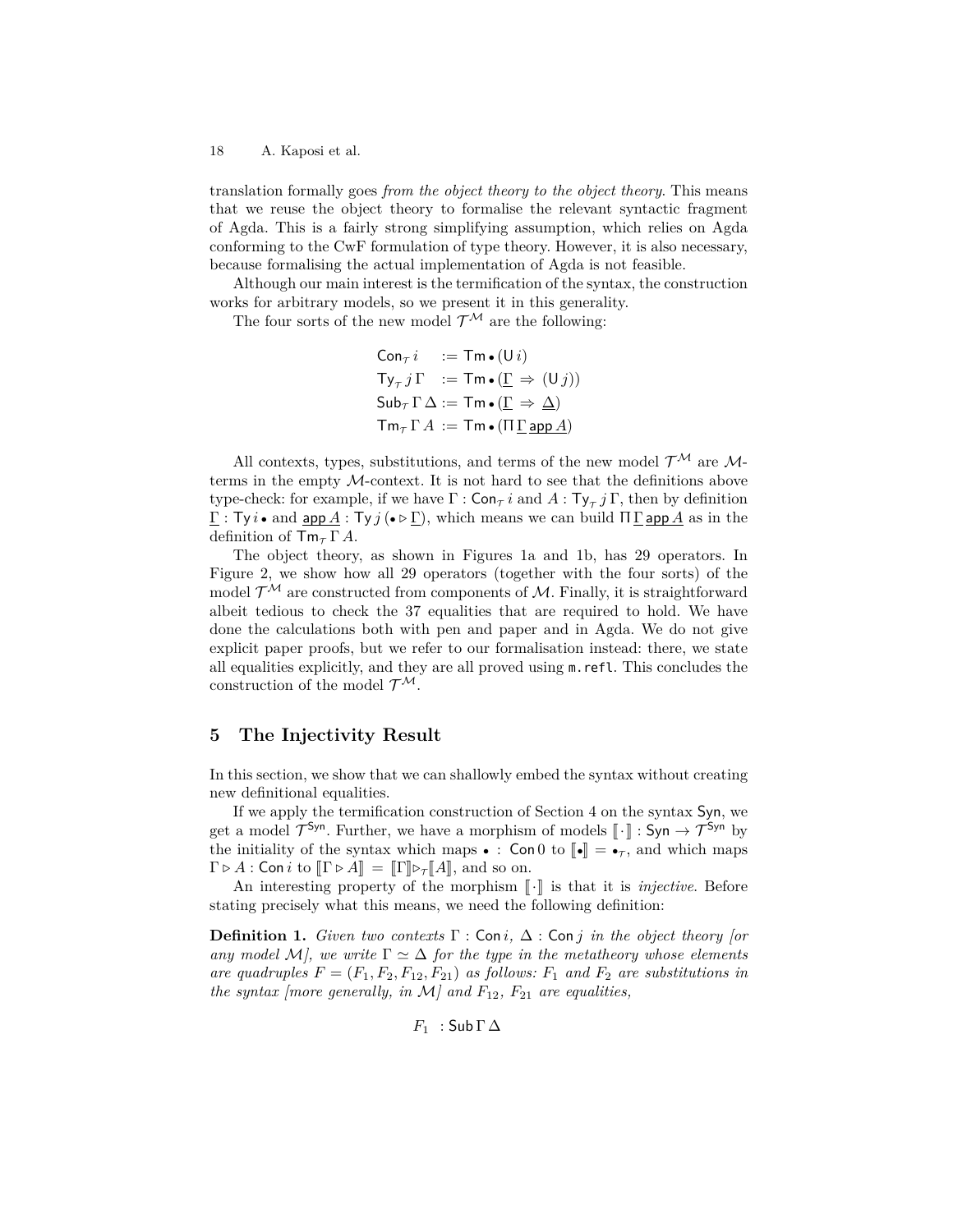$$
F_2 : \mathsf{Sub} \,\Delta \,\Gamma
$$
  

$$
F_{12} : F_2 \circ F_1 = \mathsf{id}_{\Gamma}
$$
  

$$
F_{21} : F_1 \circ F_2 = \mathsf{id}_{\Delta}.
$$

*We call such a quadruple an* isomorphism*.*

<span id="page-19-5"></span>**Theorem 2.** *The morphism of models*  $\lceil \cdot \rceil$  : Syn  $\rightarrow$   $\mathcal{T}^{Syn}$  *is injective, in the following sense:*

*(T1) If* Γ : Con *<sup>i</sup>,* ∆ : Con *<sup>j</sup> are contexts such that* <sup>J</sup>Γ<sup>K</sup> <sup>=</sup> <sup>J</sup>∆K*, then we have* <sup>Γ</sup> *<sup>≃</sup>* <sup>∆</sup>*.*

- *(T2) If*  $A, B: \text{Ty}$ *i*  $\Gamma$  *are types such that*  $\llbracket A \rrbracket = \llbracket B \rrbracket$ *, then we have*  $A = B$ *.*
- *(T3) If*  $\sigma$ ,  $\tau$  : Sub  $\Gamma \Delta$  *are substitutions such that*  $\llbracket \sigma \rrbracket = \llbracket \tau \rrbracket$ , *then*  $\sigma = \tau$ .
- <span id="page-19-2"></span>*(T4) If s, t* :  $\text{Im } \Gamma A$  *are terms such that*  $[s] = [t]$ *, then we have*  $s = t$ *.*

*Proof.* We show the following metatheoretic statements:

<span id="page-19-0"></span>(P1) For a context  $\Gamma$ : Con *i*, we have an element  $(\Gamma_1, \Gamma_2, \Gamma_{12}, \Gamma_{21})$  of

 $\Gamma \simeq (\bullet \triangleright \underline{[\![ \Gamma ]\!]})$ 

<span id="page-19-3"></span>(P2) For a type *A* : Ty *i* Γ, we have an equation

$$
A_{=} : A = \underline{\text{app}}[[A]][\Gamma_1]
$$

<span id="page-19-4"></span>(P3) For a substitution  $\sigma$ : Sub  $\Gamma \Delta$ , we have an equation

$$
\sigma_{\equiv}:\; \sigma\,=\,\Delta_2\circ(\epsilon, \mathsf{app}\, [\![\sigma]\!])\circ\Gamma_1
$$

<span id="page-19-1"></span>(P4) For a term *t* : Tm Γ *A*, we have an equation

$$
t_{=}: t = (\mathsf{app}\, [\![t]\!])[\Gamma_1]
$$

Of course, the statement of the theorem follows easily from  $(P1)$ – $(P4)$ ; for example, if we have  $\llbracket s \rrbracket = \llbracket t \rrbracket$  as in [\(T4\)](#page-19-2), we get  $s = (\text{app } \llbracket s \rrbracket)[\Gamma_1] = (\text{app } \llbracket t \rrbracket)[\Gamma_1] = t$ from the above.

Before verifying  $(P1)$ – $(P4)$ , we can first convince ourselves that these expressions type-check in the extensional type theory which we use as metatheory. For [\(P1\)](#page-19-0), this is clear. In [\(P2\)](#page-19-3), the types are as follows:

|      | А                                                                     | : $Ty i \Gamma$                                                                    |
|------|-----------------------------------------------------------------------|------------------------------------------------------------------------------------|
| thus | $\llbracket A \rrbracket$                                             | : $\mathsf{Tm} \bullet (\llbracket \Gamma \rrbracket \Rightarrow \mathsf{U} \, i)$ |
| thus | app[[A]]                                                              | : Tm ( $\bullet \triangleright \llbracket \Gamma \rrbracket$ ) U $i$               |
| thus | app[[A]]                                                              | : $\mathsf{Ty}\,i\,(\bullet\,\triangleright\,\llbracket\Gamma\rrbracket)$          |
| thus | $\mathsf{app}\left[\![A]\!](\Gamma_1\right]\;:\mathsf{Ty}\,i\,\Gamma$ |                                                                                    |
|      |                                                                       |                                                                                    |

The case [\(P4\)](#page-19-1) is almost identical to this, but needs to make use of [\(P2\)](#page-19-3):

$$
t \hspace{1.5cm} : \mathsf{Tm}\,\Gamma\,A
$$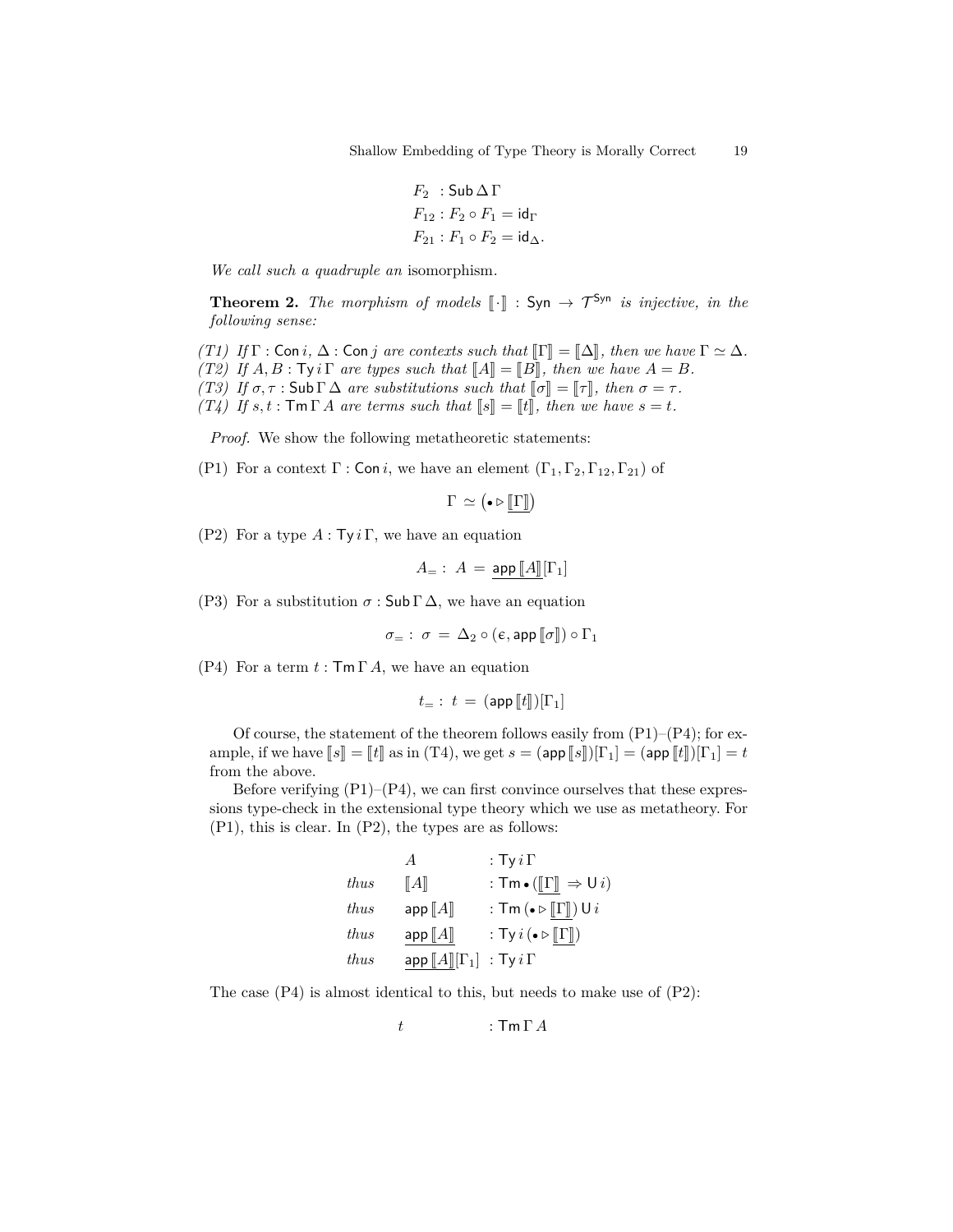| thus       | t                                                                   | : $\mathsf{Tm}\bullet(\Pi\llbracket \Gamma\rrbracket$ app $\llbracket A\rrbracket)$                       |
|------------|---------------------------------------------------------------------|-----------------------------------------------------------------------------------------------------------|
| thus       | $\mathsf{app}\left[\![t]\! \right]$                                 | : $\mathsf{Tm}\left(\bullet\triangleright\llbracket \Gamma\rrbracket\right)$ app $\llbracket A\rrbracket$ |
| thus       |                                                                     | $(\textsf{app}\, [\![t]\!])[\Gamma_1]$ : $\textsf{Tm}\, \Gamma$ $(\textsf{app}\, [\![A]\!][\Gamma_1])$    |
| by $A_{=}$ | $(\textsf{app}\, [\![t]\!])[\Gamma_1]$ : $\textsf{Tm}\, \Gamma\, A$ |                                                                                                           |
|            |                                                                     |                                                                                                           |

One checks similarly that [\(P3\)](#page-19-4) type-checks.

We prove  $(P1)$ – $(P4)$  by constructing a displayed model. As described in Section [2.3,](#page-8-0) this corresponds to "induction over the syntax".

To construct the displayed model, we need to cover the four sorts, 29 operators, and 37 equalities in Figures [1a](#page-9-0) and [1b.](#page-10-0) The components for the four sorts are given by  $(P1)$ – $(P4)$ . Two of the 29 operators construct a context, namely • and  $▶$ ; for these, we need to construct an isomorphism. For the remaining 27 operators, we need to prove an equality. The components for the 37 equalities are automatic: Since  $(P2)$ – $(P4)$  are equalities, all equality components of the displayed model amount to equalities between equalities, which are trivial in our extensional metatheory. Note that none of the equalities in Figures [1a](#page-9-0) and [1b](#page-10-0) are between contexts.

We start with the two operators that construct contexts. The case for the empty context is easy: we need to find  $(\bullet_1, \bullet_2, \bullet_{12}, \bullet_{21})$  showing

$$
\bullet\,\simeq\,\bigl(\bullet\,\triangleright\,\underline{[\![\bullet]\!]}\bigr)
$$

This is simple:

\n- $$
\bullet_1
$$
: Sub  $\bullet$   $(\bullet \triangleright [\![\bullet]\!])$
\n- $\bullet_1 := (\varepsilon, \text{tt})$
\n- $\bullet_2$ : Sub  $(\bullet \triangleright [\![\bullet]\!]) \bullet$
\n- $\bullet_2 := \varepsilon$
\n

The equality *•*<sup>12</sup> follows from *•*η, and the equality *•*<sup>21</sup> follows from *▷*η and *⊤*η.

Next, we have the case  $\Gamma \triangleright A$ , where we can already assume the property [\(P1\)](#page-19-0) for  $\Gamma$  and [\(P2\)](#page-19-3) for *A*. After unfolding the definition of  $\llbracket \Gamma \triangleright A \rrbracket = \llbracket \Gamma \rrbracket \triangleright_{\tau} \llbracket A \rrbracket$ , we see that we have to construct an isomorphism

$$
(\Gamma \triangleright A) \,\simeq\, \left(\bullet \triangleright \Sigma \,\underline{[\![ \Gamma ]\!]}\,\, \underset{\scriptstyle{\text{app}\, [\![ A ]\!]}}{\text{app}\, [\![ A ]\!]}\right)
$$

The two substitutions are:

$$
(\Gamma \triangleright A)_1 : \text{Sub } (\Gamma \triangleright A) \, (\bullet \triangleright \Sigma \, \text{[[} \Gamma \text{] } \text{app } \text{[[} A \text{]]})
$$
\n
$$
(\Gamma \triangleright A)_1 := (\epsilon, (\mathbf{v}^0 [\Gamma_1 \circ \mathbf{p}], \mathbf{v}^0))
$$
\n
$$
(\Gamma \triangleright A)_2 : \text{Sub } (\bullet \triangleright \Sigma \, \text{[[} \Gamma \text{] } \text{app } \text{[[} A \text{]]}) \, (\Gamma \triangleright A)
$$
\n
$$
(\Gamma \triangleright A)_2 := (\Gamma_2 \circ (\epsilon, \text{fst } \mathbf{v}^0), \text{snd } \mathbf{v}^0)
$$

Quick calculations give us

$$
(\Gamma \triangleright A)_1 \circ (\Gamma \triangleright A)_2
$$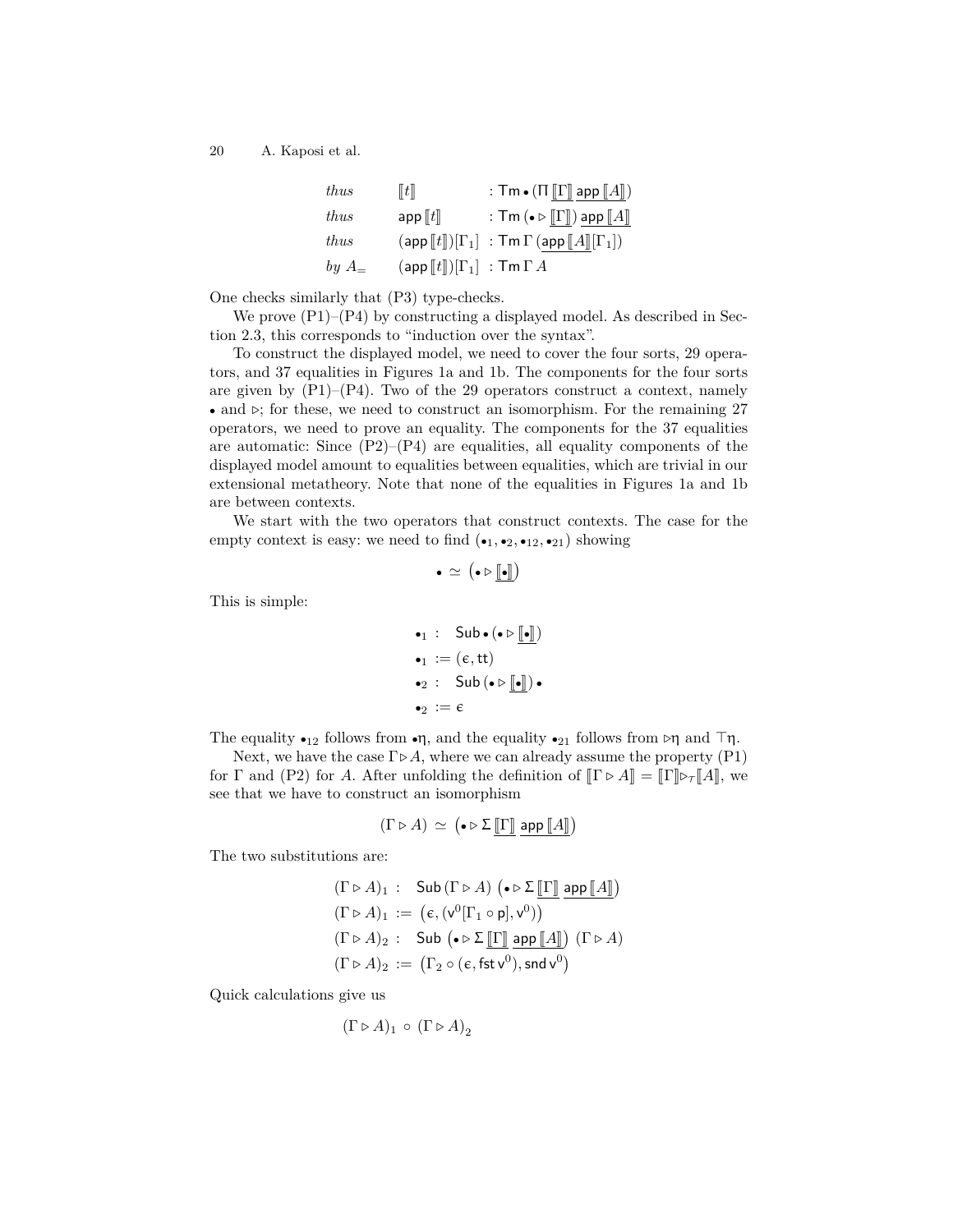Shallow Embedding of Type Theory is Morally Correct 21

$$
= (\varepsilon, (v^0[\Gamma_1 \circ p], v^0)) \circ (\Gamma_2 \circ (\varepsilon, \text{fst } v^0), \text{snd } v^0)
$$
  
\n
$$
= (\varepsilon, (v^0[\Gamma_1 \circ \Gamma_2 \circ (\varepsilon, \text{fst } v^0)], \text{snd } v^0))
$$
  
\n
$$
= (\varepsilon, (\text{fst } v^0, \text{snd } v^0))
$$
  
\n
$$
= (\varepsilon, v^0)
$$
  
\n
$$
= (\rho, q)
$$
  
\n
$$
= id
$$

as well as

$$
(\Gamma \triangleright A)_2 \circ (\Gamma \triangleright A)_1
$$
  
= (\Gamma\_2 \circ (\epsilon, \text{fst} \mathbf{v}^0), \text{snd} \mathbf{v}^0) \circ (\epsilon, (\mathbf{v}^0 [\Gamma\_1 \circ \mathbf{p}], \mathbf{v}^0))  
= (\Gamma\_2 \circ (\epsilon, \mathbf{v}^0 [\Gamma\_1 \circ \mathbf{p}], \mathbf{v}^0)  
= (\Gamma\_2 \circ ((\mathbf{p}, \mathbf{q}) \circ (\Gamma\_1 \circ \mathbf{p})), \mathbf{v}^0)  
= (\Gamma\_2 \circ \Gamma\_1 \circ \mathbf{p}, \mathbf{v}^0)  
= (\mathbf{p}, \mathbf{q})  
= id

The first of the remaining 27 operations is the identity substitution id : Sub  $\Gamma\Gamma$ , where we can already assume property [\(P1\)](#page-19-0) for  $\Gamma$ . We need to show

$$
\mathsf{id}_{\equiv} : \mathsf{id} = \Gamma_2 \circ (\varepsilon, \mathsf{app}\, [\![\mathsf{id}]\!]) \circ \Gamma_1
$$

We unfold  $\|\mathbf{id}\| = \mathbf{id}_{\tau} = \lim_{\varepsilon \to 0} \mathbf{u}^0$  and use  $\Pi \eta$  to simplify the right-hand side of the equation to

$$
\Gamma_2\circ(\varepsilon,v^0)\circ\Gamma_1,
$$

which by  $\bullet \eta$ ,  $\triangleright \eta$  and  $\Gamma_{12}$  is equal to id as required.

The calculations for the remaining 26 operations are similar, Appendix [A](#page-32-9) contains all of them in full detail. For completeness, the components discussed above are included in the figure as well. This completes the proof of the injectivity result. *⊓⊔*

# <span id="page-21-0"></span>**6 Wrapped Standard Model**

In the previous section, we have shown that our specific version of shallow embedding does not introduce new definitional equalities. However, in practice we can only apply Theorem [2](#page-19-5) if there actually exists an object-theoretic expression which is embedded, but there are many inhabitants in the standard model which do not arise as interpretations of object-theoretic expressions.

For example, contexts are interpreted as left-nested  $\Sigma$ -types, but since Con i is defined as Set i in the standard model, we can just inhabit Con zero with m.Bool or any small Agda type. This would be morally incorrect in a shallow embedding situation, since we might rely on properties that are not provable about the object syntax.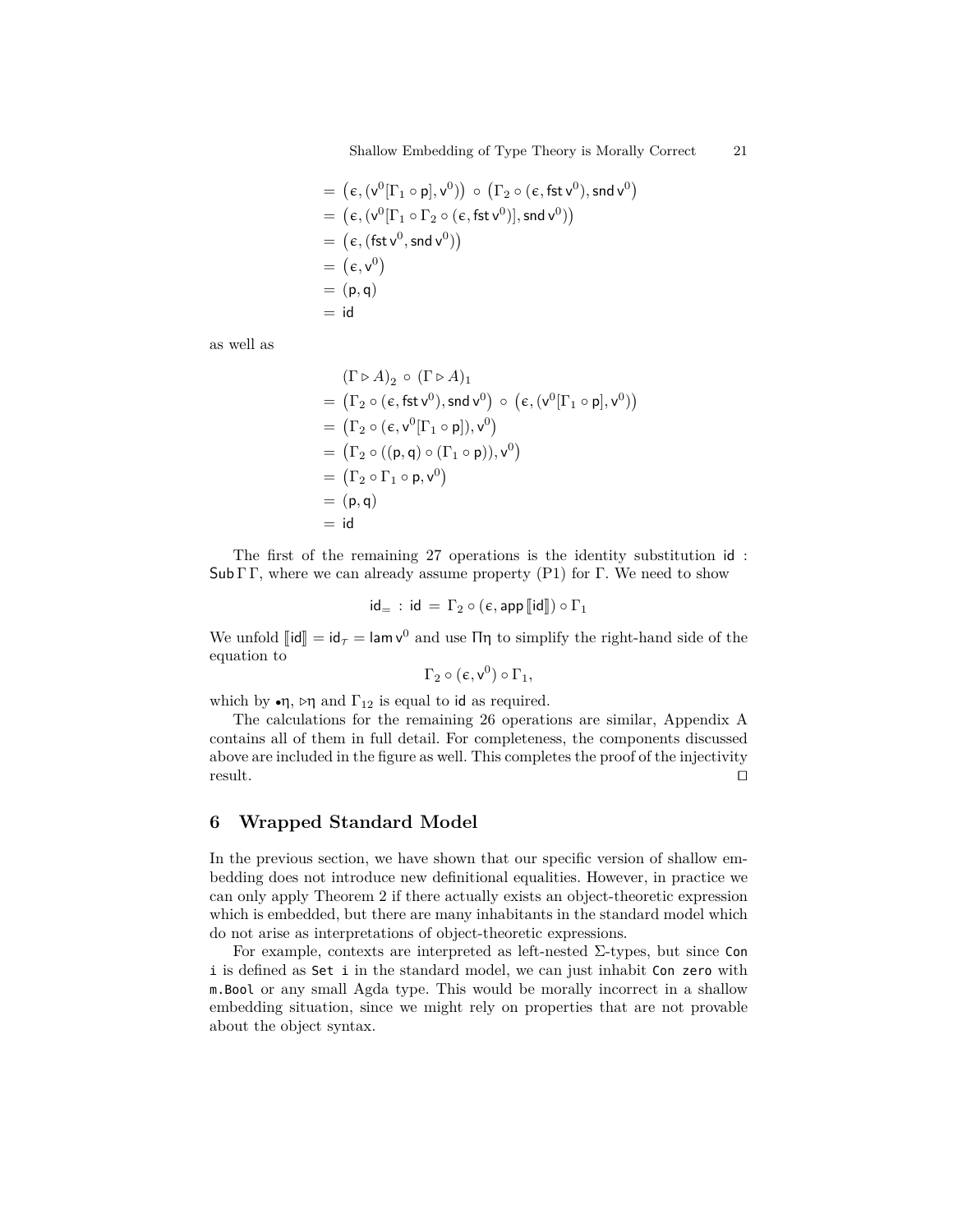Additionally, even if we avoid extraneous inhabitants, some propositional equalities may be provable in the standard model, which are provable false in the syntax. In Proof [1](#page-15-0) we gave such an example, where function extensionality yields additional equality proofs. In general, we want the freedom to assume function extensionality and other extensionality principles (e.g. for propositions or coinductive types) in the metatheory, so outlawing these principles in the metatheory is not acceptable as an enforcer of moral conduct.

Our proposed enforcement method is the following: wrap the interpretations of contexts, terms, substitutions and types in the standard model in unary record types, whose constructors are private and thus invisible to external modules. For contexts and types, the wrappers are as follows:

```
record Con' i : Set (suc i) where
  constructor mkC
  field
    ∣_∣C : Set i
record Ty' (j : Level)(Γ : Con' i) : Set (i ⊔ suc j) where
  constructor mkT
  field
    ∣_∣T : ∣ Γ ∣C → Set j
```
We define Sub' and  $\text{Im}'$  likewise, with mks,  $|\underline{\ }|$ s, mkt and  $|\underline{\ }|$ t, and put these four types in a module. In a different module, we define the "wrapped" standard model. The sorts in the model are defined using the wrapper types:

```
Con : (i : Level) \rightarrow Set (suc i)
Con = Con'Ty : (j : Level)(Γ : Con i) → Set (i ⊔ suc j)
Ty = Ty'Sub : Con i → Con j → Set (i ⊔ j)
Sub = Sub'Tm : (Γ : Con i) → Ty j Γ → Set (i ⊔ j)
Tm = Tm'
```
The rest of the model needs to be annotated with wrapping and unwrapping. Some examples for definitions, omitting type declarations for brevity:

id = mks  $\lambda$   $\gamma \rightarrow \gamma$ σ ∘ δ = mks λ γ → ∣ σ ∣s (∣ δ ∣s γ) A [ σ ] = mkT λ γ → ∣ A ∣T (∣ σ ∣s γ) t [ σ ] = mkt λ γ → ∣ t ∣t (∣ σ ∣s γ) ∙ = mkC m.⊤ ε = mks λ γ → m.tt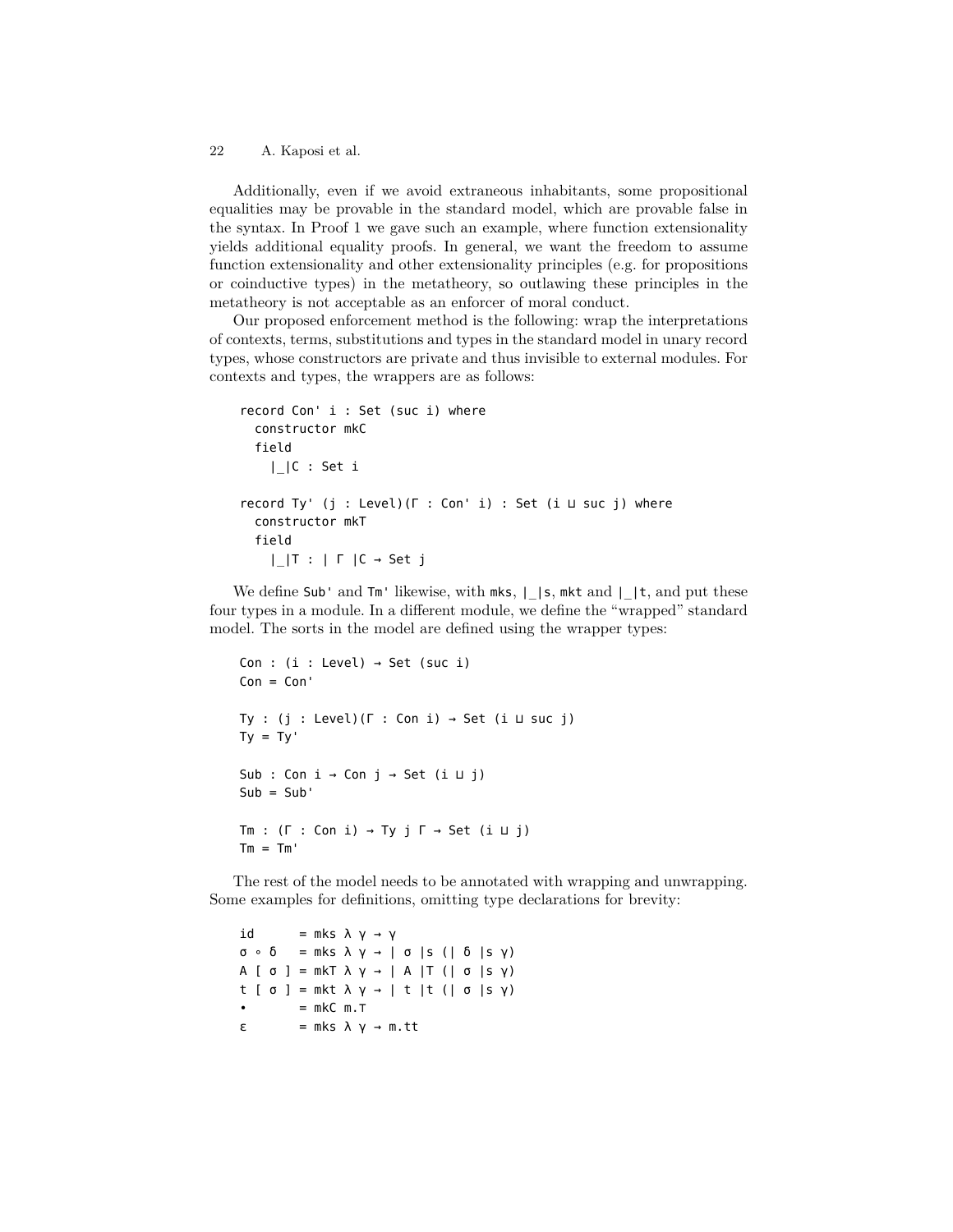Γ ▷ A = mkC (m.Σ ∣ Γ ∣C ∣ A ∣) σ , t = mks λ γ → (∣ σ ∣s γ m.,Σ ∣ t ∣t γ)  $p = mks \, m.fst$  $q = mkt \, m.snd$ U j = mkT  $\lambda$   $\gamma \rightarrow$  Set j El a = mkT | a | t  $c A$  = mkt | A | T

Importantly, the wrapped model still *supports all equations definitionally*. This is possible because the wrapper record types support *η*-equality, which expresses that  $m<sub>K</sub>C$  | Γ | C is definitionally equal to Γ, and likewise for the other wrappers. In short, unary records in Agda yield isomorphisms of types up to definitional equality.

The usage of the wrapped standard model for shallow embedding is simply as follows: we import the wrapped standard model, but do not import the module containing the wrapper types.

This way, there is no way to refer to the internals of the model. In fact, the only way to construct any inhabitants of the embedded syntax in this setup is to explicitly refer to the components of the wrapped model. For instance, Con zero cannot be anymore inhabited with  $m.Bool$ , since  $m.Bool$  has type Set<sub> $o$ </sub>, but we need a Con' zero, which we can only inhabit now using the empty context and context extension.

#### <span id="page-23-1"></span>**7 Case Studies**

As a demonstration of using the shallowly embedded syntax, in this section we describe our formalisation of a syntactic parametricity translation and a canonicity proof for MLTT. These are formalised as displayed models over the syntax (that is, over the wrapped standard model described in Section [6\)](#page-21-0).

#### <span id="page-23-0"></span>**7.1 Parametricity**

Parametricity was introduced by Reynolds [[41\]](#page-32-10) in order to formalise the notion of representation independence. The unary version of his parametricity theorem states that terms preserve logical predicates: if a predicate holds for a semantic context, then it holds for the interpretation of the term at that context. Reynolds formulated parametricity as a model construction of System F. Bernardy et al. [[6\]](#page-30-5) noticed that type theory is powerful enough to express statements about its own parametricity and defined parametricity as a syntactic operation. This operation turns a context into a lifted context which has a witness of the logical predicate for each type in the original context. There is a projection from this lifted context back to the original context. A type *A* is turned into a predicate over *A* in the lifted context and a term is turned into a witness of the predicate for its type in the lifted context. We note that a more indexed version of this translation can be defined: This turns a context is into a type in the original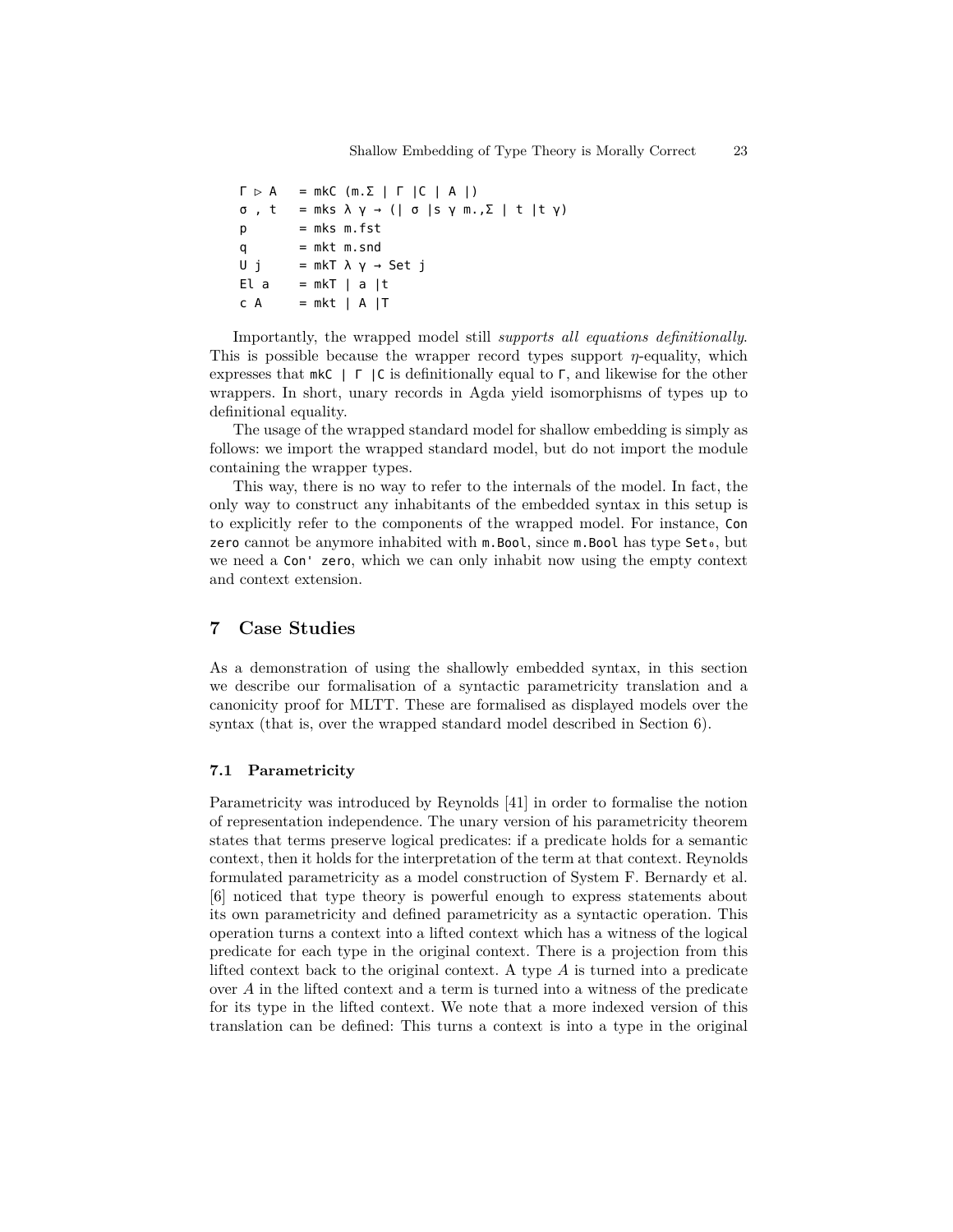context (that is, a predicate over the original context), a type into a predicate over the original context, a witness of the predicate for the original context and an element of the type. Substitutions and terms are turned into terms expressing preservation of the predicates. We define this indexed version of the translation in Agda.

The sorts are given as follows in our displayed model. We use S. prefixes to refer to the syntax, and use  $-$ <sup>s</sup> superscripts on variables coming from the syntax.

```
Con : ∀ i → S.Con i → Set (suc i)
Con i Γ^s = S.Ty i Γ^sTy : ∀ i (Γ : Con j Γˢ) (Aˢ : S.Ty i Γˢ) → Set (suc i ⊔ j)
Ty i Γ Aˢ = S.Ty i (Γˢ S.▷ Γ S.▷ Aˢ S.[ S.p ])
Sub : ∀ (Γ : Con i Γˢ)(Δ : Con j Δˢ) → S.Sub Γˢ Δˢ → Set (i ⊔ j)
Sub Γ Δ σ<sup>s</sup> = S.Tm (Γ<sup>s</sup> S.商 Γ) (Δ S.[ σ<sup>s</sup> S.ø S.p ])Tm : \forall (\Gamma : Con i \Gamma<sup>s</sup>)(A : Ty j \Gamma A<sup>s</sup>) → S.Tm \Gamma<sup>s</sup> A<sup>s</sup> → Set (i \sqcup j)
Tm \Gamma A t<sup>s</sup> = S.Tm (Γ<sup>s</sup> S.\rhd Γ) (A S.[ S.id S., t<sup>s</sup> S.[ S.p ] ])
```
A context over a syntactic context  $\Gamma^s$  is a syntactic type in  $\Gamma^s$ . A type over a syntactic type  $A^s$  is a syntactic type in the context  $\Gamma^s$  extended with two more components: Γ, that is the logical predicate for Γˢ and Aˢ itself (which has to be weakened using S.p). A substitution over  $\sigma^s$  is a term in context  $\Gamma^s$  S. $\triangleright \Gamma$ which has a type saying that the predicate  $\Delta$  holds for  $\sigma^s$ . We have the analogous statement for terms. We refer to the formalisation [[30](#page-31-5)] for the rest of the displayed model, it follows the original parametricity translation.

All equalities of the displayed model hold definitionally. Compared to a previous formalisation using a deep embedding [\[3](#page-30-8)], it is significantly shorter (322 vs. 1682 lines of code – we only counted the lines of code for the substitution calculus, Π and the universe because only these were treated in the previous formalisation). Note that although we implemented the displayed model, we did not implement the corresponding eliminator function which translates an S-term into its interpretation; we discuss such eliminators in Section [8.2](#page-27-0).

#### <span id="page-24-0"></span>**7.2 Canonicity**

Canoncity for type theory states that a term of type Bool in the empty context is equal to either true or false. Following [\[14](#page-30-4),[27\]](#page-31-4) this can be proven by another logical predicate argument. We formalise this logical predicate as the following displayed model. We list the definitions for sorts and Bool for illustration.

```
Con : ∀ i → S.Con i → Set (suc i)
Con i Γˢ = S.Sub S.∙ Γˢ → Set i
Ty : ∀ i (Γ : Con j Γˢ) (Aˢ : S.Ty i Γˢ) → Set (suc i ⊔ j)
Ty i Γ Aˢ = ∀ {ρˢ} → Γ ρˢ → S.Tm S.∙ (Aˢ S.[ ρˢ ]) → Set i
```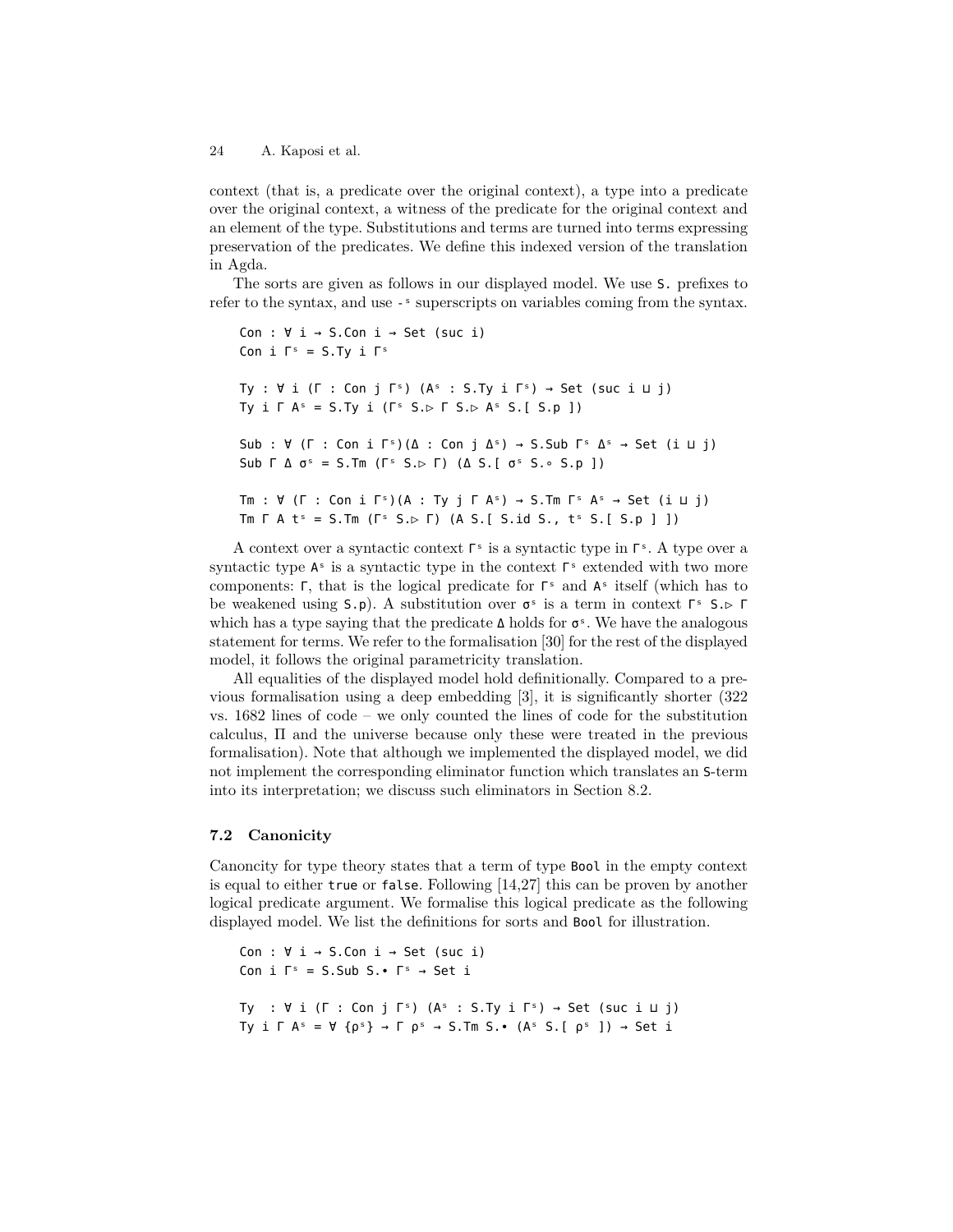Sub : ∀ (Γ : Con i Γ<sup>s</sup>)(Δ : Con j Δ<sup>s</sup>) → S.Sub Γ<sup>s</sup> Δ<sup>s</sup> → Set (i ⊔ j) Sub Γ Δ σ<sup>s</sup> = ∀ {ρ<sup>s</sup>} → Γ ρ<sup>s</sup> → Δ (σ<sup>s</sup> S.∘ ρ<sup>s</sup>) Tm : ∀ (Γ : Con i Γˢ)(A : Ty j Γ Aˢ) → S.Tm Γˢ Aˢ → Set (i ⊔ j) Tm  $\Gamma$  A t<sup>s</sup> =  $\forall$  { $\rho$ <sup>s</sup>}( $\rho$ ' :  $\Gamma$   $\rho$ <sup>s</sup>)  $\rightarrow$  A  $\rho$ ' (t<sup>s</sup> S.[  $\rho$ <sup>s</sup>])

```
Bool : Ty zero Γ S.Bool
Bool \rho' t<sup>s</sup> = m. Σ m. Bool \lambda \beta \rightarrow m. if \qquad S.true S. false \beta \equiv t<sup>s</sup>
```
A context over Γ<sup>s</sup> is a proof-relevant predicate over closed substitutions into Γ<sup>s</sup>. A type over  $A^s$  is a proof-relevant predicate over closed terms of type A where the type is substituted by a closed substitution for which the predicate holds. A substitution over σˢ is a function which says that if the predicate Γ holds for a closed substitution  $\rho^s$  then  $\Delta$  holds for  $\sigma^s$  composed with  $\rho^s$ . A term over t<sup>s</sup> similarly states that if  $\Gamma$  holds for a  $\rho^s$ , then A holds for  $t^s$  S.  $\lceil \rho^s \rceil$ .

The predicate Bool holds for a closed term  $t^s$  of type S.Bool if there is a metatheoretic boolean  $(\beta : \mathsf{m}.\mathsf{Bool})$  which when converted to a syntactic boolean is equal to  $t^s$ : in short, it holds if  $t^s$  is either **S**.true or **S**.false. The equality is expressed as a metatheoretic equality ≡, which we generally use for representing conversion for the object syntax.

The formalisation of canonicity consists of roughly 1000 lines of Agda code. However, out of this, 400 lines are automatically generated type signatures, which are of no mathematical interest, and are necessary only because of technical problems in Agda's inference of implicit parameters. These problems also prevented us from formalising the J[] component in the displayed model, but otherwise the formalisation is complete.

#### <span id="page-25-0"></span>**7.3 Termification and Injectivity**

We also implemented termification (Section [4](#page-16-0)) in Agda as a model and it is also possible to implement the injectivity proof (Section [5](#page-18-0)) using the shallow embedding, without postulating an elimination principle of the shallow syntax (the Agda proof of injectivity is not yet completed). Injectivity is given by a displayed model over the syntax which contains both the termification model of the syntax and the  $(P1)$ – $(P4)$  components of the injectivity proof as follows. We use TS. prefix to refer to components of the termified model for the syntax.

```
record Con i (Γ<sup>s</sup> : S.Con i) : Set (suc i) where
  field
    ⟦_⟧ : TS.Con i
    _₁ : S.Sub Γˢ (S.∙ S.▷ S.El ⟦_⟧)
   _₂ : S.Sub (S.∙ S.▷ S.El ⟦_⟧) Γˢ
    _₁₂ : _₁ S.∘ _₂ ≡ S.id
    _₂₁ : _₂ S.∘ _₁ ≡ S.id
```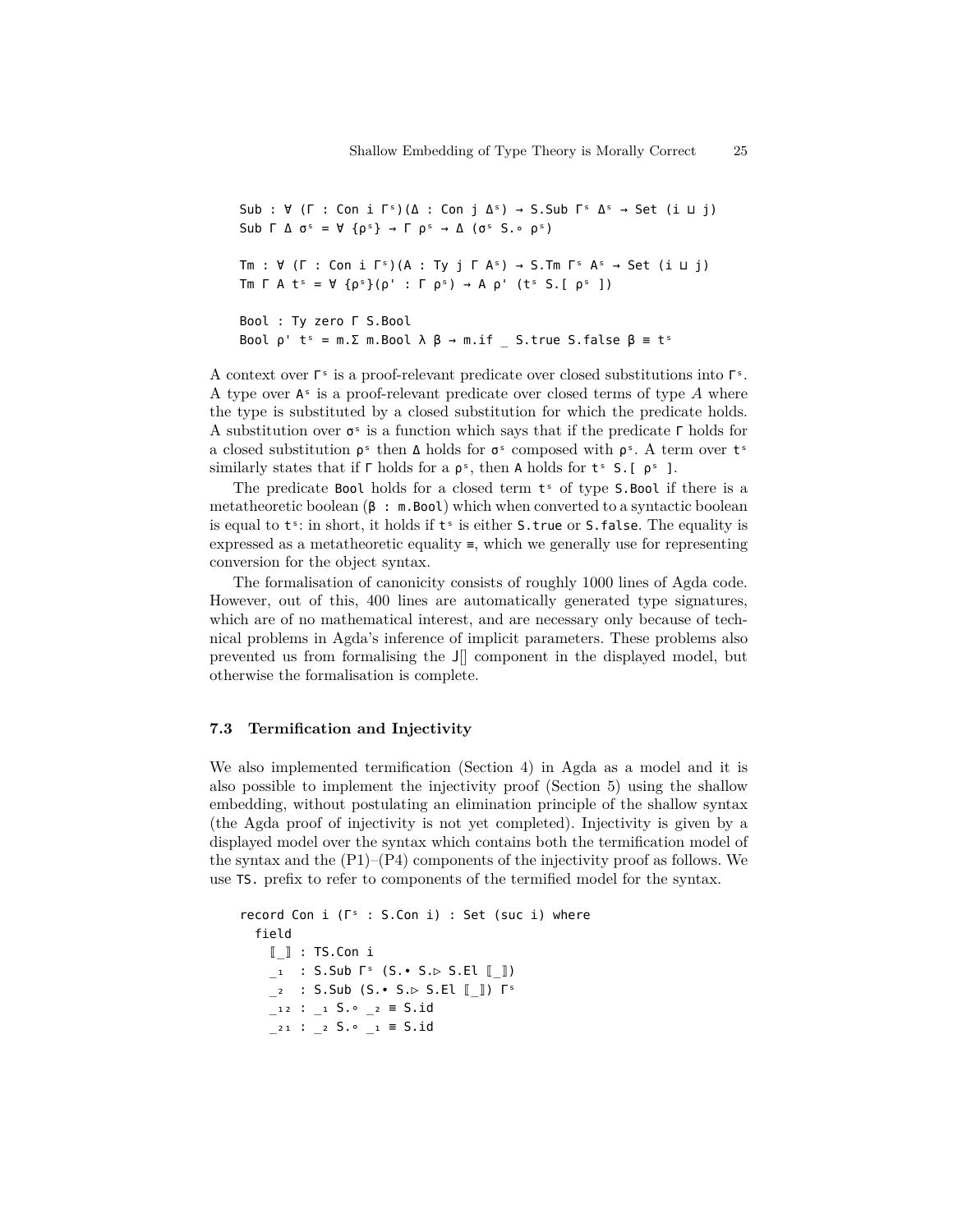```
record Ty j (Γ : Con i Γ<sup>s</sup>) (A<sup>s</sup> : S.Ty j Γ<sup>s</sup>) : Set (i ⊔ suc j) where
   field
       [] : TS.Ty j [] []\_ : A<sup>s</sup> = S.El (S.app [\_ S. [ \Gamma <sup>1</sup> ])
record Sub (Γ : Con i Γ<sup>s</sup>)(Δ : Con j Δ<sup>s</sup>)(σ<sup>s</sup> : S.Sub Γ<sup>s</sup> Δ<sup>s</sup>) :
   Set (i ⊔ j) where
   field
      ⟦_⟧ : TS.Sub ⟦ Γ ⟧ ⟦ Δ ⟧
      _⁼ : σˢ ≡ (Δ ₂ S.∘ (S.p S., S.app ⟦_⟧)) S.∘ Γ ₁
record Tm (Γ : Con i Γ<sup>s</sup>)(A : Ty j Γ A<sup>s</sup>)(t<sup>s</sup> : S.Tm Γ<sup>s</sup> A<sup>s</sup>) :
   Set (i ⊔ j) where
   field
       [] : TS.Tm [] [] [] [] [] [] []\begin{bmatrix} - \cdot & t \cdot \end{bmatrix} = m.tr (S.Tm \lceil \cdot \rceil) (A = m.-1) (S.app \begin{bmatrix} \cdot & \cdot \end{bmatrix} S. [ \lceil \cdot \cdot \rceil])
```
The  $\llbracket \; \; \rrbracket$  components are just the termification model while the rest of the record types implement  $(P1)$ – $(P4)$ . Compared to the proof presented in this paper using the extensional metatheory, in Agda the last equation contains an explicit transport  $m \cdot tr$  over the equality proof  $A =$ .

#### **8 Discussion**

#### <span id="page-26-0"></span>**8.1 Range of Embeddable Object Theories**

So far, we focused on a particular object theory, which was described in Section [2.3](#page-8-0) in detail. However, there is a rather wide range of object theories suitable for shallow embedding. There are some features which the object theory must possess. We discuss these in the following in an informal way.

First, object theories must support a "standard model" in the metatheory, which is injective in the external sense described in our paper. External injectivity is important: for example, for a large class of algebraic theories, *terminal models* exist (see e.g. [\[29](#page-31-2)]), where every type is interpreted as the unit type. The motivation of shallow embedding is to get more definitional equalities, but in terminal models we get too much of it, because all inhabitants are definitionally equal. Injectivity filters out dubious embeddings like terminal models.

The notion of standard model is itself informal. We may say that a standard model should interpret object-level constructions with essentially the same metalevel constructions. This is clearly the case when we model type theories in Agda which are essentially syntactic fragments of Agda. However, this should not be taken rigidly, as there might be externally injective shallow embeddings which do not fall into the standard case of embedding syntactic fragments. Thus far we have not investigated such theories; this could be a potential line of future work.

Some language-like theories, although widely studied, do not seem to support shallow embedding. For example, partial programming languages do not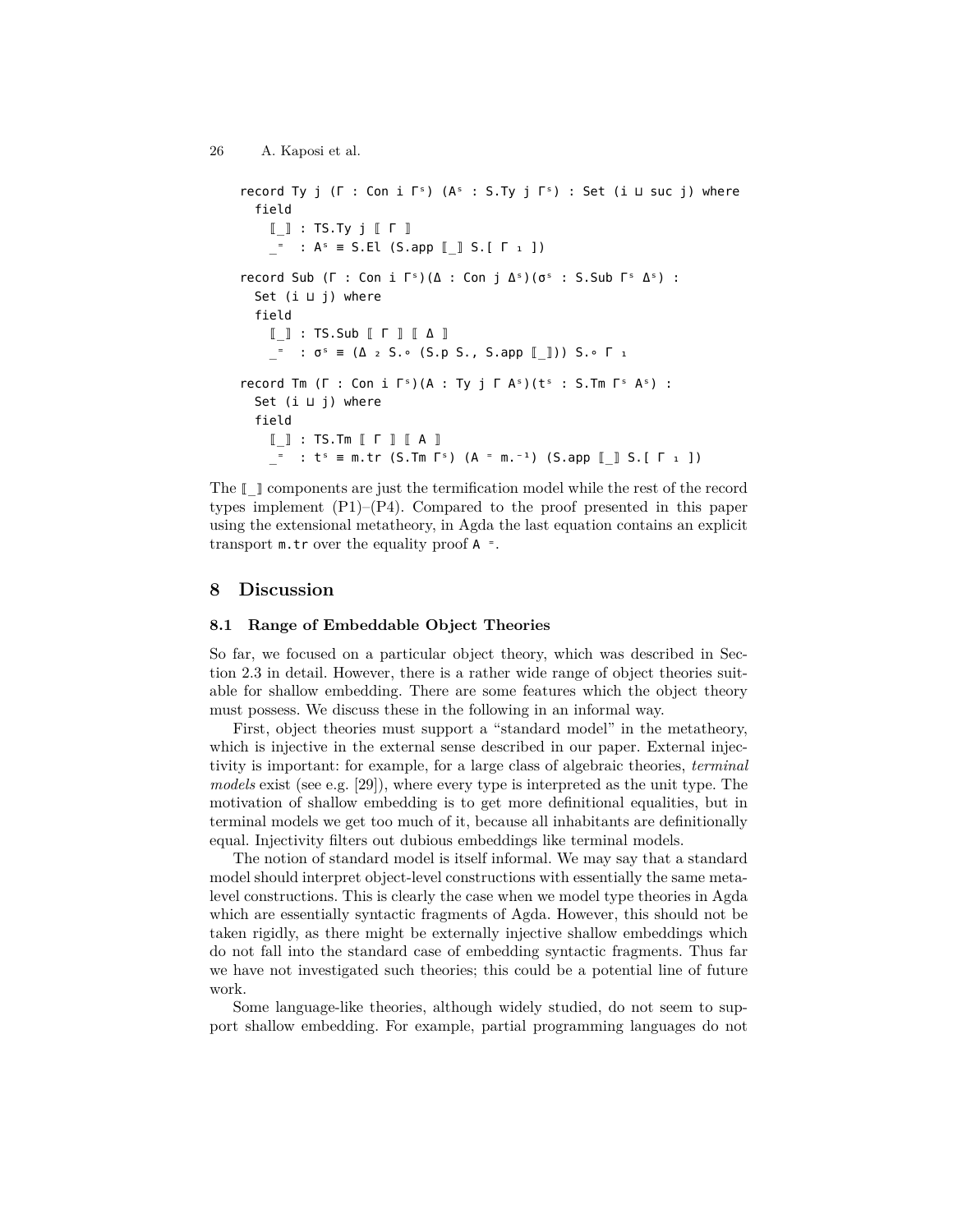admit a standard Set-interpretation; they may have other models, but those are unlikely to support useful definitional equalities, when implemented in MLTT. However, a potential future proof assistant for synthetic domain theory [[7\]](#page-30-14) could support useful shallow embedding for partial languages. Likewise, variants of type theories such as cubical [[13\]](#page-30-15) or modal type theories could present further opportunities for shallow embeddings which are not available in MLTT.

On the other hand, undecidable definitional equality in the object theory does not necessarily preclude shallow embedding. For example, we could add equality reflection to the object theory considered in this paper, thereby making its definitional equality undecidable. Assuming funext :  $(\forall x \rightarrow f x \equiv q x) \rightarrow$  $f \equiv g$ , we can interpret equality reflection as follows in the standard model:

```
reflect : (t u : Tm \Gamma A) \rightarrow Tm \Gamma (Id A t u) \rightarrow t \equiv u
reflect t u p = funext p
```
So, the standard model of an extensional object theory has one equation which is not definitional anymore: the interpretation of equality reflection. But we still get all the previous benefits from the other definitional equalities in the model.

Generally, if the equational theories on the object-level and the meta-level do not match exactly, shallow embedding is still usable.

If the metatheory has **too many** definitional equalities, then we can just modify the standard model in order to eliminate the extra equalities. For example, if the object theory does not have  $\eta$  for functions, we can introduce a wrapper type for functions, with  $\eta$ -equality turned of  $f^1$  $f^1$ :

```
record Π' {i}{j}(A : Set i)(B : A → Set j) : Set (i ⊔ j) where
 no-eta-equality
 constructor lam'
 field
    app' : ∀ x → B x
```
 $η$  can be still proven for  $Π'$  propositionally, however using the wrapping trick (Section [6](#page-21-0)) this equality won't be exported when using the syntax.

If the metatheory has **too few** definitional equalities, then shallow embedding might still be possible with some equations holding only propositionally. We saw such an example with the shallow embedding of equality reflection. However, if we can reflect some but not all equalities, that can be still very helpful in practical formalisations.

#### <span id="page-27-0"></span>**8.2 Recursors and Eliminators for the Embedded Syntax**

Shallow embedding gave us a particular model with strict equalities. The question is: assuming that we only did morally correct constructions, is it consistent to assume that the embedded syntax is really the syntax, i.e. it supports recursion and induction principles? For example, for our object theory, initiality (i.e.

<span id="page-27-1"></span><sup>1</sup> Or use an inductive type definition instead of a record.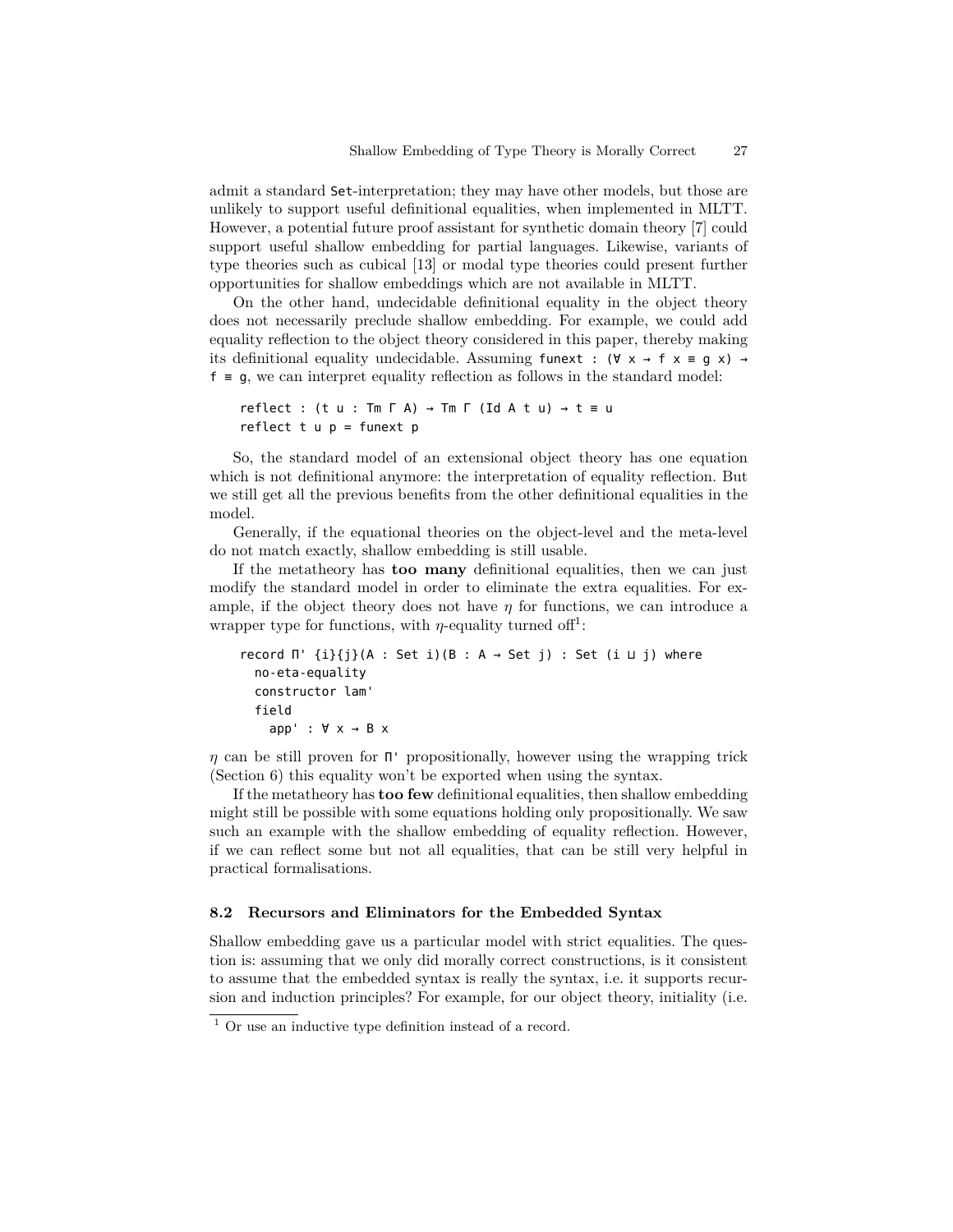unique recursion) for the embedded syntax means that for any other model M containing  $\text{Con}^{\mathsf{M}}, \text{Ty}^{\mathsf{M}}, \text{Sub}^{\mathsf{M}}$  etc. components, there is a model morphism from the embedded syntax to M which includes the following functions:

```
⟦_⟧ : Con i → Conᴹ i
⟦_⟧ : Ty j Γ → Tyᴹ j ⟦ Γ ⟧
...
```
If "morally correct" means that all of our constructions can be in principle translated to constructions on deeply embedded syntax, then it is clearly consistent to rely on postulated initiality. We note here that the translation from shallow to deeply embedded syntax is an instance of translating from extensional type theory to intensional type theory [[21,](#page-31-16)[45\]](#page-32-11), which introduces transports and invocations of function extensionality in order to make up for missing definitional equalities. However, in this paper we do not investigate moral correctness more formally.

If we do postulate initiality for the embedded syntax, we should be prepared that recursors and eliminators are unlikely to compute in any current proof assistant. In Agda, we attempted to use rewrite rules to make a postulated recursor compute on shallow syntax; this could be in principle possible, but the *β*-rules for the recursor seem to be illegal in Agda as rewrite rules. How great limitation the lack of computing recursion is? We argue that it is not as bad as it seems.

First, in the literature for semantics of type theory, it is rare that models of type theory make essential use of recursors of other models. The only example we know is in a previous work by two of the current authors and Altenkirch [\[29](#page-31-2)].

Second, many apparent uses of recursors in models are not essential, and can be avoided by reformulating models. We used such a technique in Section [7.3.](#page-25-0) Here we give a much simpler analogous example: writing a sorting function for lists of numbers, in two ways:

- 1. First, we write a sorting function, given by the recursor for a model of the theory of lists. Then, we prove by induction on lists that the function's output is really sorted. The latter step is given by a displayed model over the syntax of lists, which displayed model refers to the previous recursor.
- 2. We write a function which returns a  $\Sigma$ -type containing a list together with a proof that it is sorted.

In the latter case, we only use a single non-displayed model, and there is no need to refer to any recursor in the model.

#### **8.3 Ergonomics**

We consider here the experience of using shallowing embedding in proof assistants, in particular in Agda, where we have considerable experience as users of the technique. We focus on issues and annoyances, since the benefits of shallow embedding have been previously discussed.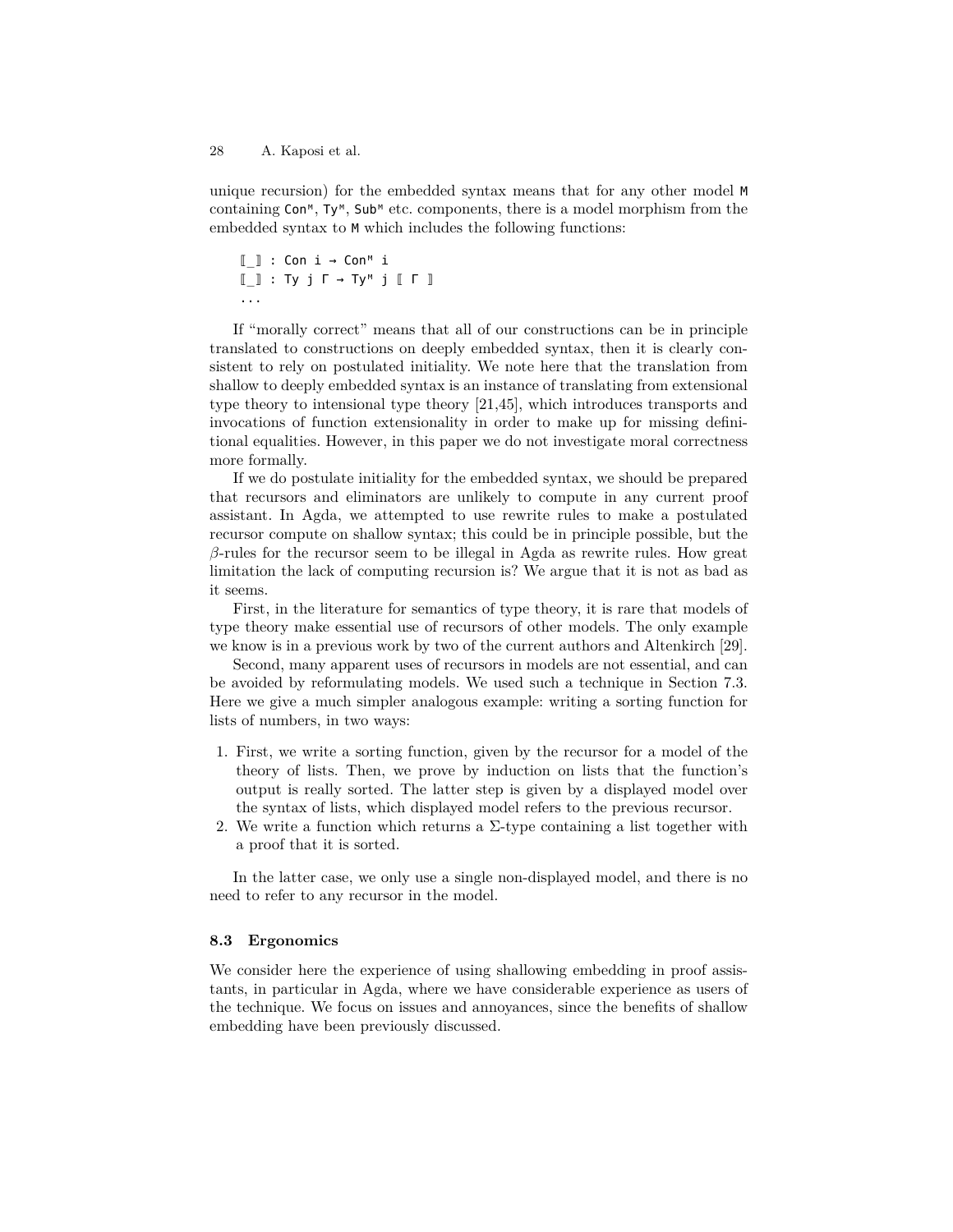*Goal types and error messages* are not the best, since they all talk about expressions in the wrapped standard model instead of the deeply embedded syntax. Hence, working with shallow embedding requires us to mentally translate between syntax and the standard model. It should be possible in principle to backtranslate messages to deep syntax. In Agda, DISPLAY pragmas can be used to display expressions in user-defined way, but it seems too limited for our purpose.

*Increased universe level of the embedded syntax.* Let us assume an object type theory without a universe hierarchy. In this case the type of contexts can be given as  $Con : Set_{\theta}$  in an inductive data definition or a postulated quotient inductive definition. In contrast, the standard model *defines* Con as Set, hence Con has type Set₁ in this case. In Agda, this increase in levels can cause additional boilerplate and usage of explicit level lifting. A way to remedy this is to define Con as a custom inductive-recursive universe, which can usually fit into  $\text{Set}_{\theta}$ , but in this case we get additional clutter in system messages arising from inductive-recursive decoding.

#### **9 Conclusions**

In this paper, we investigated the shallow embedding of a type theory into type theory. We motivated it as an effective technique to reflect definitional equalities of an object type theory. We showed that shallow embedding of a particular object theory is really an embedding, since it is injective in an external sense.

We do not suggest that shallow embedding can replace deep embedding in every use case. For example, when implementing a type checker or compiler, one has to use deep embeddings. We hope that future proof assistants will be robust and powerful enough to allow feasible direct formalisations and make shallow embeddings unnecessary.

A potential line of future work would be to try to use shallow embedding as presented here for other object theories and formalisations. Subjectively, shallow embedding made a huge difference when we formalised our case studies; a previous formalisation [\[3](#page-30-8)] of the parametricity translation took the current first author months to finish, while the current formalisation took less than a day, for a much larger object theory. Formalisations which were previously too tedious to undertake could be within reach now. Also, it could be explored in the future whether morally correct shallow embedding works for object theories which are not just syntactic fragments of the metatheory. For instance, structured categories other than CwFs, such as monoidal categories could be investigated for shallow embedding.

# **References**

<span id="page-29-0"></span>1. Abel, A., Öhman, J., Vezzosi, A.: Decidability of conversion for type theory in type theory. Proceedings of the ACM on Programming Languages **2**(POPL), 23 (2017)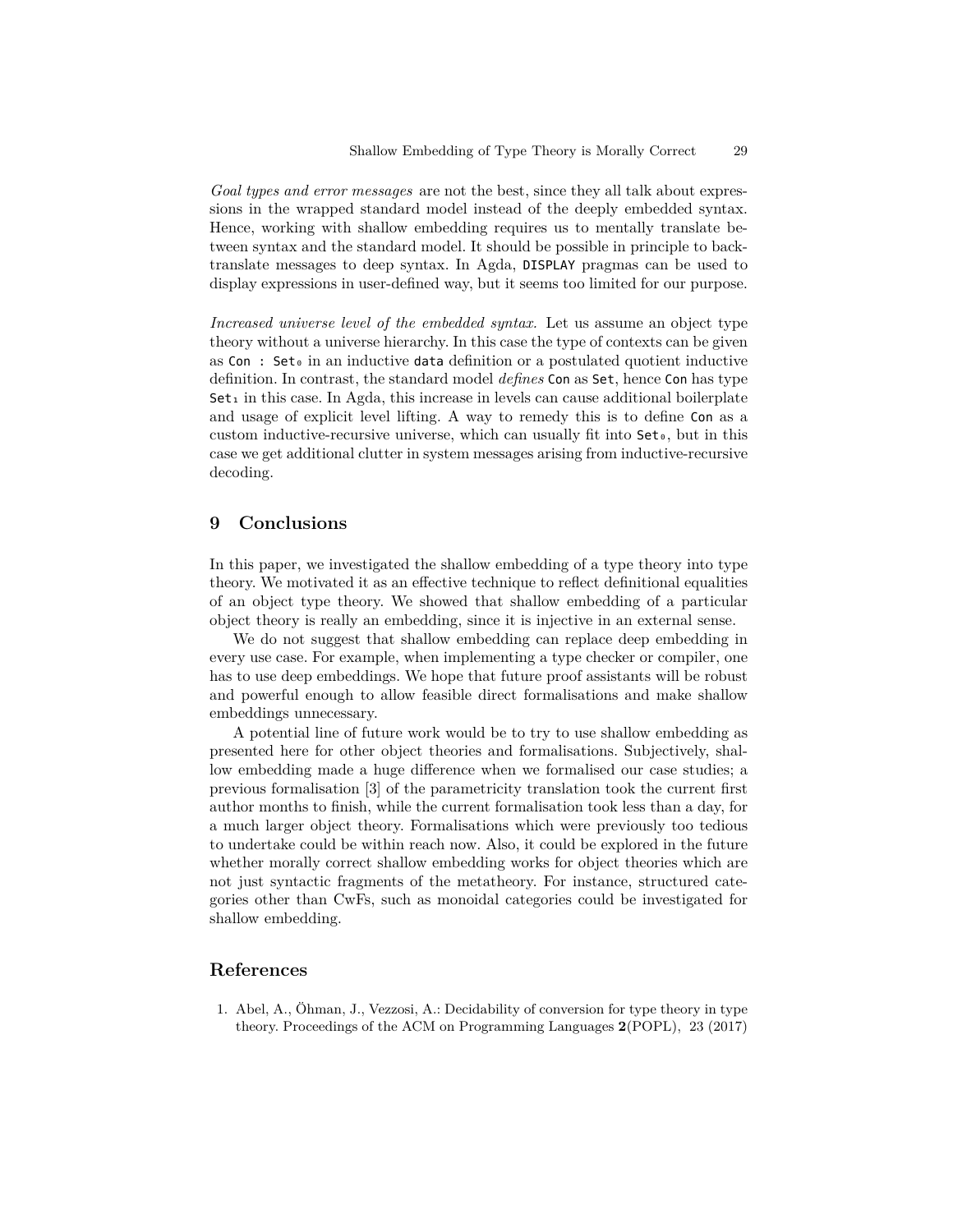- 30 A. Kaposi et al.
- <span id="page-30-2"></span>2. Altenkirch, T., Capriotti, P., Dijkstra, G., Kraus, N., Nordvall Forsberg, F.: Quotient inductive-inductive types. In: Baier, C., Dal Lago, U. (eds.) Foundations of Software Science and Computation Structures. pp. 293–310. Springer International Publishing, Cham (2018)
- <span id="page-30-8"></span>3. Altenkirch, T., Kaposi, A.: Type theory in type theory using quotient inductive types. In: Bodik, R., Majumdar, R. (eds.) Proceedings of the 43rd Annual ACM SIGPLAN-SIGACT Symposium on Principles of Programming Languages, POPL 2016, St. Petersburg, FL, USA, January 20 - 22, 2016. pp. 18–29. ACM (2016). <https://doi.org/10.1145/2837614.2837638>
- <span id="page-30-9"></span>4. Altenkirch, T., Kaposi, A.: Normalisation by Evaluation for Type Theory, in Type Theory. Logical Methods in Computer Science **Volume 13, Issue 4** (Oct 2017). [https://doi.org/10.23638/LMCS-13\(4:1\)2017](https://doi.org/10.23638/LMCS-13(4:1)2017)
- <span id="page-30-6"></span>5. Anand, A., Boulier, S., Cohen, C., Sozeau, M., Tabareau, N.: Towards certified meta-programming with typed template-coq. In: Avigad, J., Mahboubi, A. (eds.) Interactive Theorem Proving - 9th International Conference, ITP 2018, Held as Part of the Federated Logic Conference, FloC 2018, Oxford, UK, July 9-12, 2018, Proceedings. Lecture Notes in Computer Science, vol. 10895, pp. 20–39. Springer (2018). [https://doi.org/10.1007/978-3-319-94821-8\\_2](https://doi.org/10.1007/978-3-319-94821-8_2)
- <span id="page-30-5"></span>6. Bernardy, J.P., Jansson, P., Paterson, R.: Proofs for free — parametricity for dependent types. Journal of Functional Programming **22**(02), 107–152 (2012). <https://doi.org/10.1017/S0956796812000056>
- <span id="page-30-14"></span>7. Birkedal, L., Mogelberg, R.E., Schwinghammer, J., Stovring, K.: First steps in synthetic guarded domain theory: step-indexing in the topos of trees. In: 2011 IEEE 26th Annual Symposium on Logic in Computer Science. pp. 55–64. IEEE (2011)
- <span id="page-30-12"></span>8. Boulier, S., Pédrot, P.M., Tabareau, N.: The next 700 syntactical models of type theory. In: Proceedings of the 6th ACM SIGPLAN Conference on Certified Programs and Proofs. pp. 182–194. CPP 2017, ACM, New York, NY, USA (2017). <https://doi.org/10.1145/3018610.3018620>
- <span id="page-30-0"></span>9. Brady, E.: Idris, a general-purpose dependently typed programming language: Design and implementation. J. Funct. Program. **23**(5), 552–593 (2013)
- <span id="page-30-1"></span>10. Chapman, J.: Type theory should eat itself. Electronic Notes in Theoretical Computer Science **228**, 21–36 (Jan 2009). <https://doi.org/10.1016/j.entcs.2008.12.114>
- <span id="page-30-11"></span>11. Chlipala, A.: Parametric higher-order abstract syntax for mechanized semantics. In: Proceedings of the 13th ACM SIGPLAN International Conference on Functional Programming. pp. 143–156. ICFP '08, ACM, New York, NY, USA (2008). <https://doi.org/10.1145/1411204.1411226>
- <span id="page-30-3"></span>12. Cockx, J., Abel, A.: Sprinkles of extensionality for your vanilla type theory. TYPES 2016 (2016)
- <span id="page-30-15"></span>13. Cohen, C., Coquand, T., Huber, S., Mörtberg, A.: Cubical type theory: a constructive interpretation of the univalence axiom (December 2015)
- <span id="page-30-4"></span>14. Coquand, T.: Canonicity and normalisation for dependent type theory. CoRR (2018), <http://arxiv.org/abs/1810.09367>
- <span id="page-30-13"></span>15. Coquand, T., Huber, S., Sattler, C.: Homotopy canonicity for cubical type theory. In: Geuvers, H. (ed.) Proceedings of the 4th International Conference on Formal Structures for Computation and Deduction (FSCD 2019) (2019)
- <span id="page-30-7"></span>16. Danielsson, N.A.: A formalisation of a dependently typed language as an inductiverecursive family. In: Altenkirch, T., McBride, C. (eds.) TYPES. Lecture Notes in Computer Science, vol. 4502, pp. 93–109. Springer (2006)
- <span id="page-30-10"></span>17. Despeyroux, J., Felty, A., Hirschowitz, A.: Higher-Order Abstract Syntax in Coq. Tech. Rep. RR-2556, INRIA (May 1995), <https://hal.inria.fr/inria-00074124>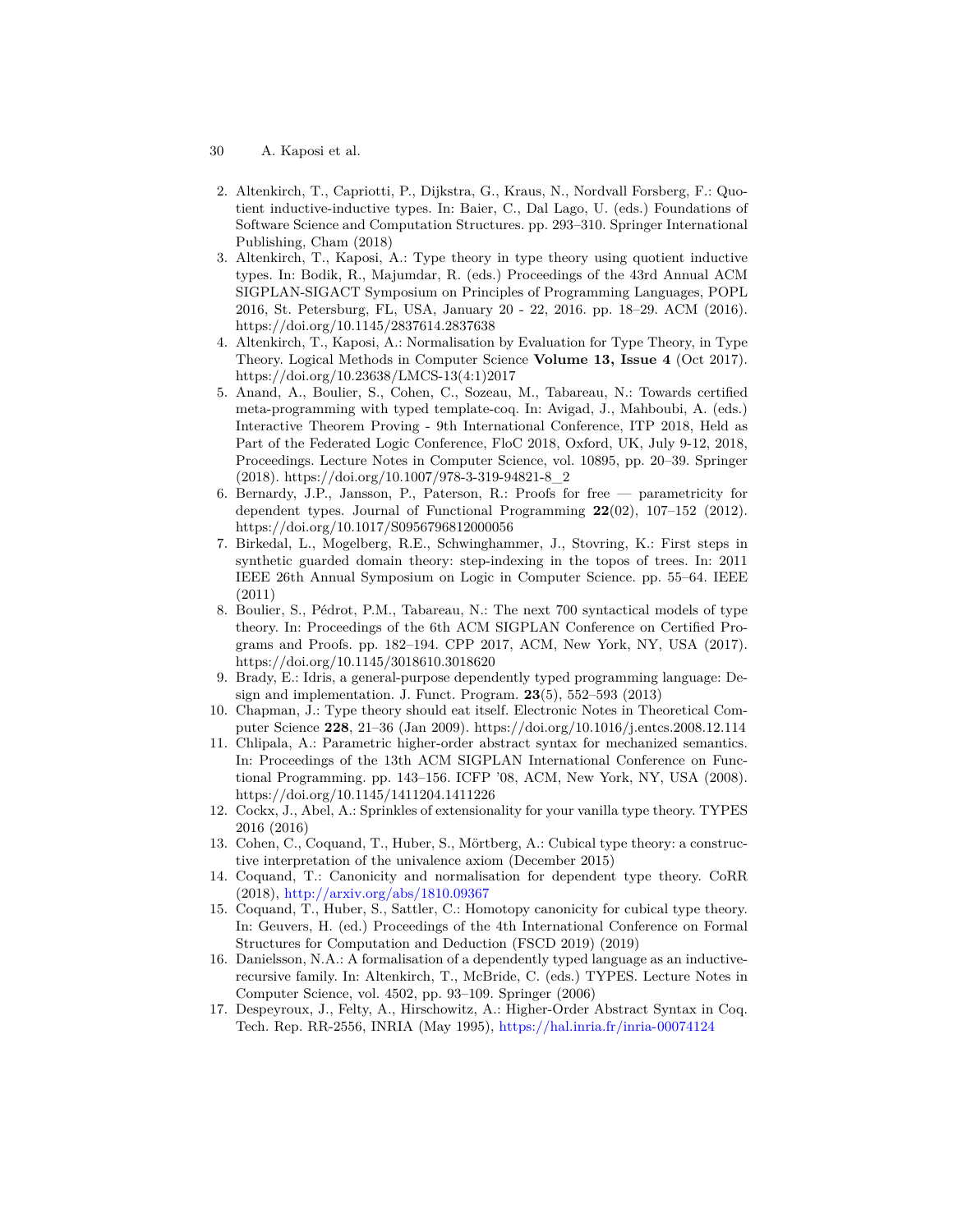- <span id="page-31-6"></span>18. Devriese, D., Piessens, F.: Typed syntactic meta-programming. In: Proceedings of the 2013 ACM SIGPLAN International Conference on Functional Programming (ICFP 2013). pp. 73–85. ACM (September 2013). <https://doi.org/10.1145/2500365.2500575>
- <span id="page-31-15"></span>19. Diehl, L.: Fully Generic Programming over Closed Universes of Inductive-Recursive Types. Ph.D. thesis, Portland State University (2017)
- <span id="page-31-13"></span>20. Dybjer, P.: Internal type theory. In: International Workshop on Types for Proofs and Programs. pp. 120–134. Springer (1995)
- <span id="page-31-16"></span>21. Hofmann, M.: Extensional concepts in intensional type theory. Thesis, University of Edinburgh, Department of Computer Science (1995)
- <span id="page-31-3"></span>22. Hofmann, M.: Syntax and semantics of dependent types. In: Semantics and Logics of Computation. pp. 79–130. Cambridge University Press (1997)
- <span id="page-31-7"></span>23. Hofmann, M.: Semantical analysis of higher-order abstract syntax. In: Proceedings of the 14th Annual IEEE Symposium on Logic in Computer Science. pp. 204–. LICS '99, IEEE Computer Society, Washington, DC, USA (1999), [http://dl.acm.](http://dl.acm.org/citation.cfm?id=788021.788940) [org/citation.cfm?id=788021.788940](http://dl.acm.org/citation.cfm?id=788021.788940)
- <span id="page-31-11"></span>24. Hou (Favonia), K.B., Finster, E., Licata, D.R., Lumsdaine, P.L.: A mechanization of the blakers-massey connectivity theorem in homotopy type theory. In: Proceedings of the 31st Annual ACM/IEEE Symposium on Logic in Computer Science. pp. 565–574. LICS '16, ACM, New York, NY, USA (2016). <https://doi.org/10.1145/2933575.2934545>
- <span id="page-31-14"></span>25. Huber, S.: Cubical Interpretations of Type Theory. Ph.D. thesis, University of Gothenburg (2016)
- <span id="page-31-9"></span>26. Jaber, G., Lewertowski, G., Pédrot, P.M., Sozeau, M., Tabareau, N.: The Definitional Side of the Forcing. In: Logics in Computer Science. New York, United States (May 2016). <https://doi.org/10.1145/2933575.2935320>
- <span id="page-31-4"></span>27. Kaposi, A., Huber, S., Sattler, C.: Gluing for type theory. In: Geuvers, H. (ed.) Proceedings of the 4th International Conference on Formal Structures for Computation and Deduction (FSCD 2019) (2019)
- <span id="page-31-10"></span>28. Kaposi, A., Kovács, A.: A Syntax for Higher Inductive-Inductive Types. In: Kirchner, H. (ed.) 3rd International Conference on Formal Structures for Computation and Deduction (FSCD 2018). Leibniz International Proceedings in Informatics (LIPIcs), vol. 108, pp. 20:1–20:18. Schloss Dagstuhl–Leibniz-Zentrum fuer Informatik, Dagstuhl, Germany (2018). <https://doi.org/10.4230/LIPIcs.FSCD.2018.20>
- <span id="page-31-2"></span>29. Kaposi, A., Kovács, A., Altenkirch, T.: Constructing quotient inductive-inductive types. Proceedings of the ACM on Programming Languages **3**(POPL), 2 (2019)
- <span id="page-31-5"></span>30. Kaposi, A., Kovács, A., Kraus, N.: Formalisations in Agda using a morally correct shallow embedding (May 2019), [https://bitbucket.org/akaposi/shallow/src/](https://bitbucket.org/akaposi/shallow/src/master/) [master/](https://bitbucket.org/akaposi/shallow/src/master/)
- <span id="page-31-12"></span>31. Licata, D.: Running circles around (in) your proof assistant; or, quotients that compute (2011), [http://homotopytypetheory.org/2011/04/23/](http://homotopytypetheory.org/2011/04/23/running-circles-around-in-your-proof-assistant/) [running-circles-around-in-your-proof-assistant/](http://homotopytypetheory.org/2011/04/23/running-circles-around-in-your-proof-assistant/)
- <span id="page-31-0"></span>32. Martin-Löf, P.: An intuitionistic theory of types: predicative part. In: Rose, H., Shepherdson, J. (eds.) Logic Colloquium '73, Proceedings of the Logic Colloquium, Studies in Logic and the Foundations of Mathematics, vol. 80, pp. 73–118. North-Holland (1975)
- <span id="page-31-1"></span>33. The Coq development team: The Coq proof assistant reference manual. LogiCal Project (2019), [http://coq.inria.fr,](http://coq.inria.fr) version 8.9
- <span id="page-31-8"></span>34. McBride, C.: Outrageous but meaningful coincidences: dependent type-safe syntax and evaluation. In: d. S. Oliveira, B.C., Zalewski, M. (eds.) Proceedings of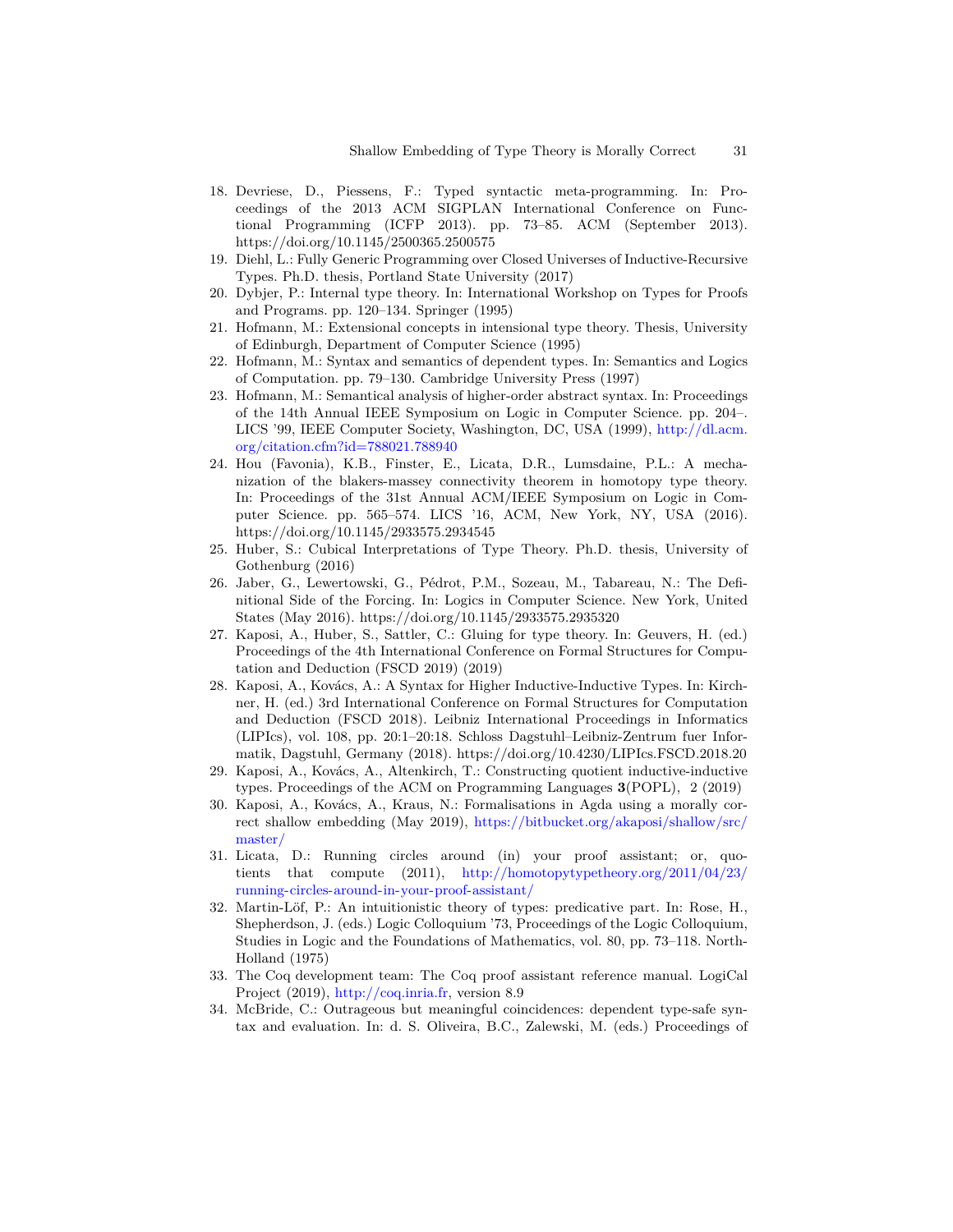the ACM SIGPLAN Workshop on Generic Programming. pp. 1–12. ACM (2010). <https://doi.org/10.1145/1863495.1863497>

- <span id="page-32-8"></span>35. McBride, C., McKinna, J.: Functional pearl: I am not a number — I am a free variable. In: Proceedings of the 2004 ACM SIGPLAN Workshop on Haskell. pp. 1–9. Haskell '04, ACM, New York, NY, USA (2004). [https://doi.org/10.1145/1017472.1017477,](https://doi.org/10.1145/1017472.1017477) [http://doi.acm.org/10.1145/](http://doi.acm.org/10.1145/1017472.1017477) [1017472.1017477](http://doi.acm.org/10.1145/1017472.1017477)
- <span id="page-32-1"></span>36. de Moura, L., Kong, S., Avigad, J., Van Doorn, F., von Raumer, J.: The lean theorem prover (system description). In: International Conference on Automated Deduction. pp. 378–388. Springer (2015)
- <span id="page-32-2"></span>37. Nordvall Forsberg, F.: Inductive-inductive definitions. Ph.D. thesis, Swansea University (2013)
- <span id="page-32-7"></span>38. Orton, I., Pitts, A.M.: Axioms for Modelling Cubical Type Theory in a Topos. In: Talbot, J.M., Regnier, L. (eds.) 25th EACSL Annual Conference on Computer Science Logic (CSL 2016). Leibniz International Proceedings in Informatics (LIPIcs), vol. 62, pp. 24:1–24:19. Schloss Dagstuhl–Leibniz-Zentrum fuer Informatik, Dagstuhl, Germany (2016). <https://doi.org/10.4230/LIPIcs.CSL.2016.24>
- <span id="page-32-4"></span>39. Pfenning, F., Elliott, C.: Higher-order abstract syntax. SIGPLAN Not. **23**(7), 199– 208 (Jun 1988). <https://doi.org/10.1145/960116.54010>
- <span id="page-32-5"></span>40. Pientka, B., Dunfield, J.: Beluga: A framework for programming and reasoning with deductive systems (system description). In: Proceedings of the 5th International Conference on Automated Reasoning. pp. 15–21. IJCAR'10, Springer-Verlag, Berlin, Heidelberg (2010)
- <span id="page-32-10"></span>41. Reynolds, J.C.: Types, abstraction and parametric polymorphism. In: Mason, R.E.A. (ed.) Information Processing 83, Proceedings of the IFIP 9th World Computer Congress, Paris, September 19-23, 1983. pp. 513–523. Elsevier Science Publishers B. V. (North-Holland), Amsterdam (1983)
- <span id="page-32-6"></span>42. Tabareau, N., Tanter, É., Sozeau, M.: Equivalences for Free. Proceedings of the ACM on Programming Languages pp. 1–29 (Sep 2018), [https://hal.inria.fr/](https://hal.inria.fr/hal-01559073) [hal-01559073](https://hal.inria.fr/hal-01559073)
- <span id="page-32-0"></span>43. The Agda development team: Agda (2015), <http://wiki.portal.chalmers.se/agda>
- <span id="page-32-3"></span>44. Wieczorek, P., Biernacki, D.: A Coq formalization of normalization by evaluation for Martin-Löf type theory. In: Proceedings of the 7th ACM SIGPLAN International Conference on Certified Programs and Proofs. pp. 266–279. CPP 2018, ACM, New York, NY, USA (2018). <https://doi.org/10.1145/3167091>
- <span id="page-32-11"></span>45. Winterhalter, T., Sozeau, M., Tabareau, N.: Eliminating reflection from type theory. In: Proceedings of the 8th ACM SIGPLAN International Conference on Certified Programs and Proofs. pp. 91–103. ACM (2019)

# <span id="page-32-9"></span>**A The injectivity displayed model**

We list the components of the displayed model for the injectivity proof described in Section [5](#page-18-0). We don't write subscripts for metavariables and operators of the syntax, only for components of the displayed model  $(1, 2, 12, 21, 21, 21)$ .

Con *i* Γ  $\cong \Gamma \simeq (\bullet \triangleright \mathbb{I} \Gamma)$  $\text{Ty } j \left( \Gamma_1, \Gamma_2, \Gamma_{12}, \Gamma_{21} \right) A$  :=  $A = \text{app} \llbracket A \rrbracket [\Gamma_1]$  $\mathsf{Sub}\left(\Gamma_1,\Gamma_2,\Gamma_{12},\Gamma_{21}\right)\left(\Delta_1,\Delta_2,\Delta_{12},\Delta_{21}\right)\sigma:=\sigma\,=\,\Delta_2\circ\left(\varepsilon,\mathsf{app}\left[\!\left[\sigma\right]\!\right]\!\right)\circ\Gamma_1$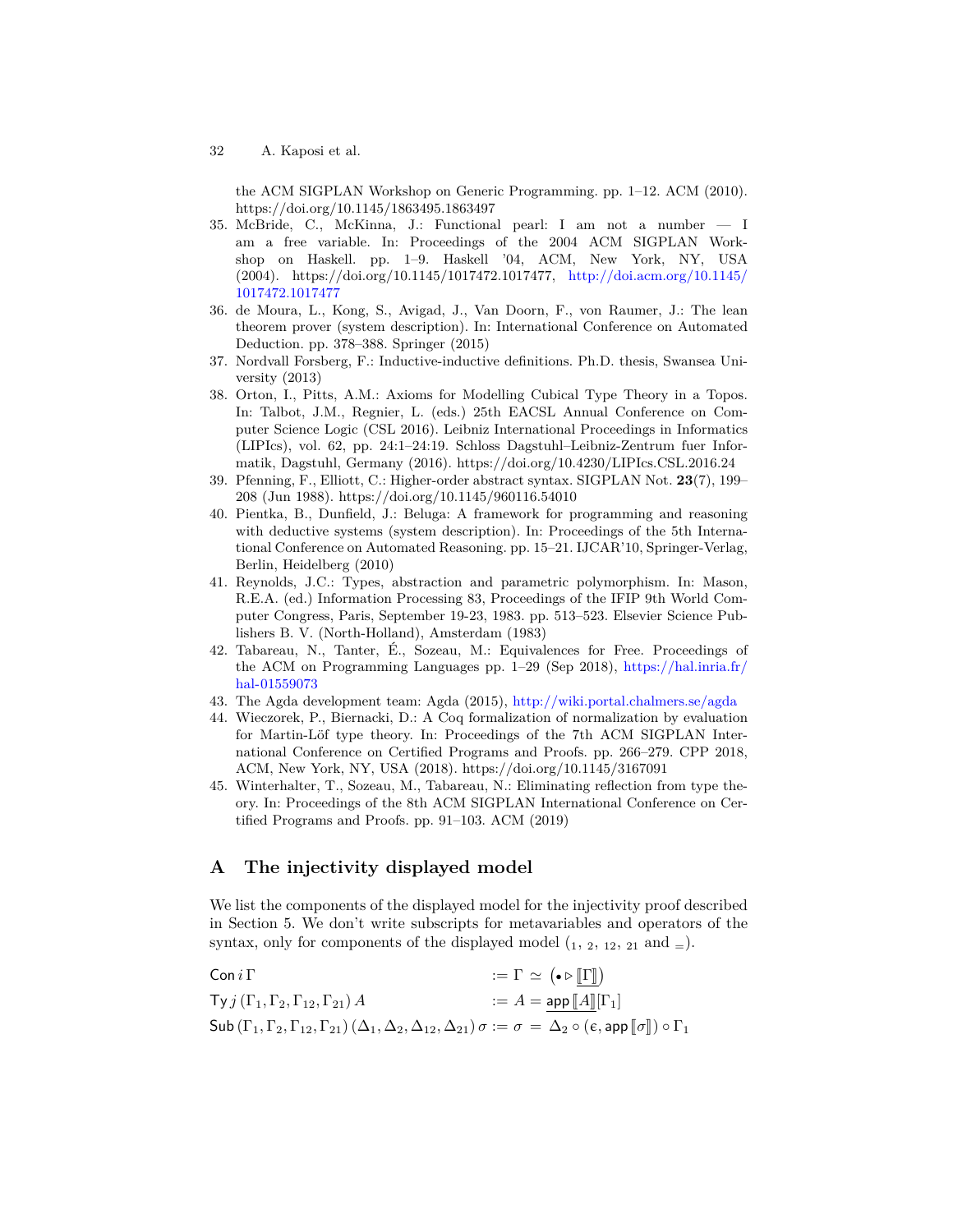| $\mathsf{Tm}\left(\Gamma_1,\Gamma_2,\Gamma_{12},\Gamma_{21}\right)A_t = t$ |                | $:= t = (\mathsf{app}\, [\![t]\!]) [\Gamma_1]$                                                                                                                                                   |
|----------------------------------------------------------------------------|----------------|--------------------------------------------------------------------------------------------------------------------------------------------------------------------------------------------------|
| $\mathsf{id}_{=}$                                                          |                | $:$ id $=$                                                                                                                                                                                       |
|                                                                            |                | $\Gamma_2 \circ \Gamma_1 =$                                                                                                                                                                      |
|                                                                            |                | $\Gamma_2 \circ (\epsilon, \mathsf{app}(\mathsf{lamv}^0)) \circ \Gamma_1 =$                                                                                                                      |
|                                                                            |                | $\Gamma_2 \circ (\epsilon, \mathsf{app} [\![\mathsf{id}]\!]) \circ \Gamma_1$                                                                                                                     |
| $\sigma_=\circ_=\delta_=$                                                  |                | $\sigma \circ \delta =$                                                                                                                                                                          |
|                                                                            |                | $\Delta_2 \circ (\epsilon, \mathsf{app} \, \llbracket \sigma \rrbracket) \circ \Theta_1 \circ \Theta_2 \circ (\epsilon, \mathsf{app} \, \llbracket \delta \rrbracket) \circ \Gamma_1 =$          |
|                                                                            |                | $\Delta_2 \circ (\epsilon, \mathsf{app} \, \llbracket \sigma \rrbracket[\epsilon, \mathsf{app} \, \llbracket \delta \rrbracket]) \circ \Gamma_1 =$                                               |
|                                                                            |                | $\Delta_2 \circ (\epsilon, (\llbracket \sigma \rrbracket [\epsilon] \, \$(\llbracket \delta \rrbracket [\epsilon] \, \$\mathsf{v}^0))) \circ \Gamma_1 =$                                         |
|                                                                            |                | $\Delta_2 \circ (\epsilon, \mathsf{app} \, \llbracket \sigma \circ \delta \rrbracket) \circ \Gamma_1$                                                                                            |
| $A = \begin{bmatrix} \sigma \end{bmatrix}$                                 |                | $\therefore A[\sigma] = \mathsf{app}[\![A]\!][\Delta_1][\Delta_2 \circ (\epsilon, \mathsf{app}[\![\sigma]\!]) \circ \Gamma_1] =$                                                                 |
|                                                                            |                | $(\textsf{app}\llbracket A \rrbracket)[\epsilon, \textsf{app}\left(\llbracket \sigma \rrbracket[\epsilon]\right)][\Gamma_1] = \textsf{app}\llbracket A[\sigma] \rrbracket[\Gamma_1]$             |
| $t=[\sigma=]_\equiv$                                                       |                | : $t[\sigma] = (\text{app}[[t]])[\Delta_1][\Delta_2 \circ (\epsilon, \text{app}[[\sigma]]) \circ \Gamma_1] =$                                                                                    |
|                                                                            |                | $\mathcal{L}(\mathsf{app}\left[\![t]\!]\right)[\epsilon,\mathsf{app}\left([\![\sigma]\!][\![\epsilon]\!]\right)[\Gamma_1] = \mathsf{app}\left[\![t[\sigma]\!]\right][\Gamma_1]$                  |
| $\bullet_1$                                                                |                | $:=$ $(\epsilon, t\tau)$                                                                                                                                                                         |
| $\bullet_2$                                                                |                | $:= \epsilon$                                                                                                                                                                                    |
| •12                                                                        |                | $\cdot \bullet_1 \circ \bullet_2 = (\epsilon, \text{tt}) \circ \epsilon = (\epsilon, \text{tt}) = (\mathsf{p}, \mathsf{q}) = \text{id}$                                                          |
| •21                                                                        |                | $\epsilon_2 \circ \bullet_1 = \epsilon \circ (\epsilon, \text{tt}) = \epsilon = \text{id}$                                                                                                       |
| $\epsilon_{=}$                                                             |                | $\epsilon = \epsilon \circ \cdots = \bullet_2 \circ (\epsilon, \mathsf{app} \, \llbracket \sigma \rrbracket) \circ \Gamma_1$                                                                     |
|                                                                            |                | $(\Gamma_1,\dots)\triangleright_1 A_{\equiv} \qquad := (\epsilon,(\mathsf{v}^0[\Gamma_1\circ\mathsf{p}],\mathsf{v}^0))$                                                                          |
|                                                                            |                | $(\Gamma_1, \Gamma_2, \dots) \triangleright_2 A_{\equiv} := (\Gamma_2 \circ (\epsilon, \text{fst}\,\mathsf{v}^0), \text{snd}\,\mathsf{v}^0)$                                                     |
|                                                                            |                | $(\Gamma_1, \Gamma_2, \dots) \triangleright_{12} A = : (\Gamma_1, \Gamma_2, \dots) \triangleright_1 A = \circ (\Gamma_1, \Gamma_2, \dots) \triangleright_2 A =$                                  |
|                                                                            |                | $(\epsilon, (v^0[\Gamma_1 \circ p], v^0)) \circ (\Gamma_2 \circ (\epsilon, \text{fst } v^0), \text{snd } v^0) =$                                                                                 |
|                                                                            |                | $(\epsilon, (v^0[\Gamma_1 \circ \Gamma_2 \circ (\epsilon, \text{fst } v^0)], \text{snd } v^0))$ =                                                                                                |
|                                                                            |                | $(\epsilon, (\text{fst}\,\mathsf{v}^0,\text{snd}\,\mathsf{v}^0)) =$                                                                                                                              |
|                                                                            |                | $(\epsilon, v^0) =$                                                                                                                                                                              |
|                                                                            |                | $(p,q) =$                                                                                                                                                                                        |
|                                                                            |                | id                                                                                                                                                                                               |
|                                                                            |                | $(\Gamma_1, \Gamma_2, \dots) \triangleright_{21} A =: (\Gamma_1, \Gamma_2, \dots) \triangleright_2 A = \circ (\Gamma_1, \Gamma_2, \dots) \triangleright_1 A =$                                   |
|                                                                            |                | $\left(\Gamma_2 \circ (\varepsilon, \mathsf{fst}\, \mathsf{v}^0), \mathsf{snd}\, \mathsf{v}^0\right) \circ \left( \varepsilon, (\mathsf{v}^0[\Gamma_1 \circ \mathsf{p}], \mathsf{v}^0)\right) =$ |
|                                                                            |                | $\left(\Gamma_2\circ(\varepsilon,\mathsf{v}^0[\Gamma_1\circ\mathsf{p}]),\mathsf{v}^0\right)=$                                                                                                    |
|                                                                            |                | $(\Gamma_2 \circ \Gamma_1 \circ \mathsf{p}, \mathsf{v}^0) =$                                                                                                                                     |
|                                                                            |                | $(p,q) =$                                                                                                                                                                                        |
|                                                                            |                | id                                                                                                                                                                                               |
| $\sigma_{=},_{=}t_{=}$                                                     | $\ddot{\cdot}$ | $(\sigma, t) =$                                                                                                                                                                                  |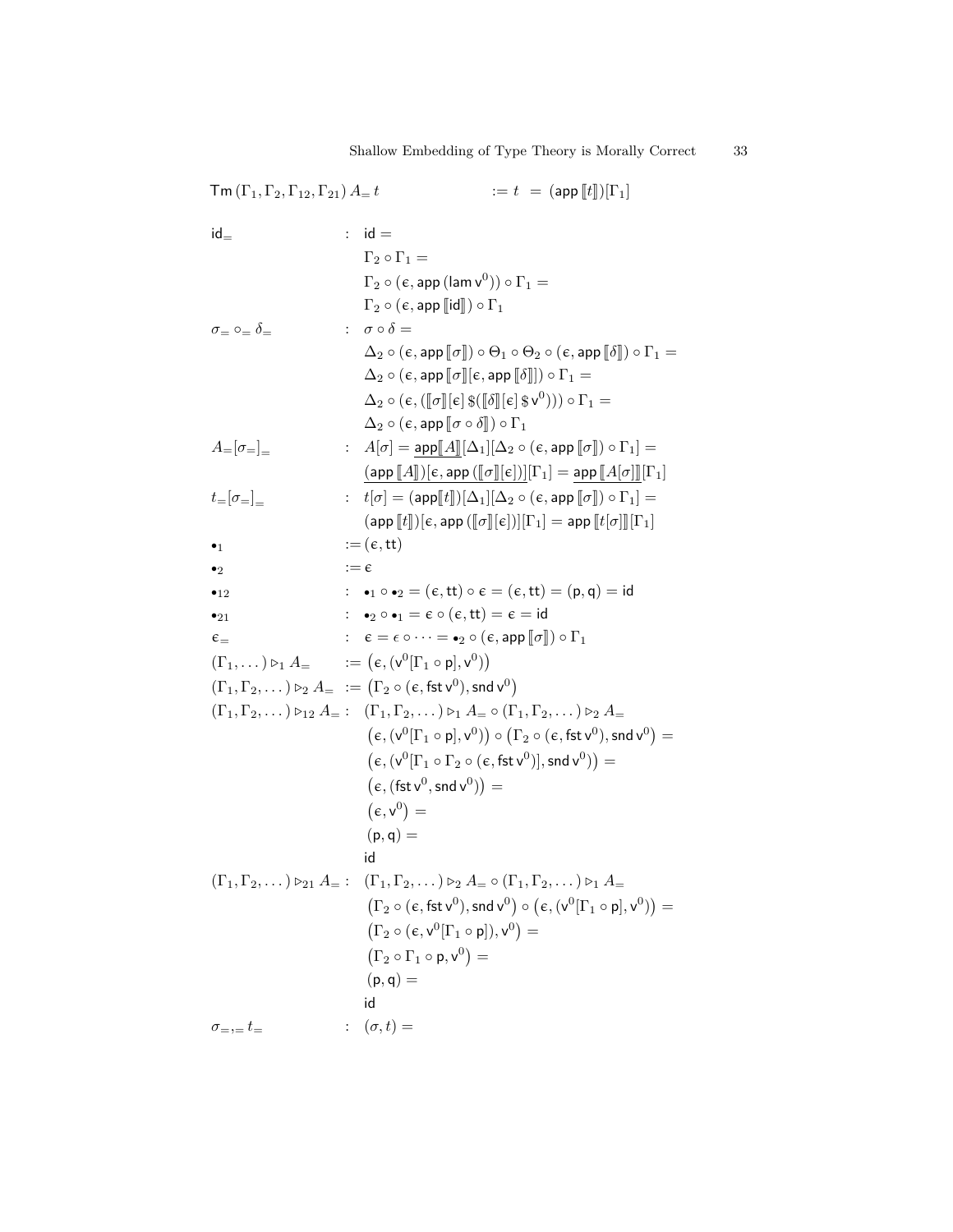| $(\Delta_2 \circ (\epsilon, \text{fst} \nu^0), \text{snd} \nu^0) \circ (\epsilon, (\text{app } [\![\sigma]\!], \text{app } [\![t]\!])) \circ \Gamma_1 =$<br>$(\Delta_1,\dots) \triangleright_2 A = \circ (\epsilon, \mathsf{app} [\![ \sigma, t ]\!]) \circ \Gamma_1$ |
|-----------------------------------------------------------------------------------------------------------------------------------------------------------------------------------------------------------------------------------------------------------------------|
|                                                                                                                                                                                                                                                                       |
|                                                                                                                                                                                                                                                                       |
| $p =$<br>$p_{=}$                                                                                                                                                                                                                                                      |
| $\Gamma_2 \circ \Gamma_1 =$                                                                                                                                                                                                                                           |
| $\Gamma_2 \circ (\epsilon, \text{fst} \, \mathsf{v}^0) \circ (\epsilon, (\mathsf{v}^0[\Gamma_1 \circ \mathsf{p}], \mathsf{v}^0)) =$                                                                                                                                   |
| $\Gamma_2 \circ (\epsilon, \mathsf{app} \llbracket \mathsf{p} \rrbracket) \circ (\Gamma_1, \dots) \triangleright_1 A_{\equiv}$                                                                                                                                        |
| : $q = v^0 =$<br>$q_{=}$                                                                                                                                                                                                                                              |
| $\text{lam}(\text{snd v}^0) =$                                                                                                                                                                                                                                        |
| $(\text{snd } v^0)[\epsilon, (v^0[\Gamma_1 \circ p], v^0)] =$                                                                                                                                                                                                         |
| $\textsf{app}\,[\![\mathsf{q}]\!][(\Gamma_1,\dots)\triangleright_1 A_=]$                                                                                                                                                                                              |
| : $\Box A B =$<br>$\Pi = A = B$                                                                                                                                                                                                                                       |
| $\Pi$ app $\llbracket A \rrbracket [\Gamma_1]$ app $\llbracket B \rrbracket [(\Gamma_1, \dots) \triangleright_1 A =]$                                                                                                                                                 |
| $\Pi$ app $\llbracket A \rrbracket [\Gamma_1]$ app $\llbracket B \rrbracket [\epsilon, (\mathsf{v}^1,\mathsf{v}^0)][\Gamma_1^\dagger] =$                                                                                                                              |
| $\mathsf{app}\, [\![\Pi \, A \, B]\!] [\Gamma_1]$                                                                                                                                                                                                                     |
| : $lam t =$<br>$\text{lam}_{=} t=$                                                                                                                                                                                                                                    |
| $\textsf{lam}(\textsf{app}[[t]][(\Gamma_1,\dots)\triangleright_1 A_{=}]) =$                                                                                                                                                                                           |
| $\text{lam}(\text{app }[[t]][\epsilon, (v^1, v^0)][\Gamma_1^{\dagger}]) =$                                                                                                                                                                                            |
| $\text{lam}(\text{app }[[t]][\epsilon, (v^1, v^0)])[\Gamma_1] =$                                                                                                                                                                                                      |
| app (lam (lam $($ [t]] $[$ $\epsilon$ ] $\$(v^1, v^0))$ $)[\Gamma_1] =$                                                                                                                                                                                               |
| app [lam $t$ ] $[\Gamma_1]$                                                                                                                                                                                                                                           |
| $app t =$<br>$app_{=}t_{=}$<br>$\mathbb{Z}^{\mathbb{Z}}$                                                                                                                                                                                                              |
| $app (app   t    \Gamma_1 ) =$                                                                                                                                                                                                                                        |
| $app (app   t  ) [\Gamma_1^{\uparrow}] =$                                                                                                                                                                                                                             |
| app $(\textsf{app}[[t]])[\epsilon, v^1, v^0][\Gamma_1^{\dagger}] =$                                                                                                                                                                                                   |
| $app(ap[[t]])[\epsilon, v^0[\Gamma_1 \circ p], v^0] =$                                                                                                                                                                                                                |
| app $(\textsf{app}\, [\![t]\!])[\epsilon, \textsf{fst}\, \mathsf{v}^0, \textsf{snd}\, \mathsf{v}^0][\epsilon, (\mathsf{v}^0[\Gamma_1 \circ \mathsf{p}], \mathsf{v}^0)] =$                                                                                             |
| $\textsf{app}\left(\textsf{app}\left[\![t]\!]\right)\left[\epsilon,\textsf{fst}\,\mathsf{v}^1,\mathsf{v}^0\right]\left[\textsf{id},\textsf{snd}\,\mathsf{v}^0\right]\left[\epsilon,(\mathsf{v}^0[\Gamma_1\circ\mathsf{p}],\mathsf{v}^0)\right]=$                      |
| $\mathsf{app}\left(\mathsf{app}\left[\![t]\!]\![(\epsilon,\mathsf{fst}\,\mathsf{v}^0]\right)[\mathsf{id},\mathsf{snd}\,\mathsf{v}^0][(\Gamma_1,\dots)\triangleright_1 A_=]=0$                                                                                         |
| $(\llbracket t \rrbracket \in \,]$ \$ fst v $^0$ \$ snd v $^0$ ) $[(\Gamma_1, \dots) \triangleright_1 A =]$                                                                                                                                                           |
| app (lam ( $[[t]][\epsilon]$ \ fst v <sup>0</sup> \ snd v <sup>0</sup> ))] $(\Gamma_1,\dots) \triangleright_1 A=$ =                                                                                                                                                   |
| $\text{app}$ [app $t$ ]] $(\Gamma_1, \ldots) \triangleright_1 A =$ ]                                                                                                                                                                                                  |
| $\Sigma = A = B$<br>$\therefore$ $\sum AB =$                                                                                                                                                                                                                          |
| $\Sigma$ app $[\![A]\!] [\Gamma_1]$ app $[\![B]\!] [(\Gamma_1, \dots) \triangleright_1 A_=] =$                                                                                                                                                                        |
| $\mathsf{\Sigma}\,\mathsf{app}\,[\![A]\!][\![\Gamma_1]\,\mathsf{app}\,[\![B]\!][\![\epsilon,(\mathsf{v}^1,\mathsf{v}^0)][\Gamma_1{}^\uparrow]=$                                                                                                                       |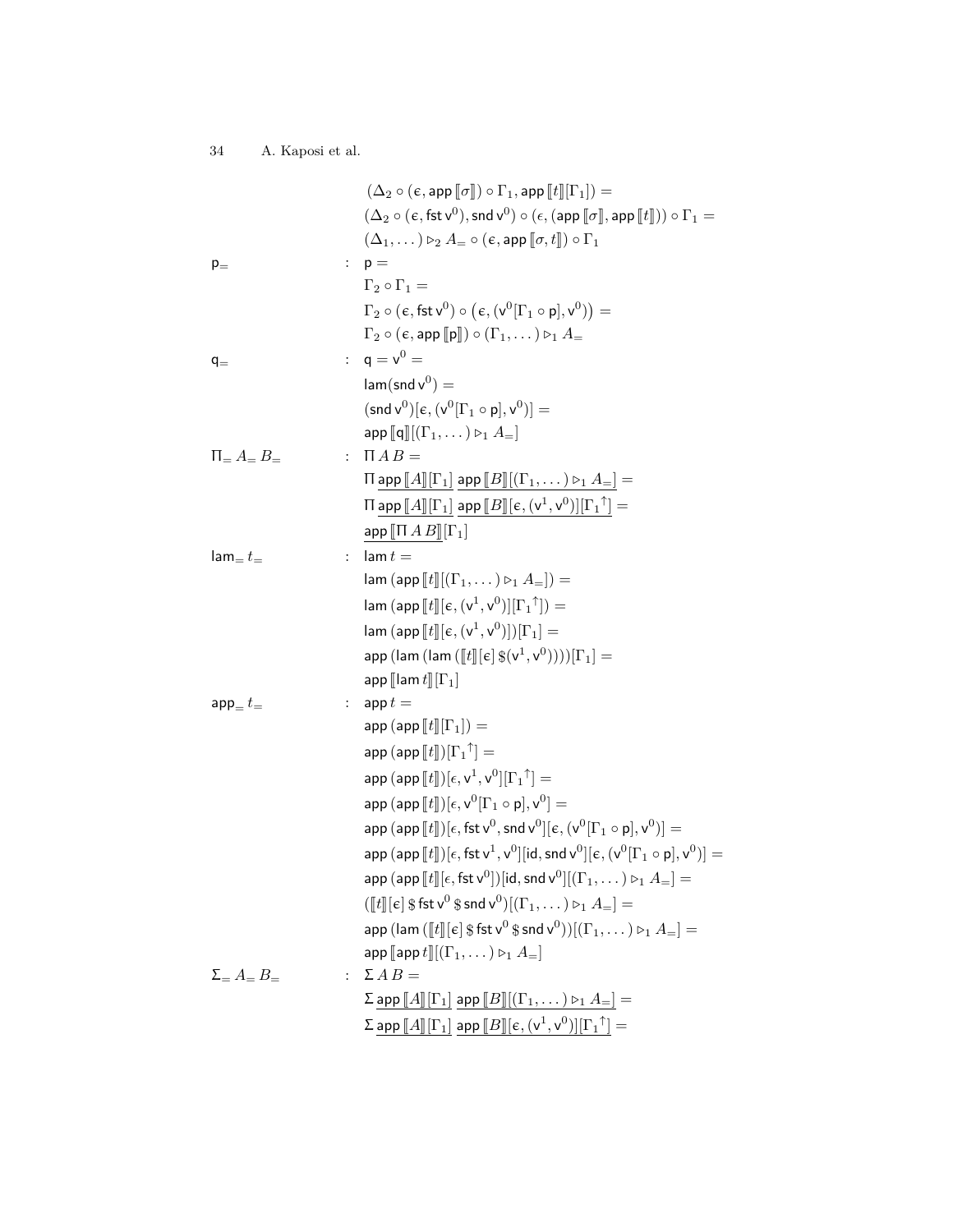|                                                |                           | $\textsf{app}\left[\![\Sigma \, A \, B]\!](\Gamma_1\right]$                                                                                                                                                                   |
|------------------------------------------------|---------------------------|-------------------------------------------------------------------------------------------------------------------------------------------------------------------------------------------------------------------------------|
| $u_{=},=v_{=}$                                 |                           | $\colon$ $(u,v) =$                                                                                                                                                                                                            |
|                                                |                           | $(\textsf{app}\, [\![u]\!][\Gamma_1], \textsf{app}\, [\![v]\!][\Gamma_1]) =$                                                                                                                                                  |
|                                                |                           | $(\textsf{app}\, [\![u]\!], \textsf{app}\, [\![v]\!])[\Gamma_1] =$                                                                                                                                                            |
|                                                |                           | $\textsf{app}\left[\!\left[u,v\right]\!\right]\!\left[\Gamma_1\right]$                                                                                                                                                        |
| fst $_t$                                       |                           | : fst $t=$                                                                                                                                                                                                                    |
|                                                |                           | fst (app $[t][\Gamma_1]) =$                                                                                                                                                                                                   |
|                                                |                           | $(fst(\text{app }[[t]]))[\Gamma_1] =$                                                                                                                                                                                         |
|                                                |                           | app [fst $t$ ][ $\Gamma_1$ ]                                                                                                                                                                                                  |
| $\mathsf{snd}_{=} t$                           | $\mathbb{Z}^{\mathbb{Z}}$ | snd $t =$                                                                                                                                                                                                                     |
|                                                |                           | snd (app $[[t]$ $[\Gamma_1]$ ) =                                                                                                                                                                                              |
|                                                |                           | $(\textsf{snd}(\textsf{app}\, [\![t]\!]))[\Gamma_1] =$                                                                                                                                                                        |
|                                                |                           | app [snd $t$ ] $[\Gamma_1]$                                                                                                                                                                                                   |
| $\top_{\pm}$                                   |                           | : $\top = \top[\Gamma_1] = \mathsf{app}(\mathsf{lam}\,(\mathsf{c}\top))[\Gamma_1] = \mathsf{app}\, [\![\top]\!][\Gamma_1]$                                                                                                    |
| $tt_{=}$                                       |                           | : tt = tt $[\Gamma_1]$ = app (lam tt) $[\Gamma_1]$ = app $[\![$ tt $]\!] [\Gamma_1]$                                                                                                                                          |
| $U_{=}$                                        |                           | : $\mathsf{U} \, i = \mathsf{U} \, i [\Gamma_1] = \mathsf{app} \, (\mathsf{lam}\,(\mathsf{c}\,(\mathsf{U}\, i))) [\Gamma_1] = \mathsf{app} \, [\![\mathsf{U}\, i]\!] [\Gamma_1]$                                              |
| $a_{\equiv_{\equiv}}$                          |                           | $\therefore$ $\underline{a} =$ app $[\![a]\!] [\Gamma_1] =$ app $[\![\underline{a}]\!] [\Gamma_1]$                                                                                                                            |
| $c = A_{=}$                                    |                           | $\therefore A = \mathsf{app} [A] [\Gamma_1] = \mathsf{app} [c A] [\Gamma_1]$                                                                                                                                                  |
| Bool                                           |                           | : Bool = c Bool $[\Gamma_1]$ = app $[\![\text{Bool}]\!][\Gamma_1]$                                                                                                                                                            |
| $true_{=}$                                     |                           | : true = true $[\Gamma_1]$ = app $[\![$ true $]\!] [\Gamma_1]$                                                                                                                                                                |
| $false_$                                       |                           | : false = false $[\Gamma_1]$ = app $[\![$ false $]\!] [\Gamma_1]$                                                                                                                                                             |
| if <sub>=</sub> $C_=u=v=t=$                    |                           | : if $C u v t =$                                                                                                                                                                                                              |
|                                                |                           | if app $\llbracket C \rrbracket [(\Gamma \triangleright \mathsf{Bool})_1]$ (app $\llbracket u \rrbracket [\Gamma_1]$ ) (app $\llbracket v \rrbracket [\Gamma_1]$ )                                                            |
|                                                |                           | $(\textsf{app}\, [\![t]\!][\Gamma_1]) =$                                                                                                                                                                                      |
|                                                |                           | if app $\llbracket C \rrbracket[\epsilon, (\mathsf{v}^1, \mathsf{v}^0)][\Gamma_1^\uparrow]$ (app $\llbracket u \rrbracket[\Gamma_1]$ ) (app $\llbracket v \rrbracket[\Gamma_1]$ )<br>$(\textsf{app}\, [\![t]\!][\Gamma_1]) =$ |
|                                                |                           |                                                                                                                                                                                                                               |
|                                                |                           | $\mathsf{if}\,\llbracket C\rrbracket[\![\epsilon]\,\$(\mathsf{v}^1,\mathsf{v}^0)\,(\mathsf{app}\,\llbracket u\rrbracket)\,(\mathsf{app}\,\llbracket v\rrbracket)\,(\mathsf{app}\,\llbracket t\rrbracket)[\Gamma_1]=$          |
|                                                |                           | app $\left[\left  \mathsf{if} \, C \, u \, v \, t \right  \right] \left[ \Gamma_1 \right]$                                                                                                                                    |
| $\mathsf{Id}_=A=u=v_+$ : $\mathsf{Id} A u v =$ |                           |                                                                                                                                                                                                                               |
|                                                |                           | $\operatorname{\sf Id}{\text{\rm app}\,}\llbracket A\rrbracket[\Gamma_1]\,({\text{\rm app}\,}\llbracket u\rrbracket[\Gamma_1])\,({\text{\rm app}\,}\llbracket v\rrbracket[\Gamma_1])$                                         |
|                                                |                           | $\big(\mathsf{Id}\,\mathsf{app}\, [\![A]\!](\mathsf{app}\, [\![u]\!])\,(\mathsf{app}\, [\![v]\!])\big)\, [\Gamma_1]$                                                                                                          |
|                                                |                           | app $[\![\mathsf{Id}\, A\, u\, v]\!] [\Gamma_1]$                                                                                                                                                                              |
| refl <sub>=<math>u</math>=</sub>               | $\ddot{\cdot}$            | refl $u =$                                                                                                                                                                                                                    |
|                                                |                           | refl (app $\llbracket u \rrbracket[\Gamma_1]$ ) =                                                                                                                                                                             |
|                                                |                           | refl (app $\llbracket u \rrbracket)[\Gamma_1] =$                                                                                                                                                                              |